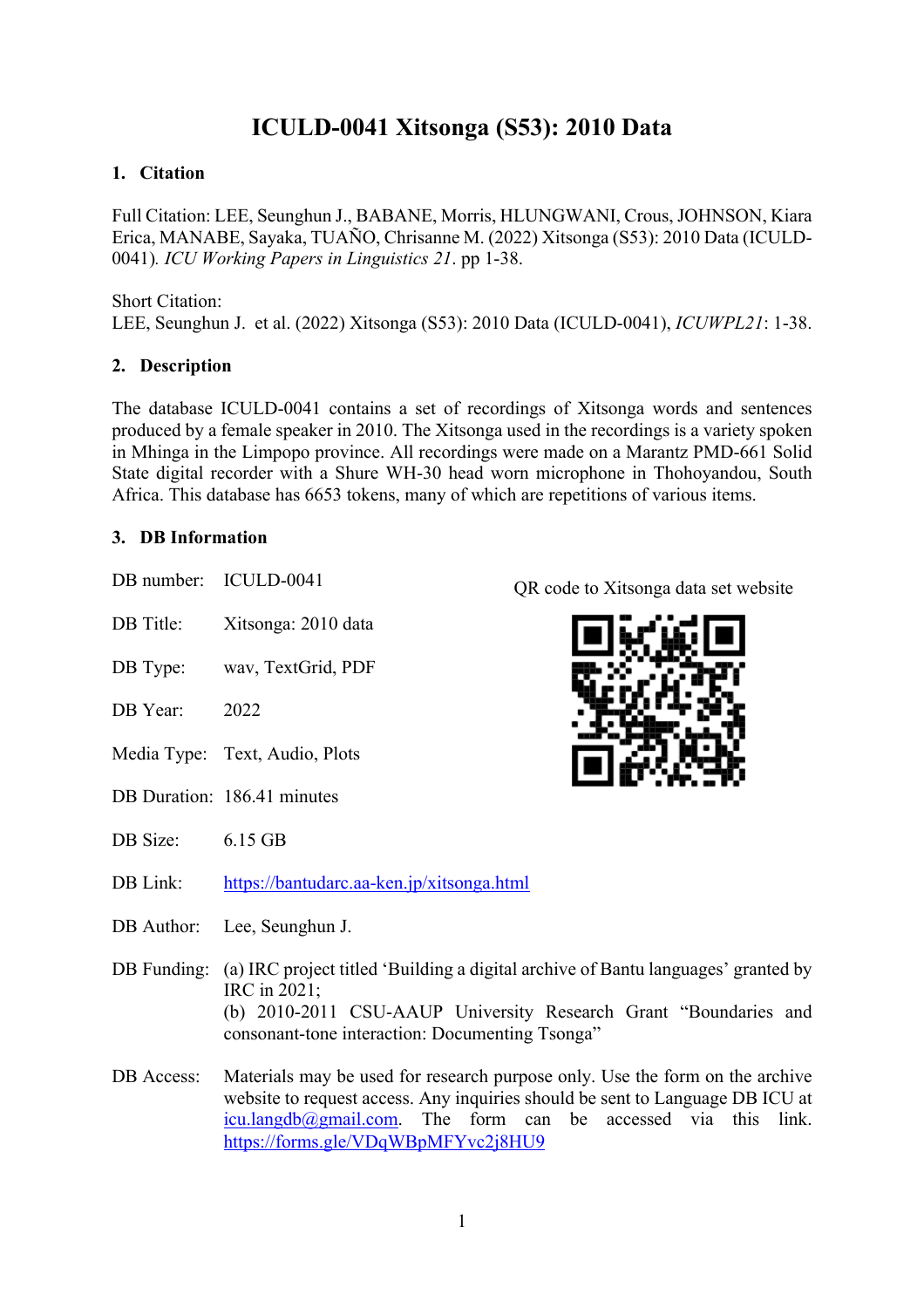# **4. Item List**

| <b>TSO2010-</b>   |                 |                                                |
|-------------------|-----------------|------------------------------------------------|
| <b>Archive ID</b> | Xitsonga        | <b>English</b>                                 |
| 00001             | ku onaka        | to decay (bad)                                 |
| 00004             | ku phuma        | to begin to get dark after sunset              |
| 00010             | ku dzondezka    | to be well trained                             |
| 00016             | ku hondza       | to pass away                                   |
| 00022             | ku fa           | to die                                         |
| 00028             | ku nyamalala    | to disappear                                   |
| 00033             | ku tsutsuma     | to run                                         |
| 00039             | ku lwa          | to fight                                       |
| 00045             | ku vona         | to see                                         |
| 00051             | ku bola         | to decay (worms are there)                     |
| 00056             | ku tsukumeta    | to throw (a ball)                              |
| 00062             | ku cína         | to dance                                       |
| 00068             | ku tshika       | to abandon one's wife                          |
| 00075             | ku wa           | to fall from tree                              |
| 00081             | ku kha          | to ripen                                       |
| 00086             | ku phema xinkwa | to break off bread                             |
| 00092             | ku dzwihala     | to get dark as evening                         |
| 00098             | ku teka         | to take                                        |
| 00106             | hlomi           | bride                                          |
| 00111             | hloma           | to go to the husband's place                   |
| 00116             | ku tika         | to be heavy                                    |
| 00124             | ku kambela      | to examine                                     |
| 00125             | ku femba        | to examine (in trad. ways by witch<br>doctors) |
| 00130             | ku famba        | to go                                          |
| 00135             | ku fuma         | to (rule/govern or get rich)                   |
| 00139             | ku fíhla        | to hide                                        |
| 00144             | ku fohla        | to get out w/out permission (cows)             |
| 00152             | nwana / jaha    | young man/young woman                          |
| 00157             | ndhuna          | headman                                        |
| 00162             | ku pfala        | to close                                       |
| 00167             | ku kukula       | to sweep                                       |
| 00173             | ku dya          | to eat                                         |
| 00179             | mukhegula       | old woman $(60+)$                              |
| 00185             | xikoxa          | old woman $(90+)$                              |
| 00191             | nonghani        | a fly                                          |
| 00197             | hosi            | chief                                          |
| 00203             | ya tsutsuma     | it runs (elephant)                             |
| 00209             | ya rhandza      | it loves                                       |
| 00212             | ya pfuna        | it helps                                       |
| 00216             | ya kukula       | it sweeps                                      |
| 00219             | ya dyondza      | it learns                                      |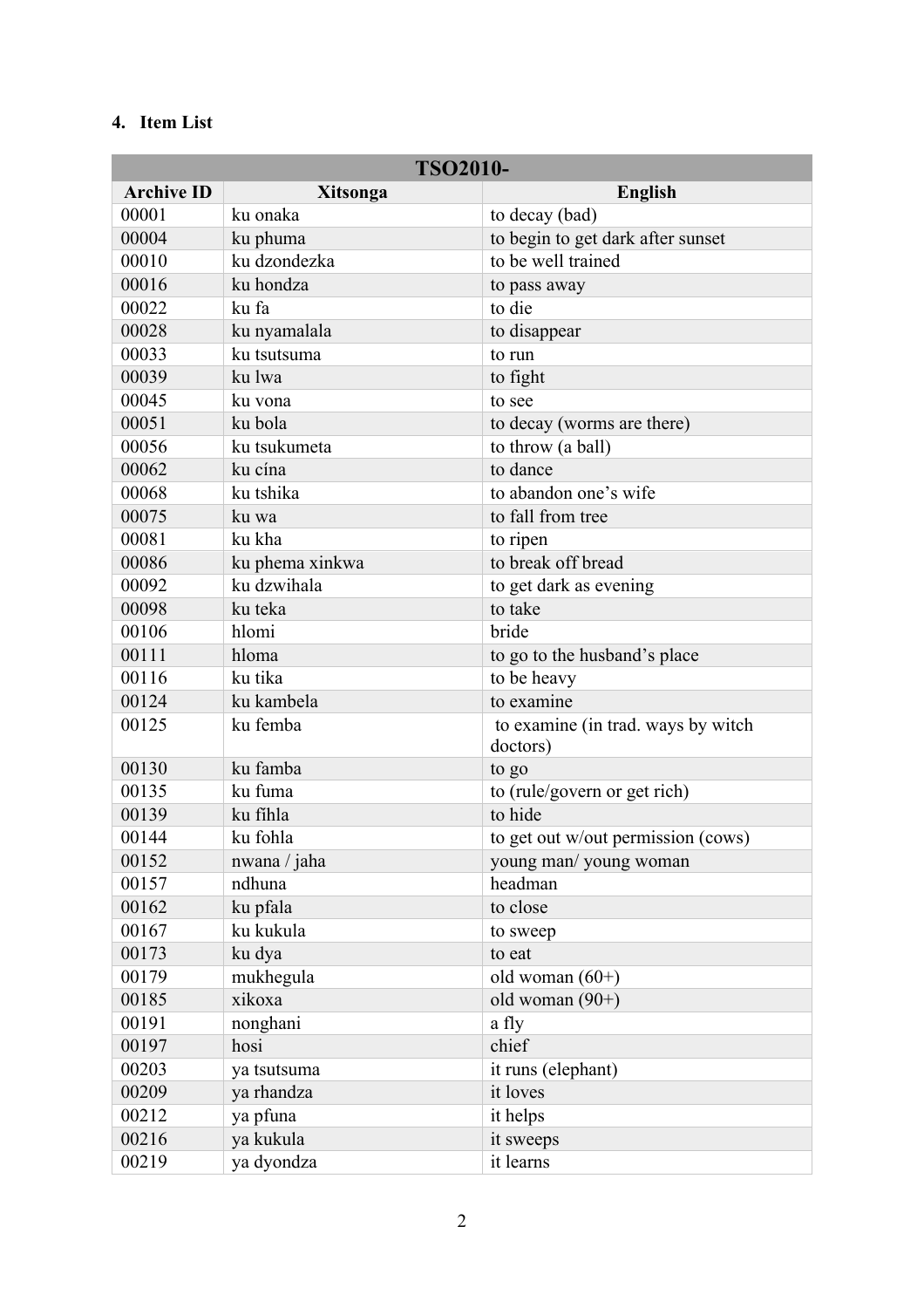| 00223 | xa tsutsuma               | it runs (cat/small animal) |
|-------|---------------------------|----------------------------|
| 00225 | xa pfala                  | it closes                  |
| 00228 | xa lwa                    | it fights                  |
| 00231 | xa rima                   | it ploughs                 |
| 00234 | xa hlakula                | it hoes                    |
| 00237 | xa tirha                  | it works                   |
| 00240 | ya pfala                  | it closes                  |
| 00244 | ya lwa                    | it fights                  |
| 00247 | ya rima                   | it ploughs                 |
| 00250 | ya hlakula                | it hoes                    |
| 00254 | ya tirha                  | it works                   |
| 00257 | ya vona                   | it sees                    |
| 00260 | ya dya                    | it eats                    |
| 00263 | ya tsakela                | it likes                   |
| 00267 | xa vona                   | it sees                    |
| 00270 | xa dya                    | it eats                    |
| 00273 | xa rhandza                | it loves                   |
| 00276 | xa pfuna                  | it helps                   |
| 00279 | xa kukula                 | it sweeps                  |
| 00282 | xa dyondza                | it learns                  |
| 00285 | a nga si lwa              | he has not yet fought      |
| 00289 | a nga si hlakula          | he has not yet hoed        |
| 00293 | a nga si tirha            | he has not yet worked      |
| 00297 | a nga si vona             | he has not yet seen        |
| 00301 | a nga si da               | he has not yet eaten       |
| 00305 | a nga si rhandza          | he has not yet loved       |
| 00309 | a nga si pfuna            | he has not yet helped      |
| 00310 | a nga si pfuna            | he has not yet swept       |
| 00311 | a nga si pfuna            | he has not yet learned     |
| 00315 | a nga si pfala            | he has not yet closed      |
| 00318 | a nga si rima             | he has not yet ploughed    |
| 00325 | a hi tsutsumeni           | let us run (to plural)     |
| 00328 | a hi rhandzi              | let us love                |
| 00331 | a hi pfuni / a hi pfuneti | let us help                |
| 00334 | a hi kukuli               | let us sweep               |
| 00337 | a hi dyondzi              | let us learn               |
| 00340 | a hi tsutsumi             | let us run (to one person) |
| 00345 | a hi tirhi                | let us work                |
| 00348 | a hi rimi                 | let us plough              |
| 00351 | a hi hlakuli              | let us hoe!                |
| 00354 | a hi pfali                | let us close!              |
| 00357 | a hi lwi                  | let us fight               |
| 00363 | a hi voni                 | let us see                 |
| 00366 | a hi dyi / a hi dye       | let us eat                 |
| 00369 | a hi pfuneti              | let us help                |
| 00372 | ndi nga tsutsuma          | I can run                  |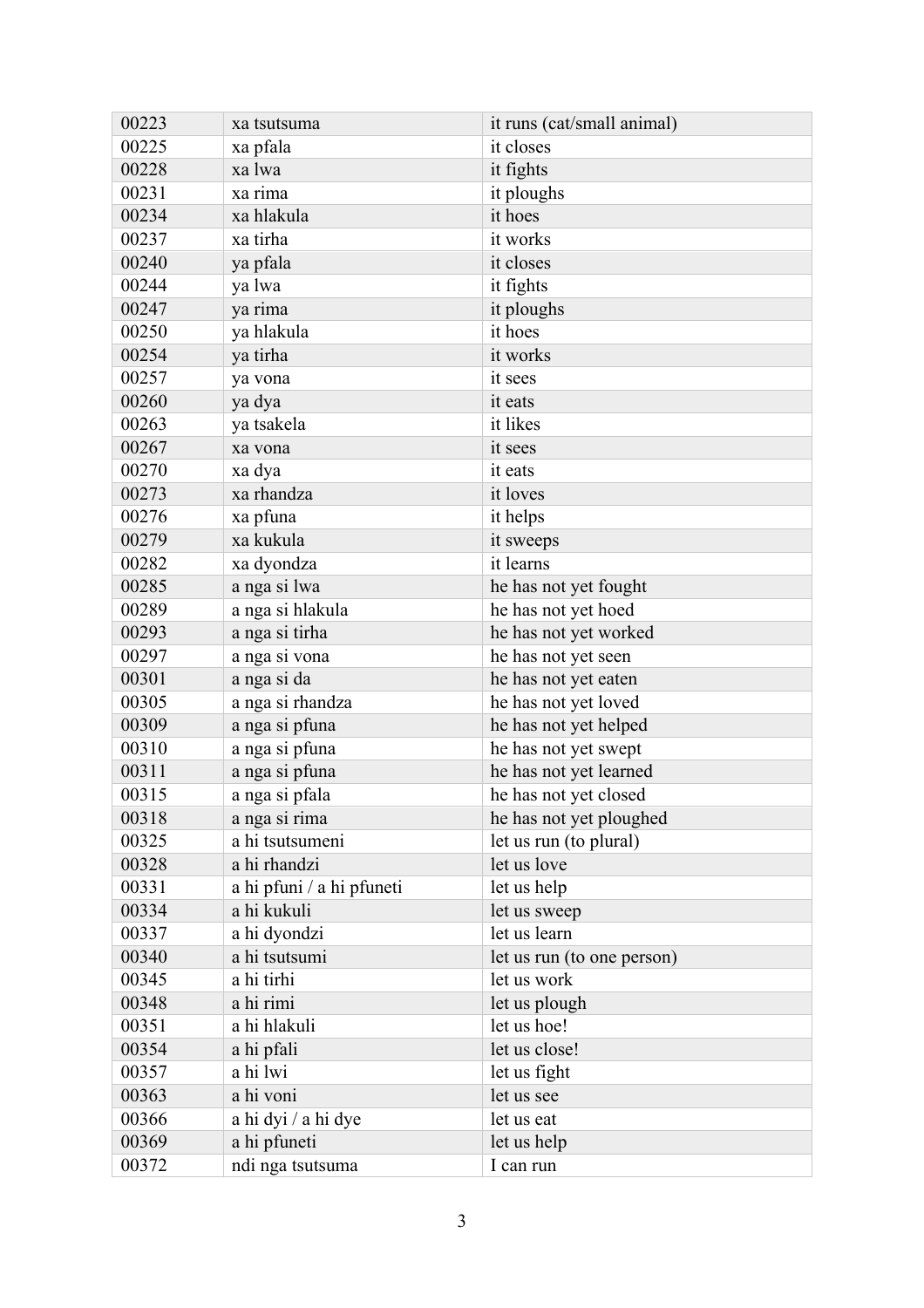| 00376 | ndi nga tirha          | I can work                  |
|-------|------------------------|-----------------------------|
| 00379 | ndi nga rima           | I can plough                |
| 00382 | ndi nga hlakula        | I can hoe                   |
| 00385 | ndi nga pfala          | I can close                 |
| 00388 | ndi nga lwa            | I can fight                 |
| 00391 | ndi nga vona           | I can see                   |
| 00397 | ndi nga dya            | I can eat                   |
| 00403 | ndi nga rhandza        | I can love                  |
| 00406 | ndi nga pfuna          | I can help                  |
| 00409 | ndi nga kukula         | I can sweep                 |
| 00412 | ndi nga dyondza        | I can learn                 |
| 00415 | ndi nga kha            | I can ripe                  |
| 00418 | u lava ku rima         | he wants to plough          |
| 00421 | u lava ku hlakula      | he wants to hoe             |
| 00424 | u lava ku pfala        | he wants to close           |
| 00427 | u lava ku lwa          | he wants to fight           |
| 00430 | u lava ku vona         | he wants to see             |
| 00433 | u lava ku dya          | he wants to eat             |
| 00436 | u lava ku rhandza      | he wants to love            |
| 00439 | u lava ku pfuna        | he wants to help            |
| 00442 | u lava ku kukula       | he wants to sweep           |
| 00445 | u lava ku tsutsuma     | he wants to run             |
| 00448 | u lava ku tirha        | he wants to work            |
| 00451 | u lava ku dyondza      | he wants to learn           |
| 00457 | u lava ku famba        | he wants to go              |
| 00460 | u lava ku bola         | he wants to decay           |
| 00464 | u lava ku phema        | he wants to break off       |
| 00467 | u lava ku phema xinkwa | he wants to break off bread |
| 00470 | pfala vu!              | close also!                 |
| 00476 | lwana vu!              | fight also!                 |
| 00479 | vona vu!               | see also!                   |
| 00485 | dyana vu!              | eat also!                   |
| 00488 | rhandza vu!            | love also!                  |
| 00491 | pfuna vu!              | help also!                  |
| 00494 | dyondza vu!            | learn also!                 |
| 00497 | famba vu!              | go also!                    |
| 00500 | tirha vu!              | work also!                  |
| 00504 | tsutsuma vu!           | run also!                   |
| 00507 | rima vu!               | plough also!                |
| 00510 | hlakula vu!            | hoe also!                   |
| 00513 | a ndi tsutsumangi      | I have not run              |
| 00515 | a ni pfunangi          | I have not helped           |
| 00518 | a ni kukulangi         | I have not swept            |
| 00521 | a ni dyondzangi        | I have not learned          |
| 00524 | a ni fambangi          | I have not gone             |
| 00527 | a nga tsutsumangi      | He has not run              |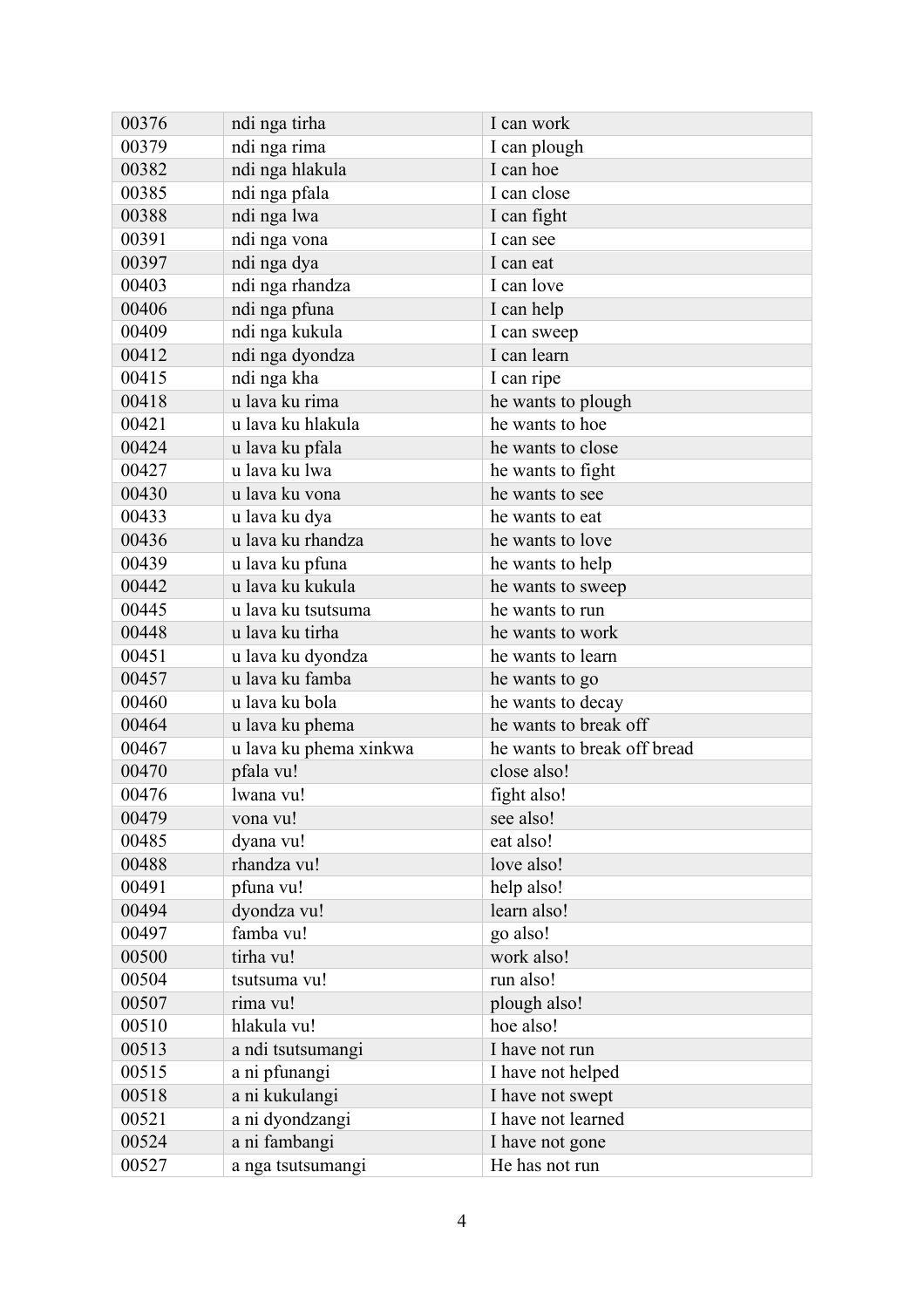| 00530 | a nga tirhangi   | He has not worked   |
|-------|------------------|---------------------|
| 00533 | a nga rimangi    | He has not ploughed |
| 00536 | a nga hlakulangi | He has not hoed     |
| 00539 | a nga pfalangi   | He has not closed   |
| 00542 | a nga lwangi     | He has not fought   |
| 00545 | a ndi tirhangi   | I have not worked   |
| 00548 | a nga vonangi    | He has not seen     |
| 00551 | a nga dyangi     | He has not eaten    |
| 00554 | a nga rhandzangi | He has not loved    |
| 00557 | a nga pfunangi   | He has not helped   |
| 00560 | a nga kukulangi  | He has not swept    |
| 00563 | a nga dyondzangi | He has not learned  |
| 00566 | a nga fambangi   | He has not gone     |
| 00569 | a ndi rimangi    | I have not ploughed |
| 00575 | a ne hlakulangi  | I have not hoed     |
| 00580 | a ni pfalangi    | I have not closed   |
| 00583 | a ni lwangi      | I have not fought   |
| 00586 | a ni vonangi     | I have not seen     |
| 00589 | a ni dyangi      | I have not eaten    |
| 00592 | a ni rhandzangi  | I have not loved    |
| 00595 | no rhandza       | I am loving         |
| 00597 | no pfuna         | I am helping        |
| 00600 | no kukula        | I am sweeping       |
| 00603 | no dyondza       | I am learning       |
| 00606 | no famba         | I am going          |
| 00609 | no tirha         | I am just working   |
| 00612 | no tsutsuma      | I am running        |
| 00615 | no rima          | I am ploughing      |
| 00618 | no hlakula       | I am hoeing         |
| 00621 | no pfala         | I am closing        |
| 00624 | no lwa           | I am fighting       |
| 00627 | no vona          | I am seeing         |
| 00630 | no dya           | I am eating         |
| 00633 | u to rhandza     | he will just love   |
| 00636 | u to pfuna       | he will just help   |
| 00639 | u to kukula      | he will just sweep  |
| 00642 | u to dyondza     | he will just learn  |
| 00645 | u to famba       | he will just go     |
| 00648 | u to tirha       | he will just work   |
| 00651 | u to rima        | he will just plough |
| 00654 | u to hlakula     | he will just hoe    |
| 00657 | u to pfala       | he will just        |
| 00660 | u to lwa         | he will just fight  |
| 00663 | u to vona        | he will just see    |
| 00666 | u to dya         | he will just eat    |
| 00669 | n'we             | one                 |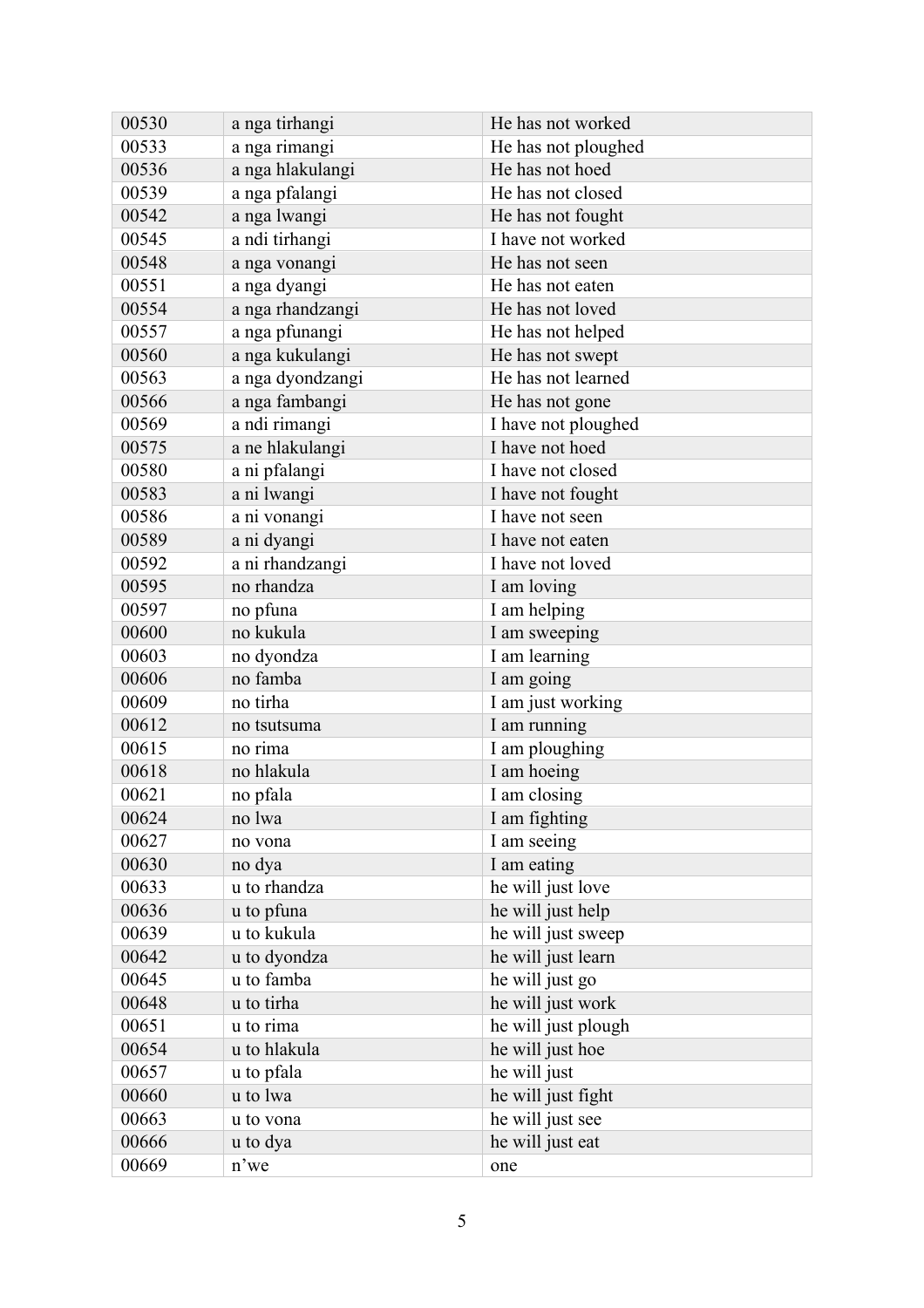| 00674 | khume                 | ten                           |
|-------|-----------------------|-------------------------------|
| 00680 | dzana                 | hundred                       |
| 00686 | gidi                  | thousand                      |
| 00692 | gidi n'we             | thousand one                  |
| 00693 | dzana n'we            | hundred one                   |
| 00694 | khume n'we            | eleven                        |
| 00700 | khume mbirhi          | twelve                        |
| 00706 | khume nharhu          | thirteen                      |
| 00712 | khume mune            | fourteen                      |
| 00718 | khume ntlhanu         | fifteen                       |
| 00724 | khume ntsevu          | sixteen                       |
| 00730 | khume nkombo          | seventeen                     |
| 00735 | khume nhungu          | eighteen                      |
| 00741 | khume nkaye           | nineteen                      |
| 00746 | mbirhi                | two                           |
| 00752 | makume mbirhi         | twenty                        |
| 00757 | madzana mambirhi      | two hundred                   |
| 00763 | magidi mbirhi         | two thousand                  |
| 00768 | makume mbirhi n'we    | twenty one                    |
| 00774 | makume mbirhi mbirhi  | twenty two                    |
| 00780 | makume mbirhi nharhu  | twenty three                  |
| 00786 | makume mbirhi mune    | twenty four                   |
| 00792 | makume mbirhi ntlhanu | twenty five                   |
| 00797 | makume mbirhi tsevu   | twenty six                    |
| 00803 | makume mbirhi nkombo  | twenty seven                  |
| 00809 | makume mbirhi nhungu  | twenty eight                  |
| 00815 | makume mbirhi kaye    | twenty nine                   |
| 00821 | nharhu                | three                         |
| 00827 | makume nharhu         | thirty                        |
| 00833 | mune                  | four                          |
| 00839 | makume mune           | fourty                        |
| 00845 | ntlhanu               | five                          |
| 00851 | makume ntlhanu        | fifty                         |
| 00857 | ntsevu                | six                           |
| 00863 | makume ntsevu         | sixty                         |
| 00869 | nkombo                | seven                         |
| 00875 | makume nkombo         | seventy                       |
| 00881 | nhungu                | eight                         |
| 00887 | makume nhungu         | eighty                        |
| 00893 | nkaye                 | nine                          |
| 00899 | makume nkaye          | ninety                        |
| 00904 | ku langa              | to choose                     |
| 00910 | a hi ribye            | it is not a stone             |
| 00913 | i xikoxa              | it is an old woman            |
| 00920 | a hi xikoxa           | it is not an old woman throws |
| 00923 | xiphukuphuku          | a fool                        |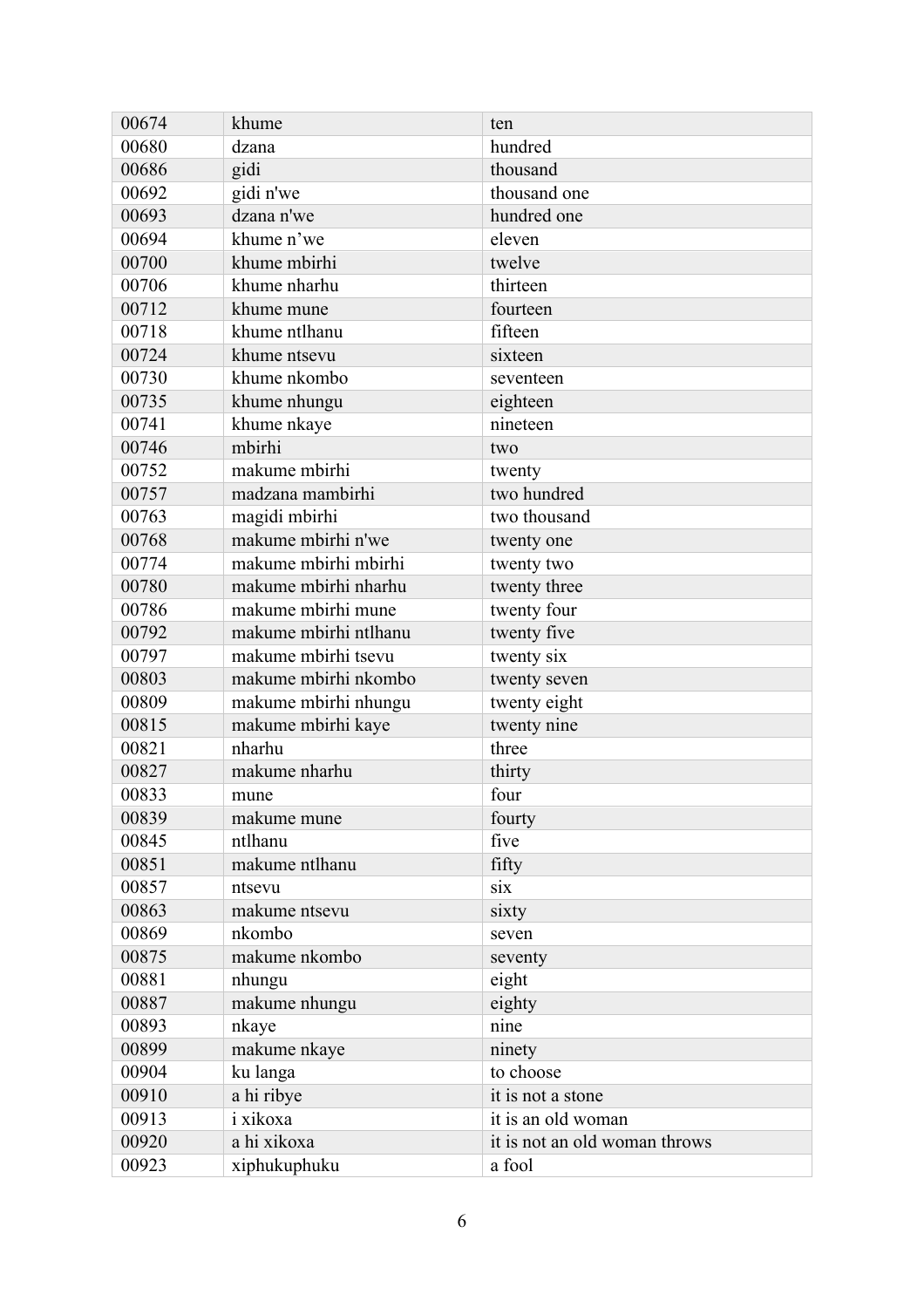| 00926 | a hi xiphukuphuku | it is not a fool         |
|-------|-------------------|--------------------------|
| 00929 | xileriso          | command                  |
| 00935 | <i>i</i> xileriso | it is a command          |
| 00938 | a hi xileriso     | it is not a command      |
| 00941 | ku hlawula        | to choose                |
| 00947 | ku hola           | to heal                  |
| 00953 | ku vuyelela       | to recover               |
| 00959 | ku hola           | to receive wage          |
| 00971 | mukegula          | old woman                |
| 00977 | xikoxa            | old woman                |
| 00983 | a hi ribye        | it is a stone            |
| 00986 | tilo              | sky                      |
| 00992 | n'wana            | a child                  |
| 00998 | i n'wana          | it is a child            |
| 01001 | a hi n'wana       | it is not a child        |
| 01004 | khatla            | shoulder                 |
| 01010 | <i>i</i> khatla   | it is shoulder           |
| 01013 | a hi khatla       | it is not shoulder       |
| 01016 | xikombiso         | an example               |
| 01022 | i xikombiso       | it is an example         |
| 01025 | a hi xikombiso    | it is not an example     |
| 01028 | <i>i</i> tilo     | it is sky                |
| 01031 | a hi tilo         | it is not sky            |
| 01034 | nawu              | law                      |
| 01040 | <i>i</i> nawu     | it is law                |
| 01043 | a hi nawu         | it is not law            |
| 01046 | xiluva            | flower/bloom             |
| 01052 | <i>i</i> xiluva   | it is flower/bloom       |
| 01055 | a hi xiluva       | it is not flower/bloom   |
| 01058 | xikolo            | a school                 |
| 01064 | vona              | they                     |
| 01070 | <i>i</i> vona     | it is they               |
| 01073 | a hi vona         | it is not they           |
| 01076 | rivati            | a door                   |
| 01082 | <i>i</i> rivati   | it is a door             |
| 01085 | a hi rivati       | it is not a door         |
| 01088 | madivati          | enormous doors           |
| 01094 | <i>i</i> madivati | it is enormous doors     |
| 01097 | a hi madivati     | it is not enormous doors |
| 01100 | i xikolo          | it is a school           |
| 01103 | a hi xikolo       | it is not a school       |
| 01109 | <i>i</i> mufana   | it is a boy              |
| 01112 | a hi mufana       | it is not a boy          |
| 01115 | mina              | me                       |
| 01121 | <i>i</i> mina     | it is me                 |
| 01124 | a hi mina         | it is not me             |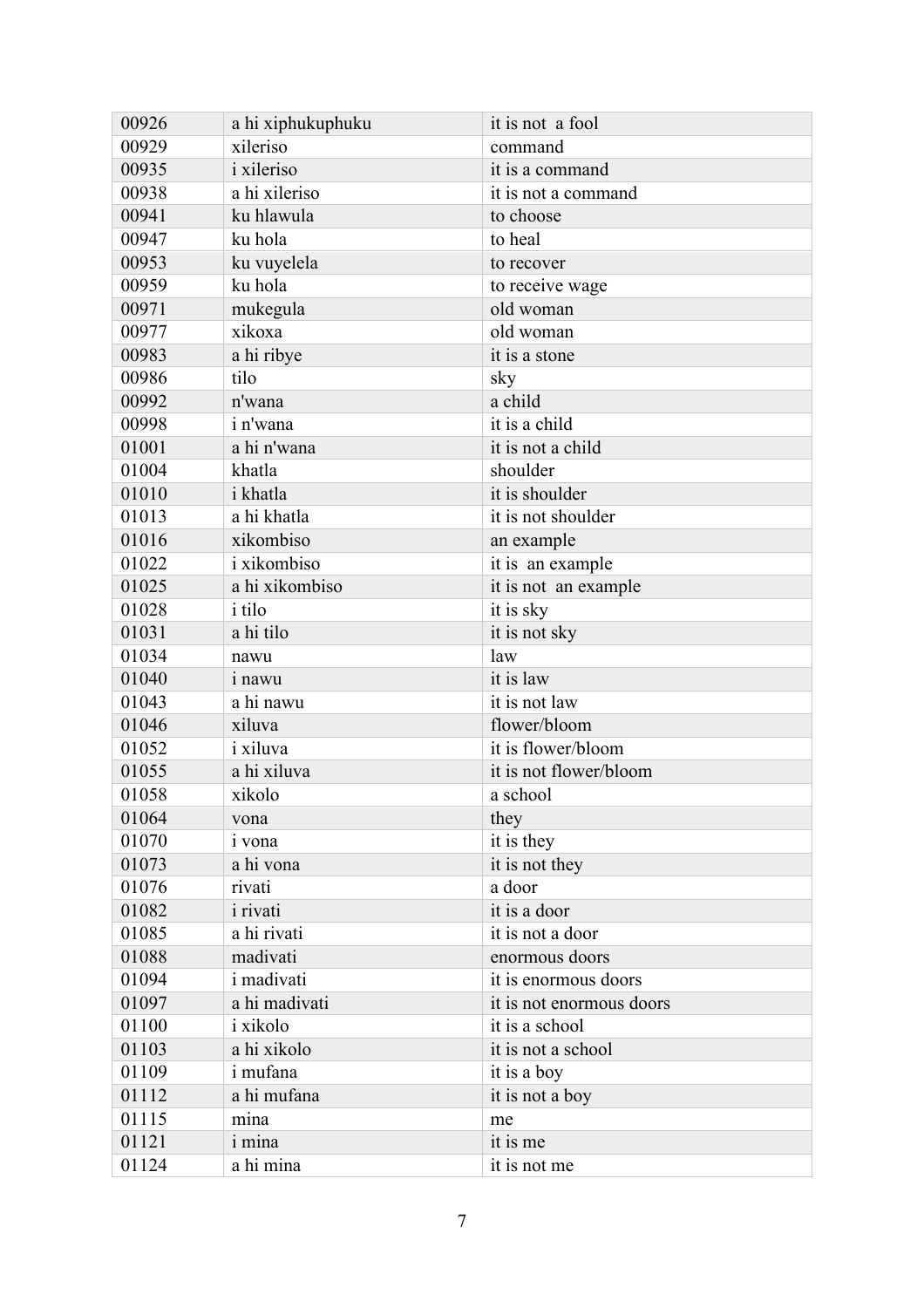| 01127 | muti              | an impala                           |
|-------|-------------------|-------------------------------------|
| 01133 | a hi xikephe      | $1$ sg (neg.) it is not a boat      |
| 01136 | i xikwekwetsu     | 2 sg (pos.) it is a boat            |
| 01139 | a hi xikwekwetsu  | 2 sg (neg.) it is not a boat        |
| 01142 | ngalava           | an ark (Noah built this)            |
| 01148 | i ngalava         | it is an ark                        |
| 01151 | a hi ngalava      | it is not an ark                    |
| 01154 | mbita             | a (cooking) pot (African style)     |
| 01160 | <i>i</i> mbita    | it is a pot                         |
| 01163 | a hi mbita        | it is not a pot                     |
| 01166 | <i>i</i> muti     | it is an impala                     |
| 01169 | mbita yo sweka    | pot for cooking                     |
| 01172 | a hi muti         | it is not an impala                 |
| 01175 | homu              | a cattle                            |
| 01180 | <i>i</i> homu     | it is a cattle                      |
| 01183 | a hi homu         | it is not a cattle                  |
| 01186 | xikephe           | 1 sg a boat                         |
| 01192 | xikwekwetsu       | 2 sg a boat                         |
| 01198 | <i>i</i> xikephe  | 1 sg (pos.) it is a boat            |
| 01201 | kucika            | a drop                              |
| 01207 | n'wari            | a partridge                         |
| 01213 | <i>i</i> n'wari   | it is a partridge                   |
| 01216 | a hi n'wari       | it is not a partridge               |
| 01219 | mudendi           | a pensioner                         |
| 01225 | <i>i</i> mudendi  | it is a pensioner                   |
| 01228 | a hi mudendi      | it is not a pensioner               |
| 01231 | ndzangu           | a small verandah                    |
| 01237 | i ndzangu         | it is a small verandah              |
| 01240 | a hi ndzangu      | it is not a small verandah          |
| 01243 | i kucika          | it is to drop                       |
| 01246 | a hi kucika       | it is not to drop                   |
| 01249 | thonsi            | a drop                              |
| 01255 | <i>i</i> thonsi   | it is a drop                        |
| 01259 | a hi thonsi       | it is not a drop                    |
| 01262 | nhanga            | a hut for unmarried girls           |
| 01268 | i nhanga          | it is a hut for unmarried girls     |
| 01271 | a hi nhanga       | it is not a hut for unmarried girls |
| 01274 | rivala            | small verandah                      |
| 01280 | i ntlhamu         | it is a trap                        |
| 01286 | a hi ntlhamu      | it is not a trap                    |
| 01289 | gandlati          | a wave                              |
| 01295 | <i>i</i> gandlati | it is a wave                        |
| 01298 | a hi gandlati     | it is not a wave                    |
| 01301 | kholokholo        | Adam's apple                        |
| 01306 | i kholokholo      | it is an Adam's apple               |
| 01309 | a hi kholokholo   | it is not an Adam's apple           |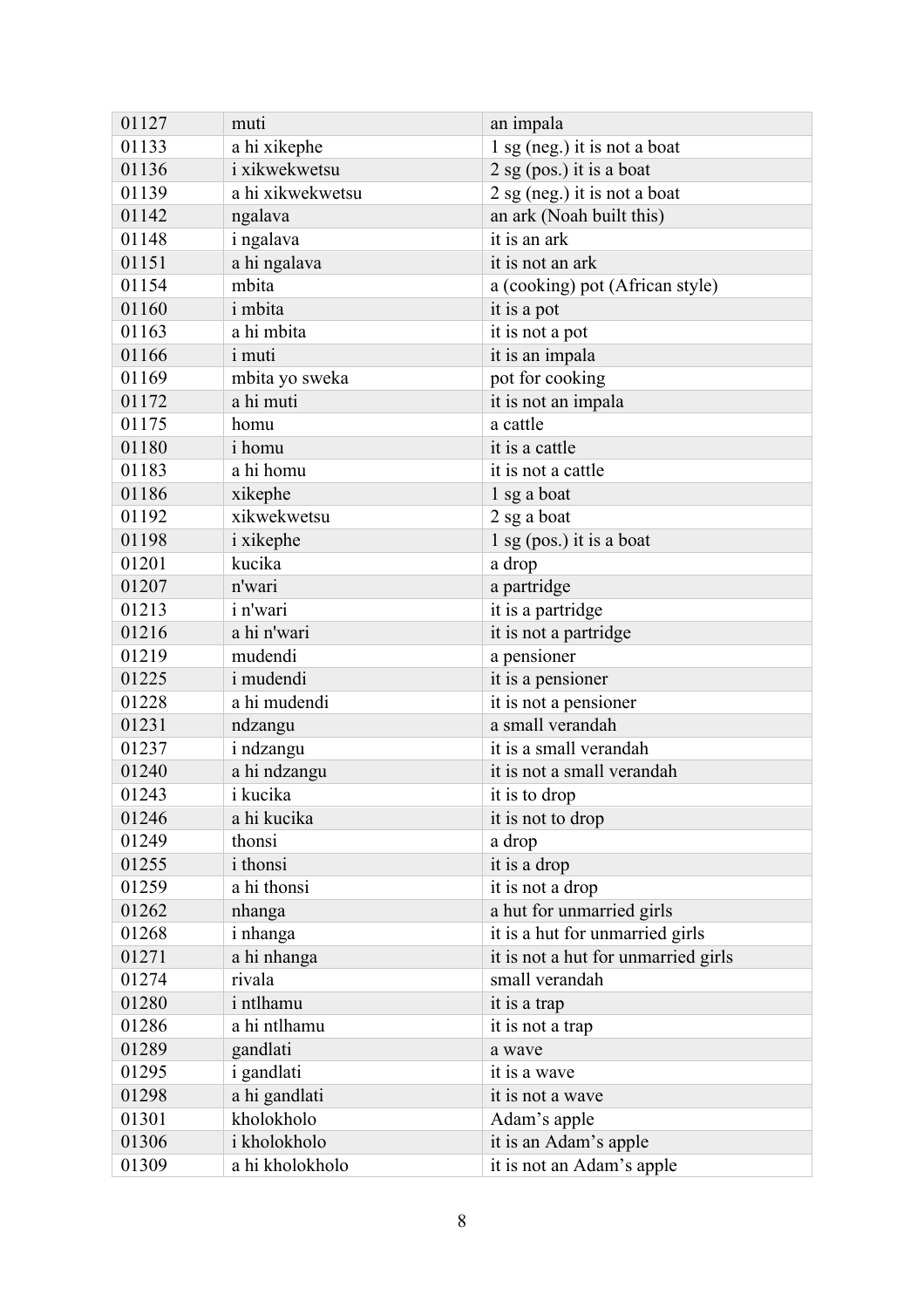| 01312 | <i>i</i> rivala  | it is small verandah                   |
|-------|------------------|----------------------------------------|
| 01315 | a hi rivala      | it is not small verandah               |
| 01318 | guda             | a raised podium made with bricks (sit, |
|       |                  | put things around a house)             |
| 01324 | guva             | a raised podium (between houses)       |
| 01330 | <i>i</i> guda    | it is a raised podium (around a house) |
| 01333 | <i>i</i> guda    | it is a raised podium (around a house) |
| 01336 | <i>i</i> guva    | it is a raised podium (between houses) |
| 01339 | a hi guva        | it is not a raised podium (between     |
|       |                  | houses)                                |
| 01342 | ntlhikani        | afternoon                              |
| 01348 | a hi gama        | it is not an eagle                     |
| 01351 | dohe             | (not ripened) peanuts                  |
| 01357 | <i>i</i> dohe    | it is (not ripened) peanuts            |
| 01360 | a hi dohe        | it is not (not ripened) peanuts        |
| 01363 | khehele          | armpit                                 |
| 01369 | i khehele        | it is an armpit                        |
| 01372 | a hi khehele     | it is not an armpit                    |
| 01374 | i ntlhikani      | it is afternoon                        |
| 01376 | a hi ntlhiknai   | it is not afternoon                    |
| 01379 | moya             | air                                    |
| 01385 | i moya           | it is air                              |
| 01388 | a hi moya        | it is not air                          |
| 01391 | efemula          | to breathe                             |
| 01396 | gama             | an eagle                               |
| 01402 | i gama           | it is an eagle                         |
| 01405 | basikiri         | bicycle                                |
| 01411 | xipimelo         | boundary                               |
| 01417 | i xipimelo       | it is a boundary                       |
| 01420 | a hi xipimelo    | it is not a boundary                   |
| 01423 | byongo           | brain                                  |
| 01429 | <i>i</i> byongo  | it is a brain                          |
| 01432 | a hi byongo      | it is not a brain                      |
| 01435 | ntshikelelo      | burdon, load <sup>1</sup>              |
| 01441 | ntiko            | burdon, load <sup>2</sup>              |
| 01447 | intshikelelo     | it is a burdon, load <sup>1</sup>      |
| 01451 | a hi ntshikelelo | it is not a burdon, load <sup>1</sup>  |
| 01454 | i basikiri       | it is a bicycle                        |
| 01457 | <i>i</i> ntiko   | it is a burdon, load <sup>2</sup>      |
| 01460 | a hi ntiko       | it is not a burdon, load <sup>2</sup>  |
| 01463 | a hi basikiri    | it is not a bicycle                    |
| 01466 | bofu             | blind person                           |
| 01472 | i bofu           | it is a blind person                   |
| 01475 | a hi bofu        | it is not a blind person               |
| 01478 | rhambu           | a bone                                 |
| 01484 | i rhambu         | it is a bone                           |
| 01487 | a hi rhambu      | it is not a bone                       |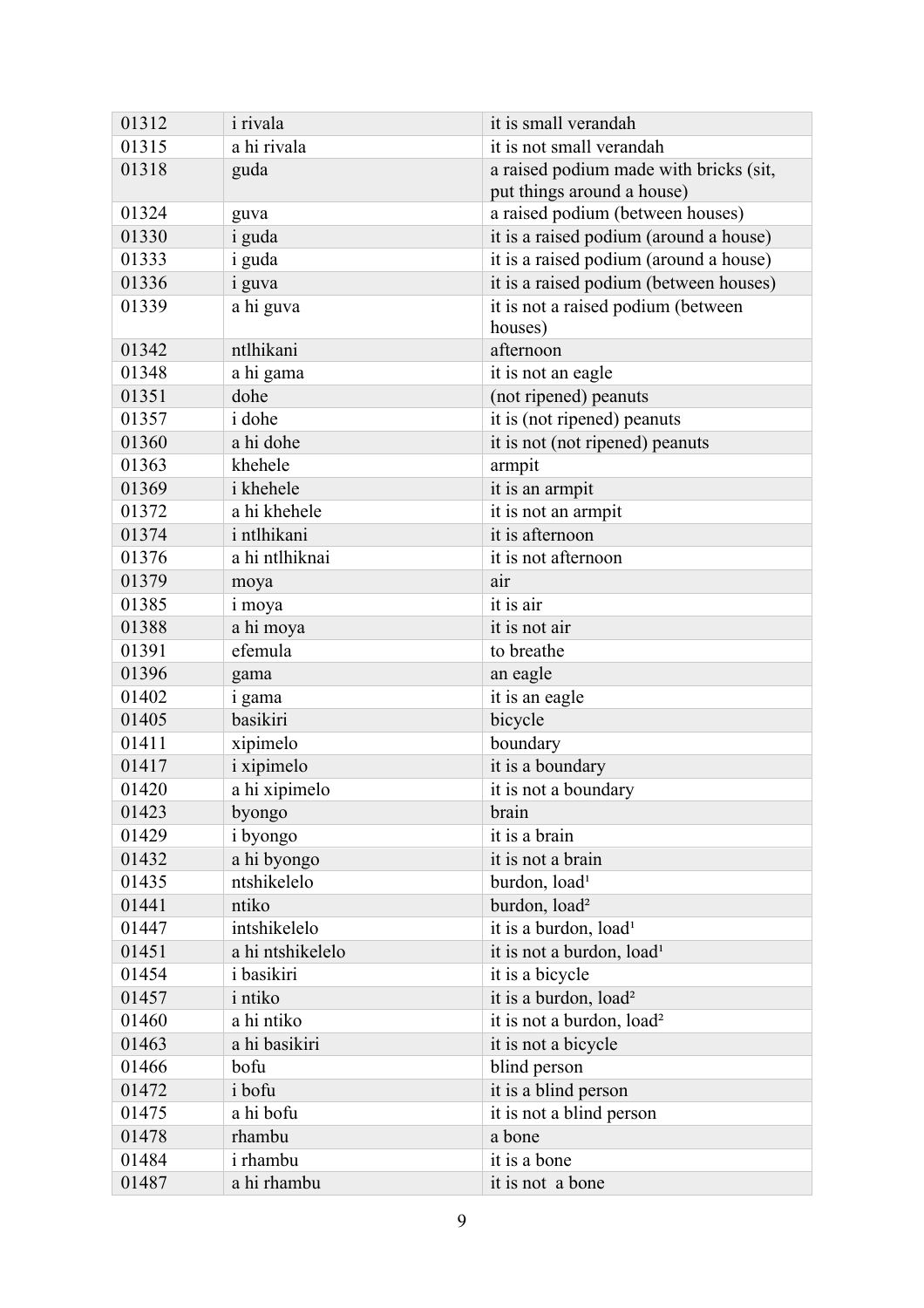| 01490 | munhu wa futa        | careless person                       |
|-------|----------------------|---------------------------------------|
| 01493 | <i>i</i> baku        | it is a cave, hole                    |
| 01496 | a hi baku            | it is not a cave, hole                |
| 01499 | rhama                | cheek                                 |
| 01505 | <i>i</i> rhama       | it is a cheek                         |
| 01508 | a hi rhama           | it is not a cheek                     |
| 01511 | xifuva               | chest                                 |
| 01517 | <i>i</i> xifuva      | it is a chest                         |
| 01520 | a hi xifuva          | it is not a chest                     |
| 01523 | hosi                 | chief                                 |
| 01529 | <i>i</i> hosi        | it is a chief                         |
| 01532 | munhu wa vusofa      | careless person                       |
| 01535 | a hi hosi            | it is not a chief                     |
| 01538 | nkele                | hole (rat)                            |
| 01544 | i nkele              | it is a hole (rat)                    |
| 01547 | a hi nkele           | it is not a hole (rat)                |
| 01550 | bodo                 | cavity                                |
| 01556 | i bodo               | it is a cavity                        |
| 01559 | a hi bodo            | it is not a cavity                    |
| 01562 | baku                 | cave, hole                            |
| 01568 | xirhendeutana        | circle                                |
| 01574 | rhivomba             | cream                                 |
| 01580 | <i>i</i> rhivomba    | it is cream                           |
| 01583 | a hi rhivomba        | it is not cream                       |
| 01586 | ndhambi              | flood                                 |
| 01591 | i ndhambi            | it is a flood                         |
| 01594 | a hi ndhambi         | it is not a flood                     |
| 01597 | ku mbhonyambhonya    | disorder (packing something in)       |
| 01608 | rhandaula            | (big) circle                          |
| 01614 | i rhandaula          | it is a circle                        |
| 01616 | a hi rhandaula       | it is not a circle                    |
| 01619 | mbulawulo            | communication                         |
| 01625 | ndzekandzekisano     | conversation                          |
| 01631 | bulo                 | conversation                          |
| 01637 | <i>i</i> bulu        | it is a conversation                  |
| 01640 | a hi bulu            | it is not a conversation              |
| 01643 | hasahasa             | disorder(things are scattered around) |
| 01648 | xakwa                | elephant nose                         |
| 01654 | mahungu              | message                               |
| 01660 | i mahungu            | it is a message                       |
| 01663 | a hi mahungu         | it is not a message                   |
| 01666 | ntlhamuselo          | explanation                           |
| 01672 | <i>i</i> ntlhamuselo | it is an explanation                  |
| 01675 | a hi ntlhamuselo     | it is not an explanation              |
| 01678 | ngohe                | face <sup>1</sup>                     |
| 01684 | xikandya             | face <sup>2</sup>                     |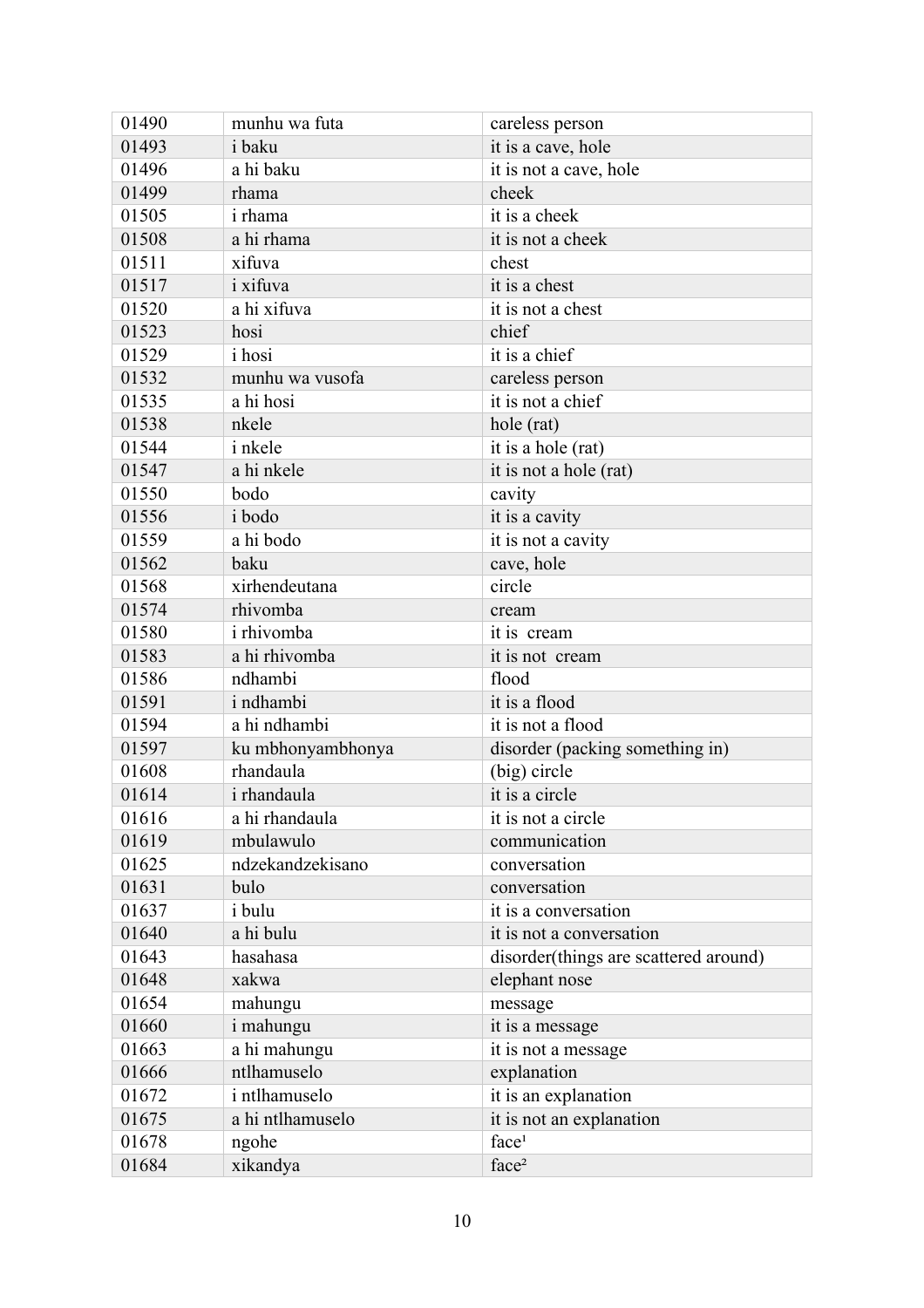| 01690 | <i>i</i> ngohe            | it is a face <sup>1</sup>     |
|-------|---------------------------|-------------------------------|
| 01693 | i hasahasa a hi madyivati | it is disorder                |
| 01696 | i xikandya                | it is a face <sup>2</sup>     |
| 01699 | a hi ngohe                | it is not a face <sup>1</sup> |
| 01702 | a hi xikandya             | it is not a face <sup>2</sup> |
| 01705 | a hi hosahosa             | it is not disorder            |
| 01709 | mbhongolo                 | donkey                        |
| 01715 | i mbhongolo               | it is a donkey                |
| 01718 | a hi mbhongolo            | it is not a donkey            |
| 01721 | xindlu                    | house                         |
| 01727 | <i>i</i> xindlu           | it is a house                 |
| 01730 | a hi xindlu               | it is not a house             |
| 01733 | hahani                    | father's sister               |
| 01739 | xindyavo                  | fishing                       |
| 01745 | <i>i</i> xindyavo         | it is fishing                 |
| 01748 | a hi xindyovo             | it is not fishing             |
| 01751 | ntlhambi                  | herd                          |
| 01757 | <i>i</i> ntlhambi         | it is a herd                  |
| 01760 | a hi ntlhambi             | it is not a herd              |
| 01763 | chela                     | frog, toad                    |
| 01769 | <i>i</i> chela            | it is a frog, toad            |
| 01772 | a hi chela                | it is not a frog, toad        |
| 01775 | i hahani                  | it is father's sister         |
| 01777 | a hi hahani               | it is not father's sister     |
| 01780 | thaka                     | filth, dirt                   |
| 01786 | <i>i</i> thaka            | it is filth, dirt             |
| 01789 | a hi thaka                | it is not filth, dirt         |
| 01792 | nhlapfi                   | fish                          |
| 01798 | i nhlapfi                 | it is fish                    |
| 01801 | a hi nhlapfi              | it is not fish                |
| 01804 | handzu                    | fruit                         |
| 01810 | i handzu                  | it is fruit                   |
| 01813 | a hi handzu               | it is not fruit               |
| 01816 | ntswalo                   | profit, gain                  |
| 01822 | <i>i</i> ntswalo          | it is profit, gain            |
| 01825 | a hi ntswalo              | it is not profit, gain        |
| 01828 | nuntlhwa                  | giraffe                       |
| 01834 | <i>i</i> nuntlhwa         | it is a giraffe               |
| 01837 | a hi nuntlhwa             | it is not a giraffe           |
| 01840 | nyama                     | sg meat                       |
| 01845 | tinyama                   | pl meat                       |
| 01851 | mpata                     | sg cloth                      |
| 01857 | timpata                   | pl cloth                      |
| 01863 | nguvu                     | sg cloth                      |
| 01869 | tinguvu                   | pl cloth                      |
| 01874 | xikomu                    | sg a hoe                      |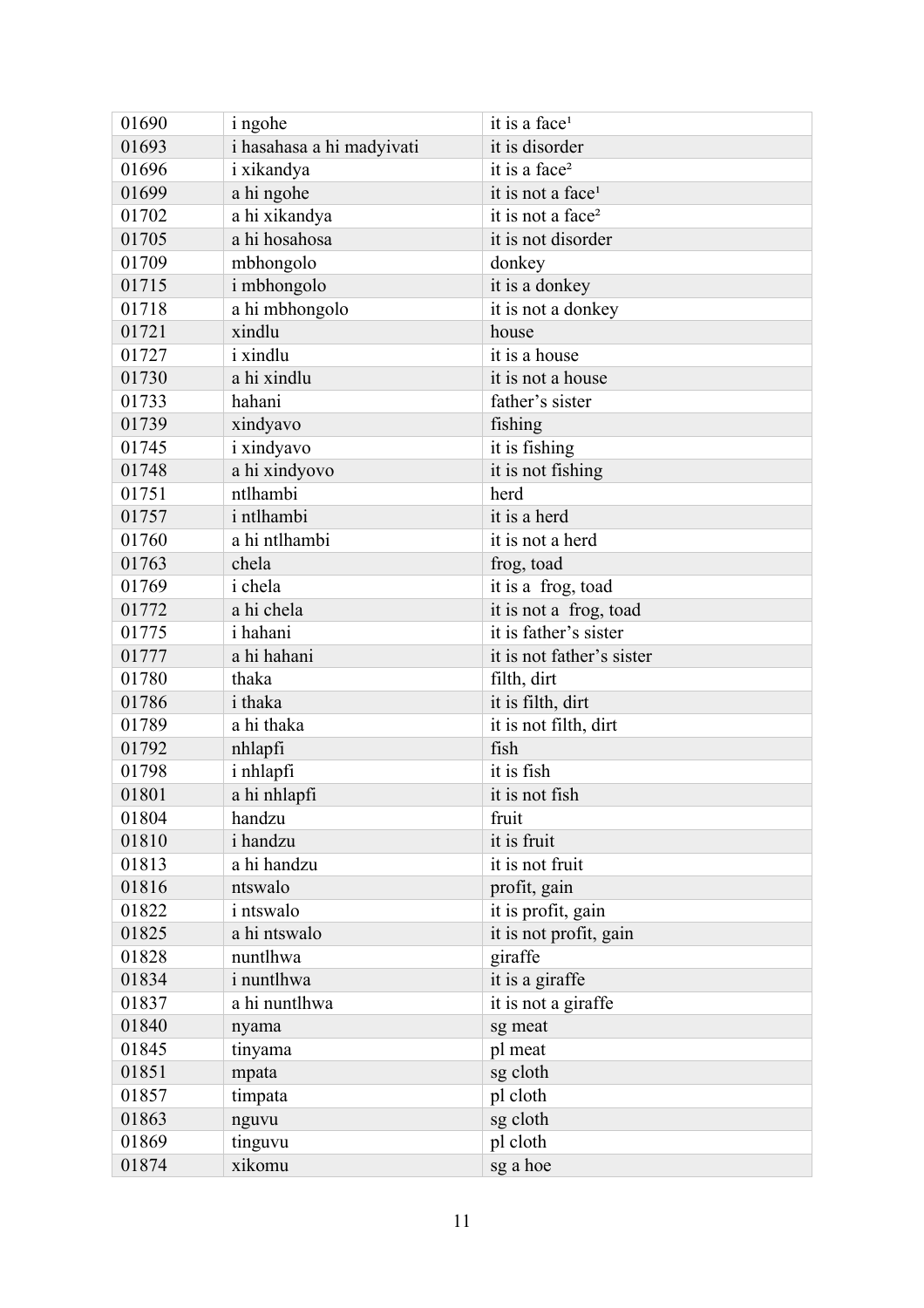| 01880 | swikomu        | pl hoe                                  |
|-------|----------------|-----------------------------------------|
| 01886 | xihlambetwana  | sg a cooking pot                        |
| 01892 | xwihlambetwana | pl cooking pot                          |
| 01898 | xihontlovila   | sg a giant                              |
| 01904 | swihontlovila  | pl giant                                |
| 01910 | tandza         | sgan egg                                |
| 01916 | mandza         | pl egg                                  |
| 01922 | homu           | sg a cow                                |
| 01928 | tihomu         | pl cattle                               |
| 01934 | vele           | sg maize (hard)                         |
| 01940 | mavele         | pl maize                                |
| 01946 | xifaki         | sg maize (soft)                         |
| 01952 | swifaki        | pl maize (soft)                         |
| 01958 | koti           | sg vulture                              |
| 01964 | swigalana      | pl tick                                 |
| 01970 | nyoka          | sg snake                                |
| 01976 | tinyoka        | pl snake                                |
| 01982 | mangela        | sg a fowl (wild)                        |
| 01988 | timangela      | pl fowl                                 |
| 01994 | huku           | sg chicken (domestic)                   |
| 02000 | tihuku         | pl chicken (domestic)                   |
| 02007 | vuswa          | sg porridge (hard)                      |
| 02013 | mavuswa        | pl porridge                             |
| 02019 | mukapu         | sg porridge (soft)                      |
| 02025 | makoti         | pl vulture                              |
| 02031 | mikapu         | pl porridge                             |
| 02037 | n'wana         | sg a child                              |
| 02043 | vana           | pl child                                |
| 02049 | mbuti          | sg a goat                               |
| 02055 | timbuti        | pl goat                                 |
| 02061 | nsati          | sg wife sg                              |
| 02067 | vasati         | pl wife pl                              |
| 02073 | xuma           | brideprice                              |
| 02079 | ndovolo        | 5th during the wedding                  |
| 02085 | nguluve        | $sg$ pig <sup>1</sup>                   |
| 02091 | manga          | sg a peanut (ripe)                      |
| 02097 | tinguluve      | pl pig <sup>1</sup>                     |
| 02103 | hontsi         | $sg$ pig <sup>2</sup>                   |
| 02109 | tihontsi       | pl pig <sup>2</sup>                     |
| 02115 | fole           | sg cigarette                            |
| 02121 | mafole         | pl cigarette                            |
| 02127 | timanga        | pl peanut (ripe)                        |
| 02133 | dohe           | sg a peanut (baby, no cooking, peeling) |
| 02139 | madohe         | pl peanut (baby)                        |
| 02145 | nala           | sg enemy                                |
| 02151 | valala         | pl enemy                                |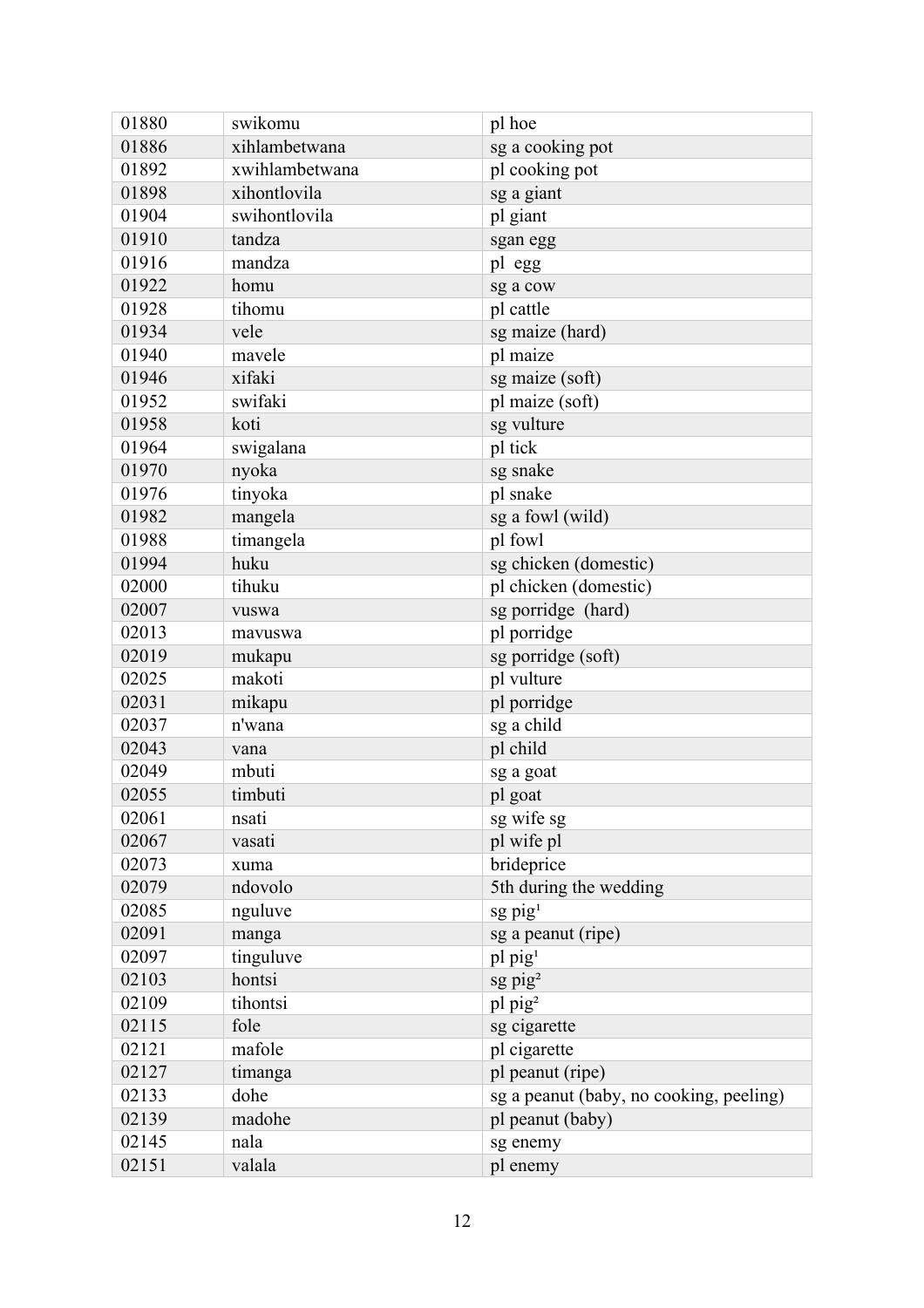| 02157 | xigalana           | sg a tick                            |
|-------|--------------------|--------------------------------------|
| 02163 | xinwanetana        | girl of 10-14                        |
| 02169 | i xinwanetana      | it is a girl of 10-14                |
| 02172 | a hi xinwanetana   | it is not a girl of 10-14            |
| 02175 | mfumo              | government                           |
| 02181 | i mfumo            | it is government                     |
| 02184 | a hi mfumo         | it is not government                 |
| 02187 | mpohlo             | handsome person (male)               |
| 02193 | mbhuri             | handsome person (female)             |
| 02199 | i mpohlo           | it is a handsome person (male)       |
| 02202 | <i>i</i> mbhuri    | it is a handsome person (female)     |
| 02205 | a hi mpohlo        | it is not a handsome person (male)   |
| 02208 | a hi mbhuri        | it is not a handsome person (female) |
| 02211 | mufambisi          | headman/officer                      |
| 02217 | <i>i</i> mufambisi | it is a headman/officer              |
| 02220 | a hi mufambisi     | it is not a headman/officer          |
| 02223 | rhimondzo          | horn, tusk (cow)                     |
| 02229 | i rhimondzo        | it is a horn, tusk                   |
| 02232 | a hi rhimondzo     | it is not a horn, tusk               |
| 02235 | mbongolo           | donkey                               |
| 02241 | i mbongolo         | it is a donkey                       |
| 02244 | a hi mbongolo      | it is not a donkey                   |
| 02247 | hantsi             | horse                                |
| 02253 | <i>i</i> hantsi    | it is a horse                        |
| 02256 | a hi hantsi        | it is not a horse                    |
| 02259 | nhlamba            | insult, curse                        |
| 02265 | i nhlamba          | it is an insult, curse               |
| 02268 | a hi nhlamba       | it is not an insult, curse           |
| 02271 | baji               | jacket                               |
| 02277 | i baji             | it is a jacket                       |
| 02280 | a hi baji          | it is not a jacket                   |
| 02283 | dinhloko           | large head                           |
| 02289 | i dinhloko         | it is a large head                   |
| 02292 | a hi dinhloko      | it is not a large head               |
| 02295 | xivati             | scar                                 |
| 02301 | <i>i</i> xivati    | it is a scar                         |
| 02304 | a hi xivati        | it is not a scar                     |
| 02307 | mfungo             | marking in books                     |
| 02313 | <i>i</i> mfungo    | it is a marking in books             |
| 02316 | a hi mfungo        | it is not a marking in books         |
| 02319 | ngala              | lion                                 |
| 02325 | <i>i</i> ngala     | it is a lion                         |
| 02328 | a hi ngala         | it is not a lion                     |
| 02331 | n'weti             | moon                                 |
| 02337 | i n'weti           | it is a moon                         |
| 02340 | a hi n'weti        | it is not a moon                     |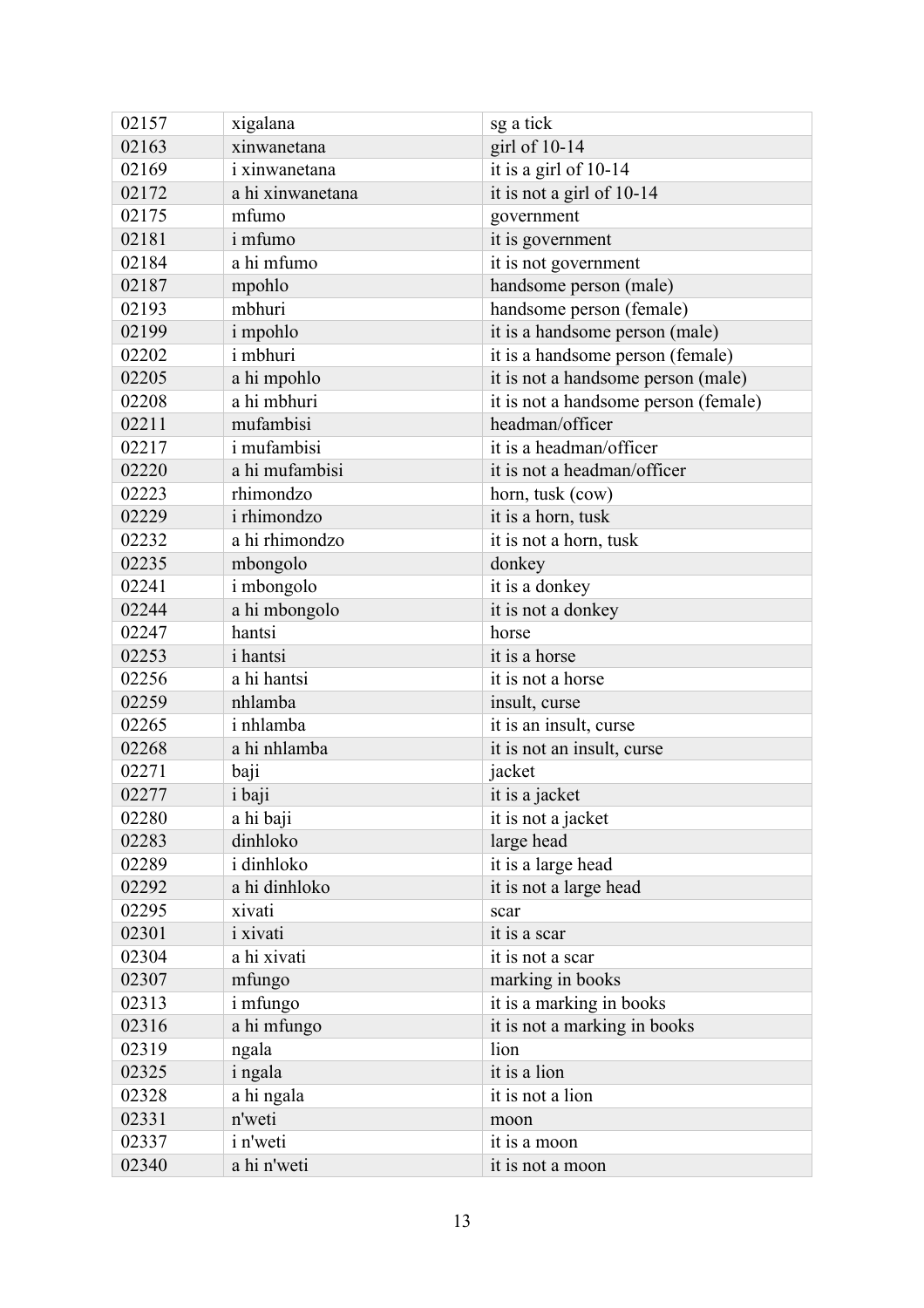| 02343 | nhwala          | nail                        |
|-------|-----------------|-----------------------------|
| 02349 | <i>i</i> nhwala | it is a nail                |
| 02352 | a hi nhwala     | it is not a nail            |
| 02355 | nkolo           | neck                        |
| 02361 | <i>i</i> nkolo  | it is a neck                |
| 02364 | a hi nkolo      | it is not a neck            |
| 02367 | nhamu           | back part of neck/nape      |
| 02373 | <i>i</i> nhamu  | it is a nape                |
| 02376 | a hi nhamu      | it is not a nape            |
| 02379 | hungu           | news                        |
| 02384 | <i>i</i> hungu  | it is news                  |
| 02387 | a hi hungu      | it is not news              |
| 02390 | nhompfu         | nose                        |
| 02396 | i nhompfu       | it is a nose                |
| 02399 | a hi nhompfu    | it is not a nose            |
| 02402 | hakelo          | payment                     |
| 02408 | <i>i</i> hakelo | it is a payment             |
| 02411 | a hi hakelo     | it is not a payment         |
| 02414 | hontsi          | pig                         |
| 02420 | <i>i</i> hontsi | it is a pig                 |
| 02423 | a hi hontsi     | it is not a pig             |
| 02426 | ndawu           | place                       |
| 02432 | <i>i</i> ndawu  | it is a place               |
| 02435 | a hi ndawu      | it is not a place           |
| 02438 | kondlo          | rat                         |
| 02444 | i kondlo        | it is a rat                 |
| 02447 | a hi kondlo     | it is not a rat             |
| 02450 | gome            | sadness, grief              |
| 02456 | i gome          | it is sadness, grief        |
| 02459 | a hi gome       | it is not sadness, grief    |
| 02462 | dyandza         | drought                     |
| 02468 | i dyandza       | it is a drought             |
| 02471 | a hi dyandza    | it is not a drought         |
| 02474 | humba           | snail                       |
| 02480 | <i>i</i> humba  | it is a snail               |
| 02483 | a hi humba      | it is not a snail           |
| 02486 | dyambu          | sun, day                    |
| 02492 | i dyambu        | it is sun                   |
| 02495 | a hi dyambu     | it is not sun               |
| 02498 | xidudla         | very fat person             |
| 02504 | i xidudla       | it is a very fat person     |
| 02507 | a hi xidudla    | it is not a very fat person |
| 02510 | mangwa          | zebra                       |
| 02516 | i mangwa        | it is a zebra               |
| 02519 | a hi mangwa     | it is not a zebra           |
| 02522 | n'anga          | sg witchdoctor              |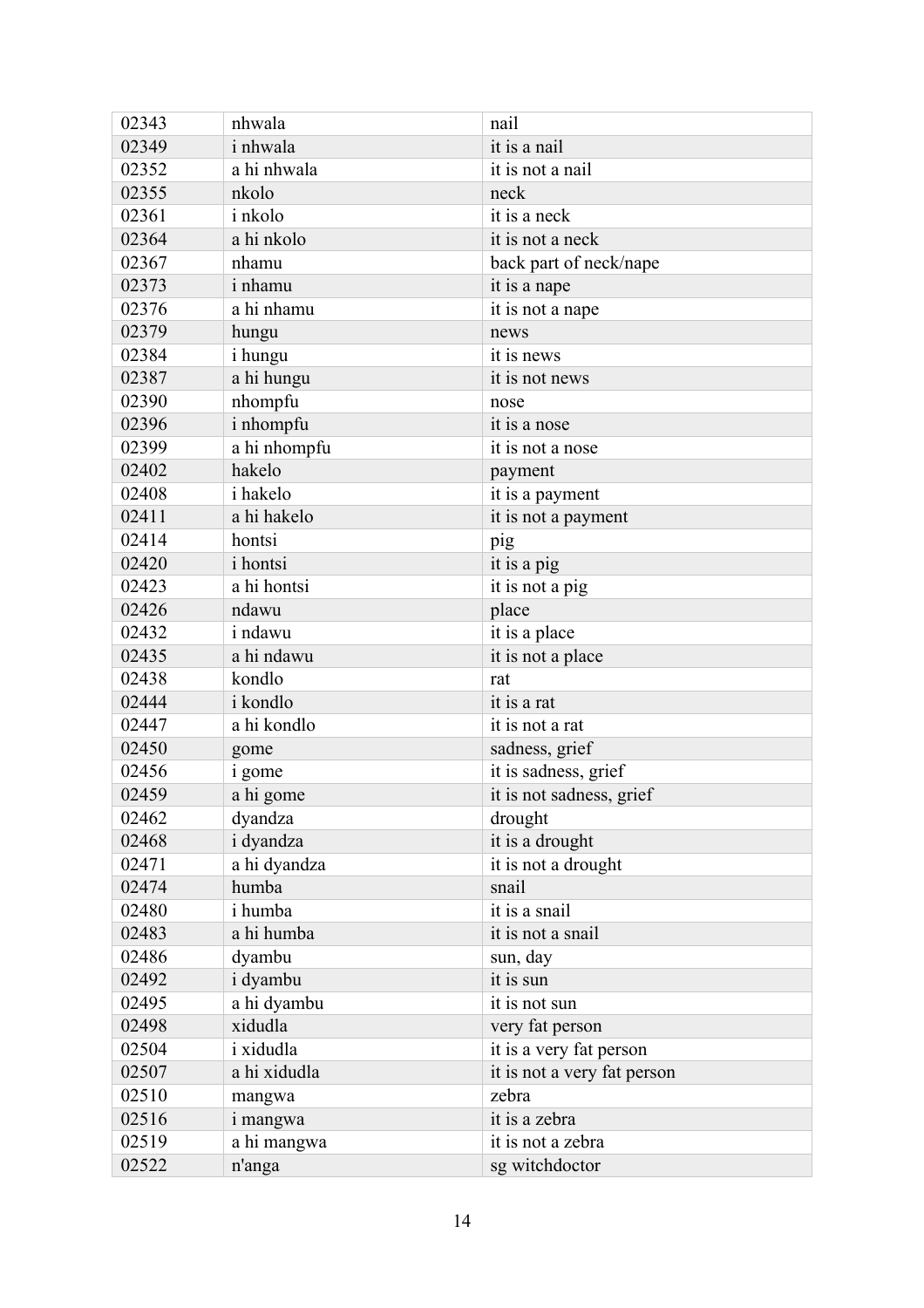| 02528 | tin'anga      | pl witchdoctor              |
|-------|---------------|-----------------------------|
| 02534 | mani          | sg mother                   |
| 02540 | vamani        | pl mother                   |
| 02546 | mukomberi     | sg beggar                   |
| 02552 | vakomberi     | pl beggar                   |
| 02558 | munwi         | sg a drinker                |
| 02564 | vanwi         | pl drinker                  |
| 02570 | xidakwa       | sg (heavy) drinker          |
| 02576 | swidakwa      | pl (heavy) drinker          |
| 02582 | xihlangi      | sg a baby                   |
| 02588 | swihlangi     | pl baby                     |
| 02594 | nuna          | sg husband                  |
| 02600 | vanuna        | pl husband                  |
| 02606 | mati          | water                       |
| 02612 | ndyangu       | sg family <sup>1</sup>      |
| 02618 | mindyangu     | pl family <sup>1</sup>      |
| 02624 | muti          | sg family <sup>2</sup>      |
| 02630 | miti          | pl family <sup>2</sup>      |
| 02636 | ntombi        | sg girl                     |
| 02642 | tintombi      | pl girl                     |
| 02648 | ximbotshwa    | sg a prisoner               |
| 02654 | swimbotshwa   | pl prisoner                 |
| 02660 | mubohiwa      | sg a person who is arrested |
| 02666 | vabohiwa      | pl person who is arrested   |
| 02672 | muchayeri     | sg a driver                 |
| 02678 | vachayeri     | pl driver                   |
| 02684 | xiambalo      | sg garment                  |
| 02690 | swiambalo     | pl garment                  |
| 02696 | munhu         | sg person                   |
| 02702 | vanhu         | pl person                   |
| 02708 | muphameri     | sg waiter                   |
| 02714 | vaphameri     | pl waiter                   |
| 02720 | nandza        | sg a servant                |
| 02726 | malandza      | pl servant                  |
| 02732 | ndlopfu       | sg an elephant              |
| 02738 | tindlopfu     | pl elephant                 |
| 02744 | gandlati      | sg a wave                   |
| 02750 | magandlati    | pl wave                     |
| 02756 | papila        | sg letter                   |
| 02762 | mapapila      | pl letter                   |
| 02768 | rihleto       | sg traditional basket tray  |
| 02774 | tinhleto      | pl traditional basket tray  |
| 02780 | hungundlela   | sg rumor                    |
| 02786 | mahungundlela | pl rumor                    |
| 02792 | nsinya        | sg trunk, stem of a tree    |
| 02798 | minsinya      | pl trunk, stem of a tree    |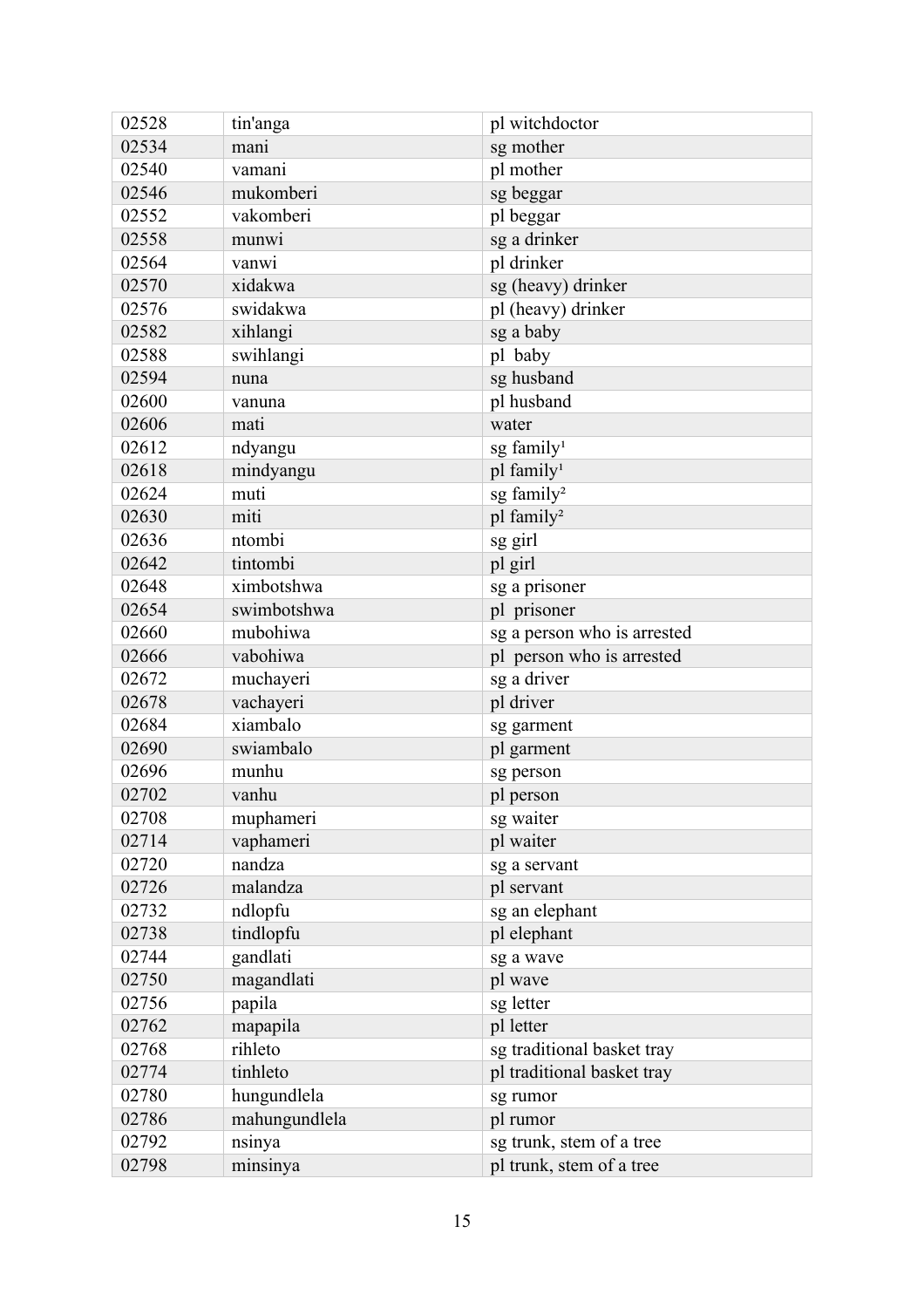| 02804 | murhi      | sg tree                                                  |
|-------|------------|----------------------------------------------------------|
| 02810 | mirhi      | pl tree                                                  |
| 02816 | nyimpi     | sg army, war                                             |
| 02822 | tinyimpi   | pl army, war                                             |
| 02828 | yimbhu     | sg ostrich                                               |
| 02834 | tiymibhu   | pl ostrich                                               |
| 02840 | nyimpfu    | sg sheep                                                 |
| 02846 | tinyimpfu  | pl sheep                                                 |
| 02852 | toya       | sg coward (is afraid of things)                          |
| 02858 | matoya     | pl coward (is afraid of things)                          |
| 02864 | ntlunya    | sg coward (low/no confidence, very<br>passive, negative) |
| 02870 | matlunya   | pl coward (low/no confidence, very<br>passive, negative) |
| 02875 | mufana     | sg a boy                                                 |
| 02881 | vafana     | pl boy                                                   |
| 02887 | buku       | sg book                                                  |
| 02893 | tibuku     | pl book                                                  |
| 02899 | socha      | sg soldier                                               |
| 02905 | masocha    | pl soldier                                               |
| 02911 | hantsi     | sg horse                                                 |
| 02917 | tihantsi   | pl horse                                                 |
| 02923 | kereke     | sg church                                                |
| 02929 | tikereke   | pl church                                                |
| 02935 | xitsonga   | sg Xitsonga language                                     |
| 02941 | switsonga  | pl Xitsonga language                                     |
| 02947 | risiva     | sg feather                                               |
| 02953 | tinsiva    | pl feather                                               |
| 02959 | murisi     | sg herder                                                |
| 02965 | varisi     | pl herder                                                |
| 02971 | hongonyi   | sg gnu                                                   |
| 02977 | tihongonyi | pl gnu                                                   |
| 02982 | huku       | sg chicken                                               |
| 02988 | tihuku     | pl chicken                                               |
| 02994 | nyoxi      | sg bee                                                   |
| 03000 | tinyoxi    | pl bee                                                   |
| 03006 | xihloka    | sg ox                                                    |
| 03012 | swihloka   | pl oxen                                                  |
| 03022 | na nwa     | $1$ sg - I drink                                         |
| 03025 | wa nwa     | 2 sg - you drink                                         |
| 03028 | wa nwa     | 3 sg - he drinks                                         |
| 03031 | ha nwa     | $1$ pl – we drink                                        |
| 03034 | ma nwa     | $2$ pl – you drink                                       |
| 03037 | va nwa     | $3$ pl – they drink                                      |
| 03044 | na fa      | $1$ sg - I die                                           |
| 03047 | wa fa      | 2 sg - you die                                           |
| 03050 | wa fa      | $3$ sg - he dies                                         |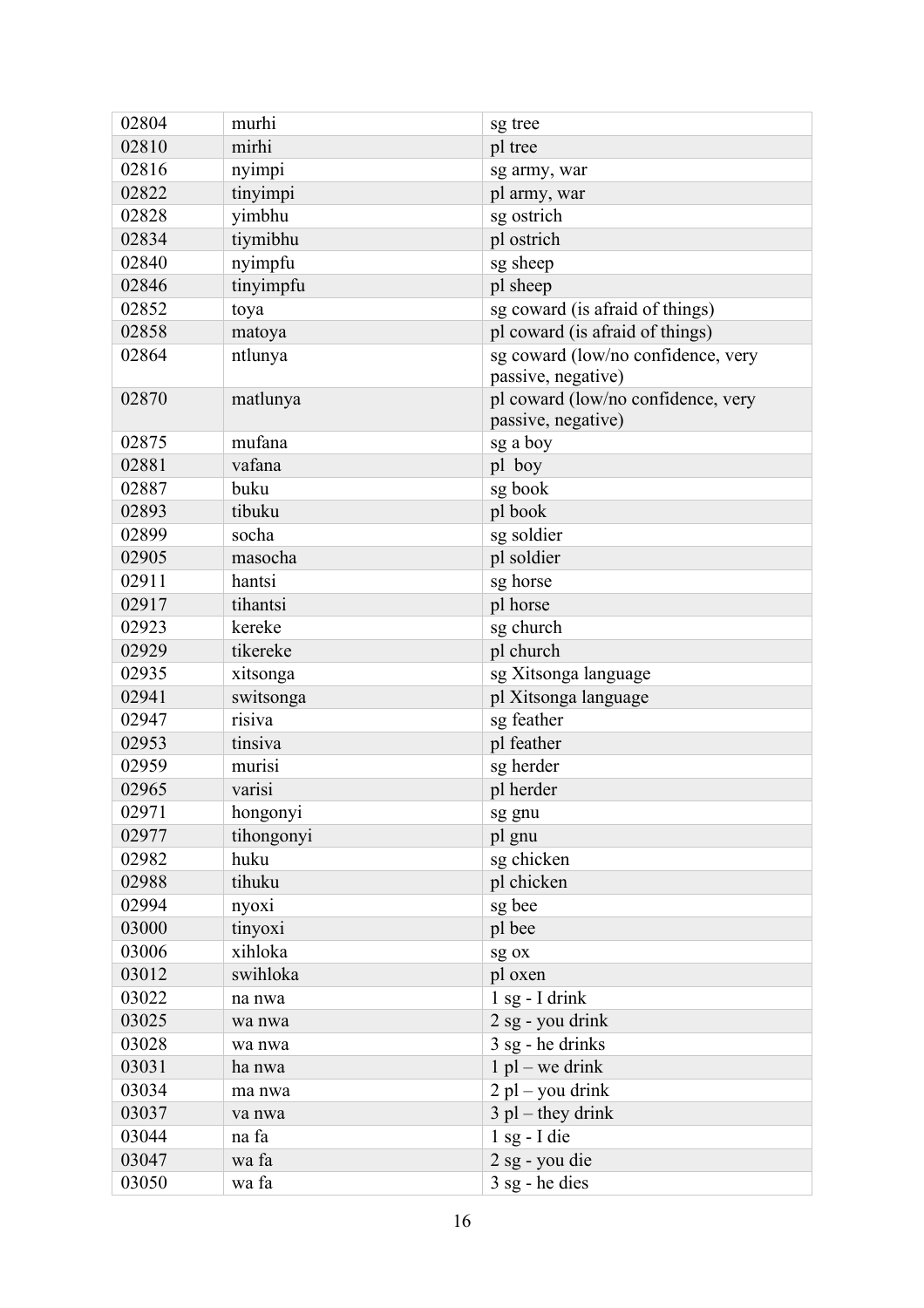| 03053 | ha fa       | $1$ pl – we die        |
|-------|-------------|------------------------|
| 03056 | ma fa       | $2$ pl – you die       |
| 03059 | va fa       | $3$ pl – they die      |
| 03066 | na famba    | $1$ sg - I walk, go    |
| 03069 | wa famba    | 2 sg - you walk, go    |
| 03072 | wa famba    | 3 sg - he walks goes   |
| 03075 | ha famba    | $1$ pl – we walk, go   |
| 03078 | ma famba    | $2$ pl – you walk, go  |
| 03081 | va famba    | $3$ pl – they walk, go |
| 03088 | na sweka    | $1$ sg - I look at     |
| 03091 | wa sweka    | 2 sg - you look at     |
| 03094 | wa sweka    | 3 sg - he looks at     |
| 03097 | ha sweka    | $1$ pl – we look at    |
| 03100 | ma sweka    | $2$ pl – you look at   |
| 03103 | va sweka    | $3$ pl – they look at  |
| 03113 | na vona     | $1$ sg - I see         |
| 03116 | wa vona     | $3$ sg - he sees       |
| 03119 | ha vona     | $1$ pl – we see        |
| 03122 | ma vona     | $2$ pl – you see       |
| 03125 | va vona     | $3$ pl – they see      |
| 03133 | na kombela  | 1 sg - I ask for       |
| 03136 | wa kombela  | 2 sg - you ask for     |
| 03139 | wa kombela  | 3 sg - he asks for     |
| 03142 | ha kombela  | $1$ pl – we ask for    |
| 03145 | ma kombela  | $2$ pl – you ask for   |
| 03148 | va kombela  | $3$ pl – they ask for  |
| 03155 | na hakela   | $1$ sg - I pay         |
| 03158 | wa hakela   | 2 sg - you pay         |
| 03161 | wa hakela   | 3 sg - he pays         |
| 03164 | ha hakela   | $1$ pl – we pay        |
| 03167 | ma hakela   | $2$ pl – you pay       |
| 03170 | va hakela   | $3$ pl – they pay      |
| 03177 | na languta  | 1 sg - I look at       |
| 03180 | wa vona     | 2 sg - you see         |
| 03183 | wa languta  | 2 sg - you look at     |
| 03186 | wa languta  | 3 sg - he looks at     |
| 03189 | ha languta  | $1$ pl – we look at    |
| 03192 | ma languta  | $2$ pl – you look at   |
| 03195 | va languta  | $3$ pl – they look at  |
| 03202 | na tlakusa  | $1$ sg - I lift up     |
| 03205 | wa tlakusa  | 2 sg - you lift up     |
| 03208 | ha tlakusa  | $1$ pl – we lift up    |
| 03211 | ma tlakusa  | $2$ pl – you lift up   |
| 03214 | va tlakusa  | $3$ pl – they lift up  |
| 03221 | na vulavula | $1$ sg - I speak       |
| 03224 | wa vulavula | 2 sg - you speak       |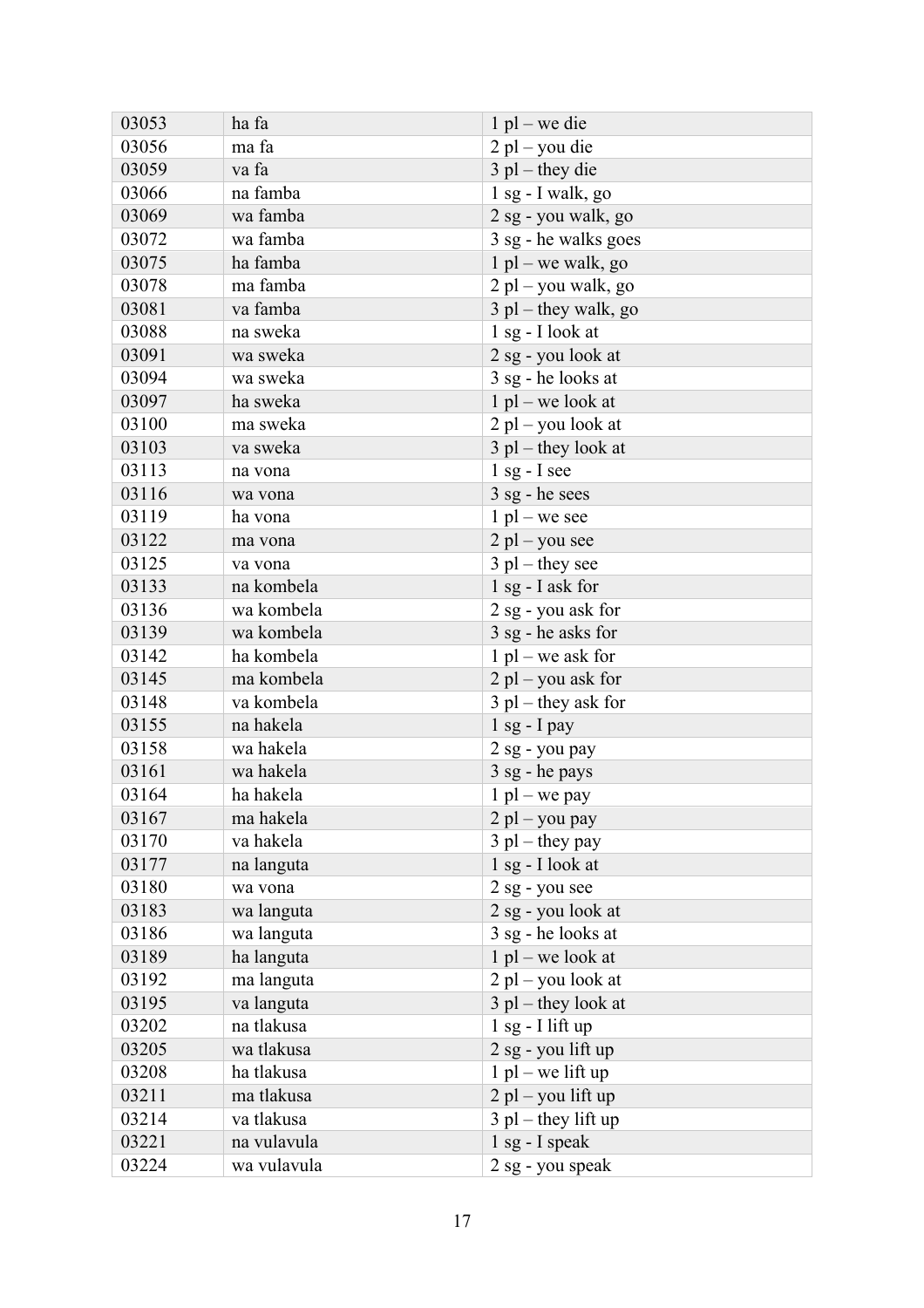| 03227 | wa vulavula     | 3 sg - he speaks            |
|-------|-----------------|-----------------------------|
| 03230 | ha vulavula     | $1$ pl – we speak           |
| 03233 | ma vulavula     | $2$ pl – you speak          |
| 03236 | va vulavula     | $3$ pl – they speak         |
| 03243 | na tsemakanyisa | 1 sg - I divide in two      |
| 03246 | wa tsemakanyisa | 2 sg - you divide in two    |
| 03249 | wa tsemakanyisa | 3 sg - he divides in two    |
| 03252 | ha tsemakanyisa | $1$ pl – we divide in two   |
| 03255 | ma tsemakanyisa | $2$ pl – you divide in two  |
| 03258 | va tsemakanyisa | $3$ pl – they divide in two |
| 03261 | wa tlakusa      | $3$ sg - he lifts up        |
| 03267 | na lwa          | $1$ sg - I fight            |
| 03270 | wa lwa          | 2 sg - you fight            |
| 03273 | wa lwa          | 3 sg - he fights            |
| 03276 | ha lwa          | $1$ pl – we fight           |
| 03279 | ma lwa          | $2$ pl – you fight          |
| 03282 | va lwa          | $3$ pl – they fight         |
| 03288 | na ta           | $1$ sg - I come             |
| 03291 | wo ta           | 2 sg - you come             |
| 03294 | wo ta           | 3 sg - he comes             |
| 03297 | ha ta           | $1$ pl – we come            |
| 03300 | ma ta           | $2$ pl – you come           |
| 03303 | va ta           | $3$ pl – they come          |
| 03309 | na hleka        | $1$ sg $-$ I laugh          |
| 03312 | wa hleka        | 2 sg - you laugh            |
| 03315 | wa helka        | 3 sg - he laugh             |
| 03318 | ha hleka        | $1$ pl – we laugh           |
| 03321 | ma hleka        | $2$ pl – you laugh          |
| 03324 | va hleka        | $3$ pl – they laugh         |
| 03331 | na rima         | $1$ sg - I plough           |
| 03334 | wa rima         | 2 sg - you plough           |
| 03337 | wa rima         | 3 sg - he ploughs           |
| 03340 | ha rima         | $1$ pl – we plough          |
| 03343 | ma rima         | $2$ pl – you plough         |
| 03346 | va rima         | $3$ pl – they plough        |
| 03353 | na tirha        | $1$ sg - I work             |
| 03356 | wa tirha        | 2 sg - you work             |
| 03359 | wa tirha        | 3 sg - he works             |
| 03362 | ha tirha        | $1$ pl – we work            |
| 03365 | ma tirha        | $2$ pl – you work           |
| 03368 | va tirha        | $3$ pl – they work          |
| 03375 | na xavisa       | $1$ sg - I sell             |
| 03378 | wa xavisa       | 2 sg - you sell             |
| 03381 | wa xavisa       | $3$ sg - he sells           |
| 03384 | ha xavisa       | $1$ pl – we sell            |
| 03387 | ma xavisa       | $2$ pl – you sell           |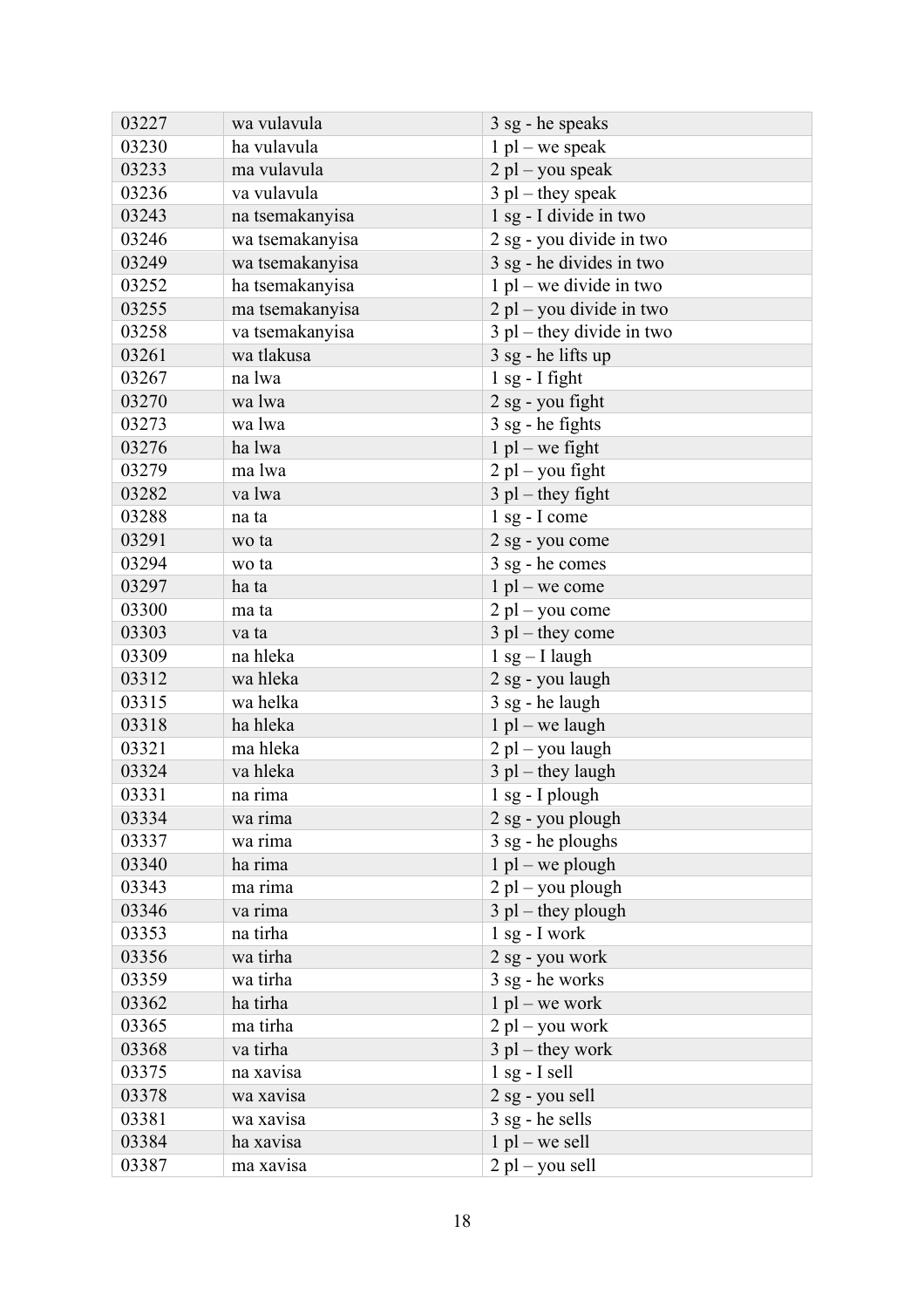| 03390 | va xavisa       | $3$ pl – they sell                    |
|-------|-----------------|---------------------------------------|
| 03397 | na hudula       | 1 sg - I pull with all strength       |
| 03400 | wa hudula       | 2 sg - you pull with all strength     |
| 03403 | wa hudula       | 3 sg - he pulls with all strengths    |
| 03406 | ha hudula       | $1$ pl – we pull with all strength    |
| 03409 | ma hudula       | $2$ pl – you pull with all strength   |
| 03412 | va hudula       | $3$ pl – they pull with all strength  |
| 03419 | na rivala       | $1$ sg - I forget                     |
| 03422 | wa rivala       | 2 sg - you forget                     |
| 03425 | wa rivala       | 3 sg - he forgets                     |
| 03428 | ha rivala       | $1$ pl – we forget                    |
| 03431 | ma rivala       | $2$ pl – you forget                   |
| 03434 | va rivala       | $3$ pl – they forget                  |
| 03440 | na tlomutela    | 1 sg - I interupt conversation        |
| 03443 | wa tlomutela    | 2 sg - you interupt conversation      |
| 03446 | wa tlomutela    | 3 sg - he interupts conversations     |
| 03449 | ha tlomutela    | $1$ pl – we interupt conversation     |
| 03452 | ma tlomutela    | $2$ pl – you interupt conversation    |
| 03455 | va tlomutela    | $3$ pl – they interupt conversation   |
| 03461 | na rivateka     | 1 sg - I waste time                   |
| 03464 | wa rivateka     | 2 sg - you waste time                 |
| 03467 | wa rivateka     | 3 sg - he wastes time                 |
| 03470 | ha rivateka     | $1$ pl – we waste time                |
| 03473 | ma rivateka     | $2$ pl – you waste time               |
| 03476 | va rivateka     | $3$ pl – they waste time              |
| 03483 | na hlanganyeta  | 1 sg - I push wood into the fire      |
| 03486 | wa hlanganyeta  | 2 sg - you push wood into the fire    |
| 03489 | was hlanganyeta | 3 sg - he pushes wood into the fire   |
| 03492 | ha hlanganyeta  | $1$ pl – we push wood into the fire   |
| 03495 | ma hlanganyeta  | $2$ pl – you push wood into the fire  |
| 03498 | va hlanganyeta  | $3$ pl – they push wood into the fire |
| 03505 | na tsutsumelana | 1 sg - I run to one another           |
| 03508 | wa tsutsumelana | 2 sg - you run to one another         |
| 03511 | wa tsutsumelana | 3 sg - he runs to one another         |
| 03514 | ha tsutsumelana | $1$ pl – we run to one another        |
| 03517 | ma tsutsumelana | $2$ pl – you run to one another       |
| 03520 | va tsutsumelana | $3$ pl – they run to one another      |
| 03523 | bikiri          | African mug (used to drink water) sg  |
| 03529 | mabikiri        | African mug (used to drink water) pl  |
| 03535 | xihloka         | axe sg                                |
| 03541 | mfenhe          | baboon sg                             |
| 03547 | timfenhe        | baboon pl                             |
| 03553 | ximuwu          | boabab tree sg                        |
| 03559 | swimuwu         | boabab tree pl                        |
| 03565 | byatso          | boat sg                               |
| 03571 | mabyatso        | boat pl                               |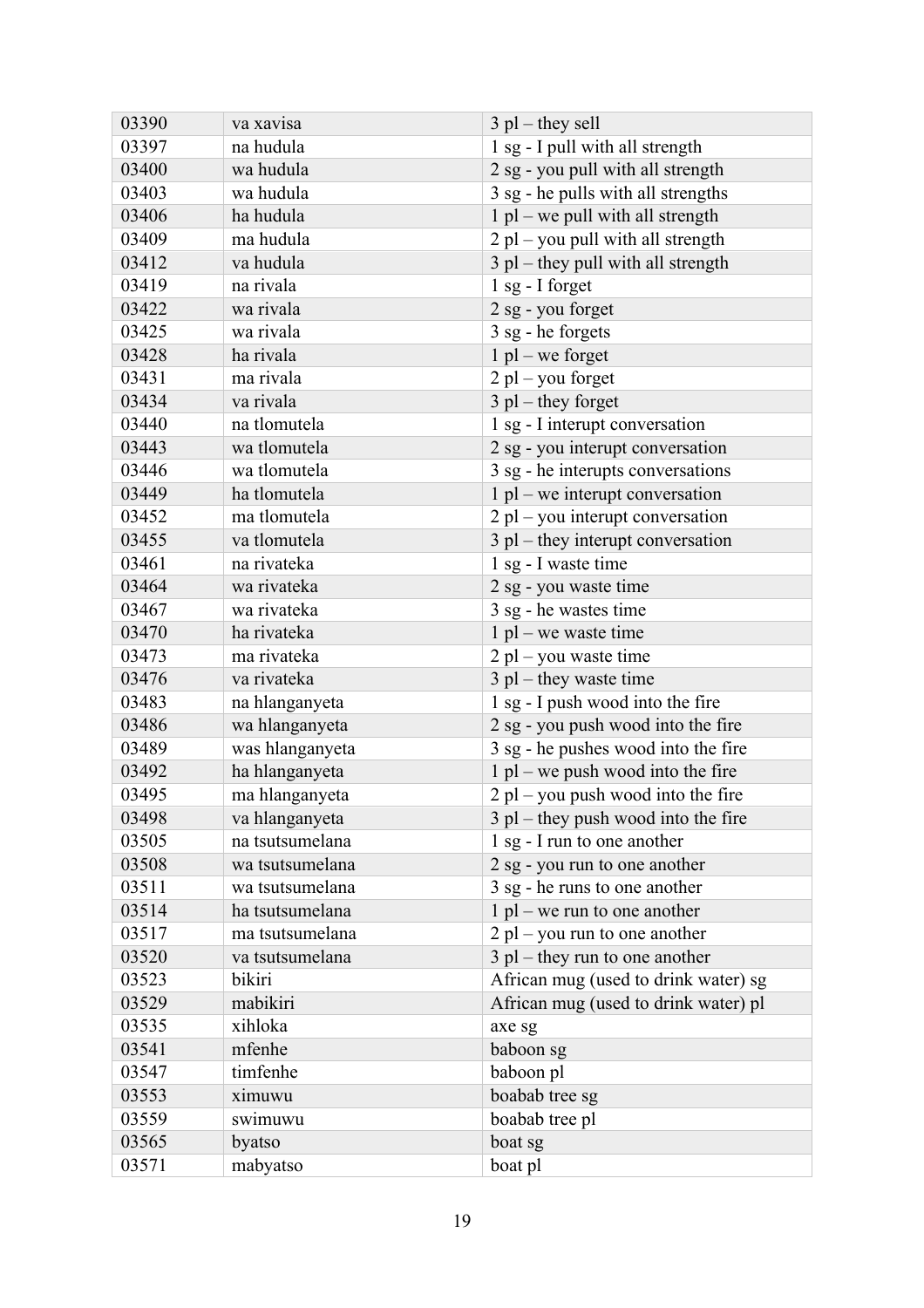| 03577 | vurha      | bow sg             |
|-------|------------|--------------------|
| 03583 | mavurha    | bow pl             |
| 03589 | risindza   | bracelet sg        |
| 03595 | masindza   | bracelet pl        |
| 03601 | nyarhi     | buffalo sg         |
| 03607 | tinyarhi   | buffalo pl         |
| 03613 | mbavala    | bushbuck sg        |
| 03619 | timbavala  | bushbuck pl        |
| 03625 | xifuva     | chest sg           |
| 03631 | swifuva    | chest pl           |
| 03637 | n'wana     | child sg           |
| 03643 | vana       | child pl           |
| 03649 | rifu       | death sg           |
| 03655 | mafu       | death pl           |
| 03661 | ngingi     | daughter-in-law sg |
| 03667 | vingi      | daughter-in-law pl |
| 03673 | swihloka   | axe pl             |
| 03679 | mbyana     | dog sg             |
| 03685 | timdyana   | dog pl             |
| 03691 | mbongolo   | donkey sg          |
| 03697 | timbongolo | donkey pl          |
| 03703 | tivanti    | door pl            |
| 03709 | xinwelo    | drinking cup sg    |
| 03715 | swinelo    | drinking cup pl    |
| 03721 | xakwa      | elephant trunk sg  |
| 03727 | tinxaka    | elephant trunk pl  |
| 03733 | mungezi    | English sg         |
| 03739 | vangezi    | English pl         |
| 03745 | buloho     | any bridge sg      |
| 03751 | mabuloho   | any bridge pl      |
| 03757 | tihlo      | eye sg             |
| 03763 | mahlo      | eye pl             |
| 03769 | tatana     | father sg          |
| 03775 | vatatana   | father pl          |
| 03781 | nkati      | female animal sg   |
| 03787 | tinkati    | female animal pl   |
| 03793 | rihlampfu  | fence sg           |
| 03799 | mahlampfu  | fence pl           |
| 03805 | hlata      | sweet potato sg    |
| 03811 | mihlata    | sweet potato pl    |
| 03817 | nkuwa      | fig tree sg        |
| 03823 | minkuwa    | fig tree pl        |
| 03829 | ndiho      | fine sg            |
| 03835 | mindiho    | fine pl            |
| 03844 | kokwani    | grandparent sg     |
| 03850 | vokokwani  | grandparent pl     |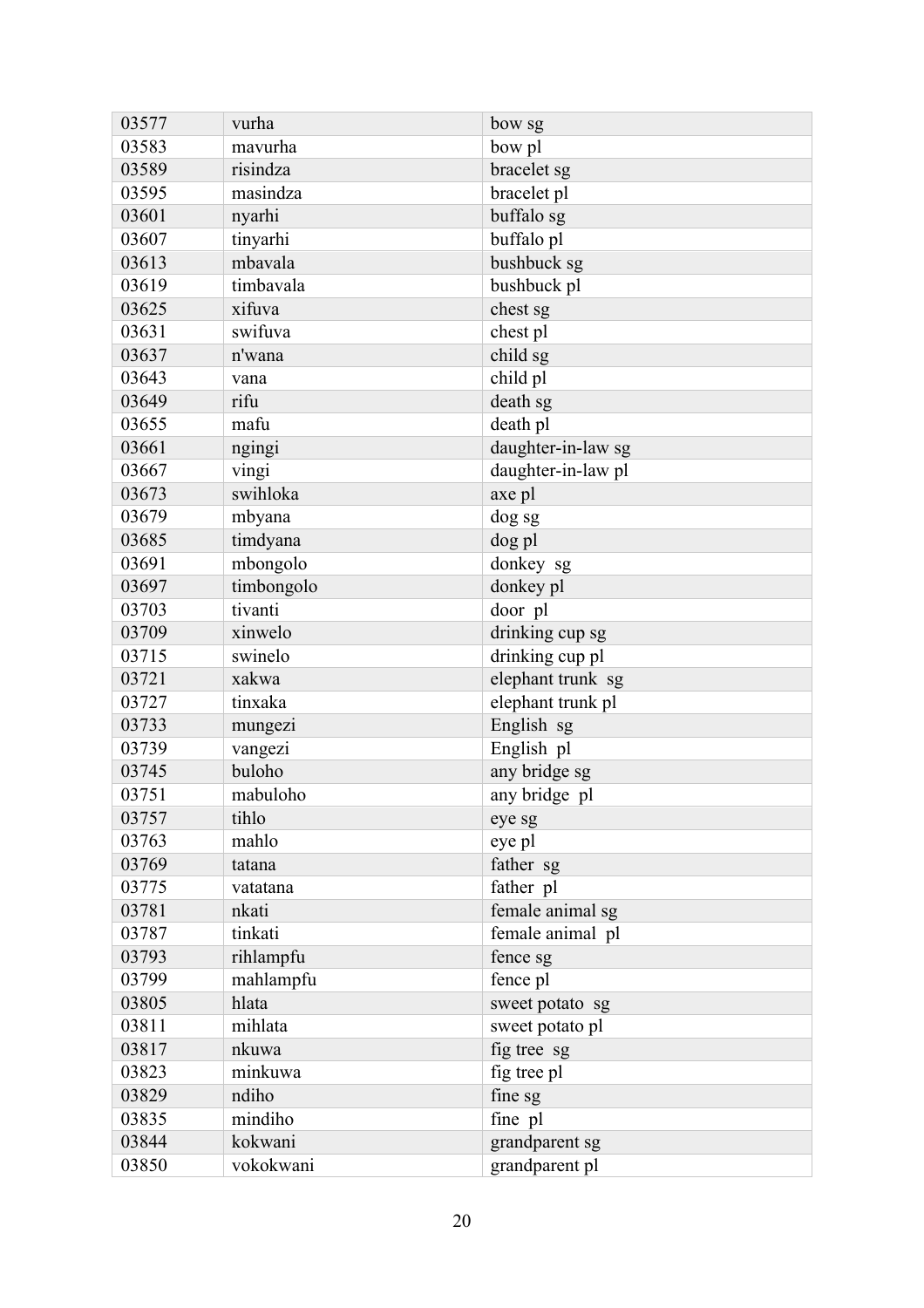| 03856 | muendyi        | guest sg            |
|-------|----------------|---------------------|
| 03862 | vaendyi        | guest pl            |
| 03868 | n'wendyi       | guest sg            |
| 03874 | rivanti        | door sg             |
| 03898 | mhangela       | guinea fowl sg      |
| 03904 | timhangela     | guinea fowl pl      |
| 04357 | na tisa        | $1$ sg - I bring    |
| 04360 | wa tisa        | 2 sg - you bring    |
| 04363 | wa tisa        | 3 sg - he brings    |
| 04366 | ha tisa        | $1$ pl – we bring   |
| 04369 | ma tisa        | $2$ pl – you bring  |
| 04372 | va tisa        | $3$ pl – they bring |
| 04375 | na rila        | $1$ sg - I cry      |
| 04378 | wa rila        | 2 sg - you cry      |
| 04381 | wa rila        | 3 sg - he cries     |
| 04384 | ha rila        | $1$ pl – we cry     |
| 04387 | ma rila        | $2$ pl – you cry    |
| 04390 | va rila        | $3$ pl – they cry   |
| 04393 | na tirhisa     | $1$ sg - I use      |
| 04394 | wa tirhisa     | 2 sg - you use      |
| 04395 | wa tirhisa     | $3$ sg - he uses    |
| 04396 | ha tirhisa     | $1$ pl – we use     |
| 04397 | ma tirhisa     | $2$ pl – you use    |
| 04398 | va tirhisa     | $3$ pl – they use   |
| 04399 | na xava        | $1$ sg - $I$ buy    |
| 04400 | wa xava        | $2$ sg - you buy    |
| 04401 | wa xava        | 3 sg - he buys      |
| 04402 | ha xava        | $1$ pl – we buy     |
| 04403 | ma xava        | $2$ pl – you buy    |
| 04404 | va xava        | $3$ pl – they buy   |
| 04405 | munhu wa ta    | sg a person comes   |
| 04408 | vanhu wa ta    | pl persons come     |
| 04411 | nala wa ta     | sg an enemy comes   |
| 04414 | valala wa ta   | pl enemies come     |
| 04417 | nuna wa ta     | sg a husband comes  |
| 04420 | vanuna wa ta   | pl husbands come    |
| 04423 | nkata wa ta    | sg a spouce comes   |
| 04426 | vankata wa ta  | pl spouces come     |
| 04429 | nambu wa ta    | sg a river comes    |
| 04432 | milambu ya ta  | pl rivers come      |
| 04435 | murhi wa ta    | sg a tree comes     |
| 04438 | mirhi ya ta    | pl trees come       |
| 04441 | mbhini wa ta   | sg a handle comes   |
| 04444 | timbhini wa ta | pl handles come     |
| 04447 | nkuku wa ta    | sg a rooster comes  |
| 04450 | minkuku ya ta  | pl roosters come    |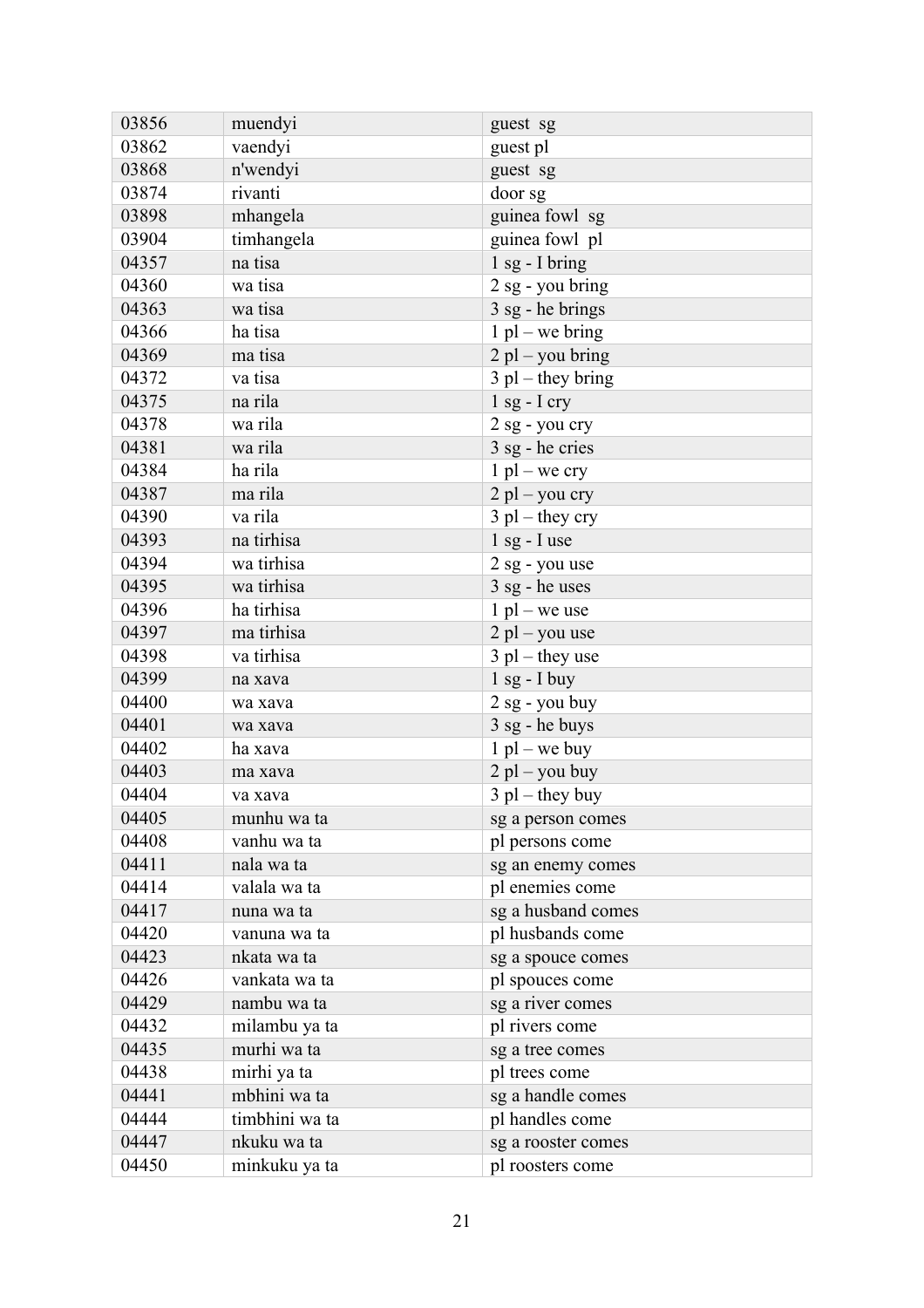| 04453 | hlonga ra ta     | sg a slave comes   |
|-------|------------------|--------------------|
| 04456 | mahlonga ma ta   | pl slaves come     |
| 04459 | rito ra ta       | sg a voice comes   |
| 04462 | marito ma ta     | pl voices come     |
| 04465 | toya ra ta       | sg a coward comes  |
| 04468 | matoya ma ta     | pl cowards come    |
| 04471 | halhwa ra ta     | sg a twin comes    |
| 04474 | mahalhwa ma ta   | pl twins come      |
| 04477 | xinwi xa ta      | sg a drinker comes |
| 04480 | swinwi swa ta    | pl drinkers come   |
| 04483 | xihlangi xa ta   | sg a baby comes    |
| 04486 | swihlangi swa ta | pl babies come     |
| 04489 | xihloka xa ta    | sg an axe comes    |
| 04492 | swihloka swa ta  | pl axes come       |
| 04495 | xitofu xa ta     | sg a stove comes   |
| 04498 | switofu swa ta   | pl stoves comes    |
| 04501 | xifuva xa ta     | sg a chest comes   |
| 04504 | swifuva swa ta   | pl chests come     |
| 04507 | ntombi ya ta     | sg a girl comes    |
| 04510 | tintombi ta ta   | pl girls come      |
| 04513 | nyimpi ya ta     | sg an army comes   |
| 04516 | tinyimpi ta ta   | pl armies come     |
| 04519 | mdyana ya ta     | sg a dog comes     |
| 04522 | timdyana ta ta   | pl dogs come       |
| 04525 | hantsi ya ta     | sg a horse comes   |
| 04528 | tihantsi ta ta   | pl horses come     |
| 04531 | munhu wa vona    | sg a person sees   |
| 04534 | vanhu va vona    | pl persons see     |
| 04537 | nala wa vona     | sg an enemy sees   |
| 04540 | valala va vona   | pl enemies see     |
| 04543 | nuna wa vona     | sg a husband sees  |
| 04546 | vanuna va vona   | pl husbands see    |
| 04549 | nkata wa vona    | sg a spouce sees   |
| 04552 | vankata va vona  | pl spouces see     |
| 04555 | nambu wa vona    | sg a river sees    |
| 04558 | milambu ya vona  | pl rivers see      |
| 04561 | murhi wa vona    | sg a tree sees     |
| 04564 | mirhi ya vona    | pl trees see       |
| 04567 | mbhini wa vona   | sg a handle sees   |
| 04570 | mimbhini ya vona | pl handles see     |
| 04573 | nkuku wa vona    | sg a rooster sees  |
| 04576 | minkuku ya vona  | pl roosters see    |
| 04579 | hlonga ra vona   | sg a slave sees    |
| 04582 | mahlonga ya vona | pl slaves see      |
| 04585 | rito ra vona     | sg a voice sees    |
| 04588 | marito ma vona   | pl voices see      |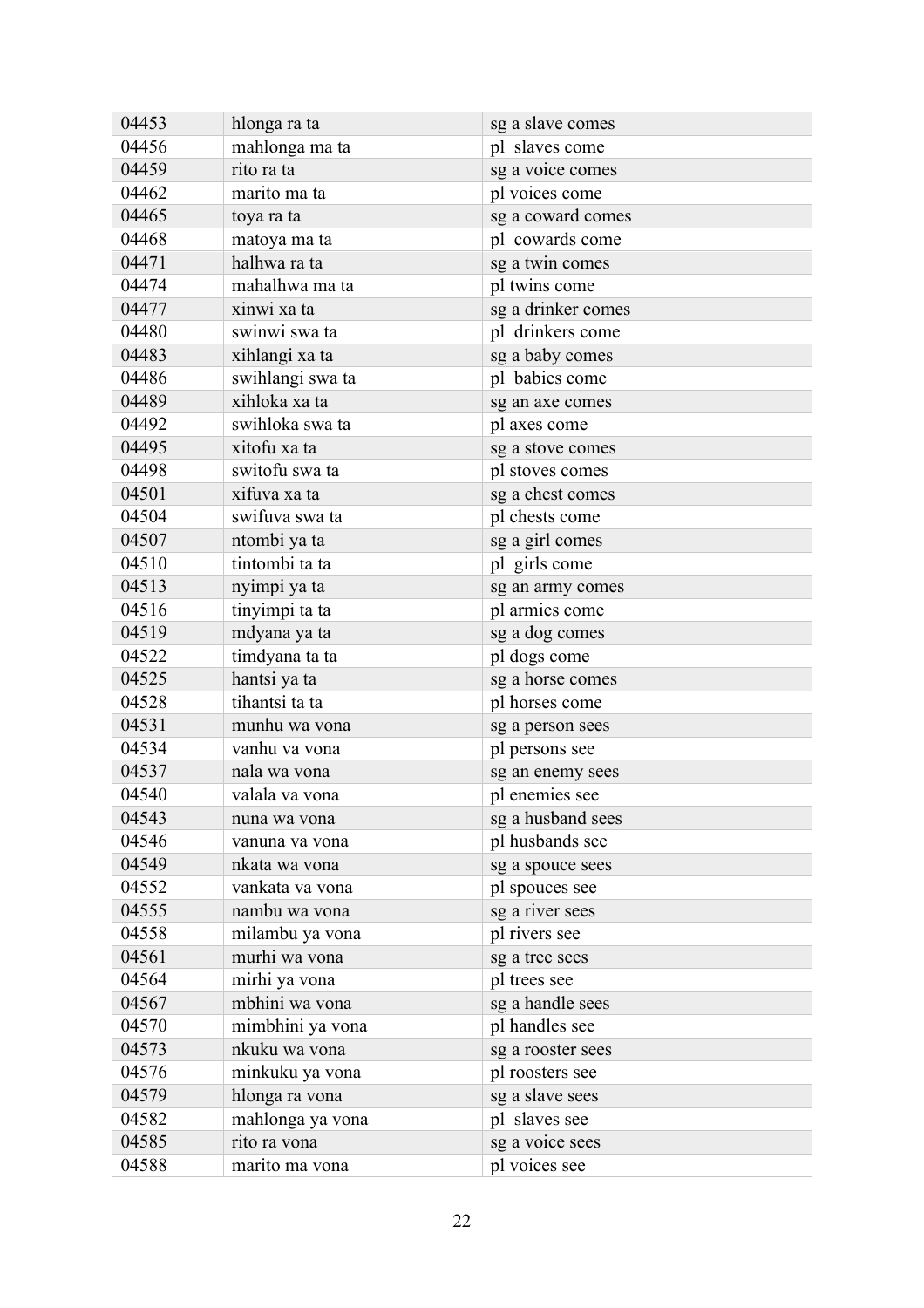| 04591 | toya ra vona        | sg a coward sees           |
|-------|---------------------|----------------------------|
| 04594 | matoya ma vona      | pl cowards see             |
| 04597 | halhwa ra vona      | sg a twin sees             |
| 04600 | mahalhwa ma vona    | pl twins see               |
| 04603 | xinwi xa vona       | sg a drinker sees          |
| 04606 | swinwi swa vona     | pl drinkers see            |
| 04609 | xihlangi xa vona    | sg a baby sees             |
| 04612 | swihlangi swa vona  | pl babies see              |
| 04615 | xihloka xa vona     | sg an axe sees             |
| 04618 | swihloka swa vona   | pl axes see                |
| 04621 | xitofu xa vona      | sg a stove sees            |
| 04624 | switofu swa vona    | pl stoves see              |
| 04627 | xifuva xa vona      | sg a chest sees            |
| 04630 | swifuva swa vona    | pl chests see              |
| 04633 | ntombi ya vona      | sg a girl sees             |
| 04636 | tintombi ta vona    | pl girls see               |
| 04639 | nyimpi ya vona      | sg an army sees            |
| 04642 | tinyimpi ta vona    | pl armies see              |
| 04645 | mdyana ya vona      | sg a dog sees              |
| 04648 | timdyana ta vona    | pl dogs see                |
| 04651 | hantsi ya vona      | sg a horse sees            |
| 04654 | tihantsi ta vona    | pl horses see              |
| 04657 | a ni ti             | $1$ sg $-$ I did not come  |
| 04660 | a wu ti             | $2$ sg – you did not come  |
| 04663 | a nga ti            | $3$ sg – he did not come   |
| 04666 | a hi ti             | $1$ pl – we did not come   |
| 04669 | a mi ti             | 2 pl – you did not come    |
| 04672 | a va ti             | $3$ pl – they did not come |
| 04675 | munhu a nga ti      | a person did not come      |
| 04678 | nala a nga ti       | an enemy did not come      |
| 04681 | a ni xavi           | $1$ sg $-$ I did not buy   |
| 04684 | a wu xavi           | $2$ sg – you did not buy   |
| 04687 | a nga xavi          | $3$ sg – he did not buy    |
| 04690 | a hi xavi           | $1$ pl – we did not buy    |
| 04693 | a mi xavi           | $2$ pl – you did not buy   |
| 04696 | a va xavi           | $3$ pl – they did not buy  |
| 04699 | munhu a nga xavi    | a person did not buy       |
| 04702 | nala a nga xavi     | an enemy did not buy       |
| 04705 | a ni tirhisi        | $1$ sg $-$ I did not use   |
| 04708 | a wu tirhisi        | $2$ sg – you did not use   |
| 04711 | a nga tirhisi       | $3$ sg – he did not use    |
| 04714 | a hi tirhisi        | $1$ pl – we did not use    |
| 04717 | a mi tirhisi        | $2$ pl – you did not use   |
| 04720 | a va tirhisi        | $3$ pl – they did not use  |
| 04723 | munhu a nga tirhisi | a person did not use       |
| 04726 | nala a nga tirhisi  | an enemy did not use       |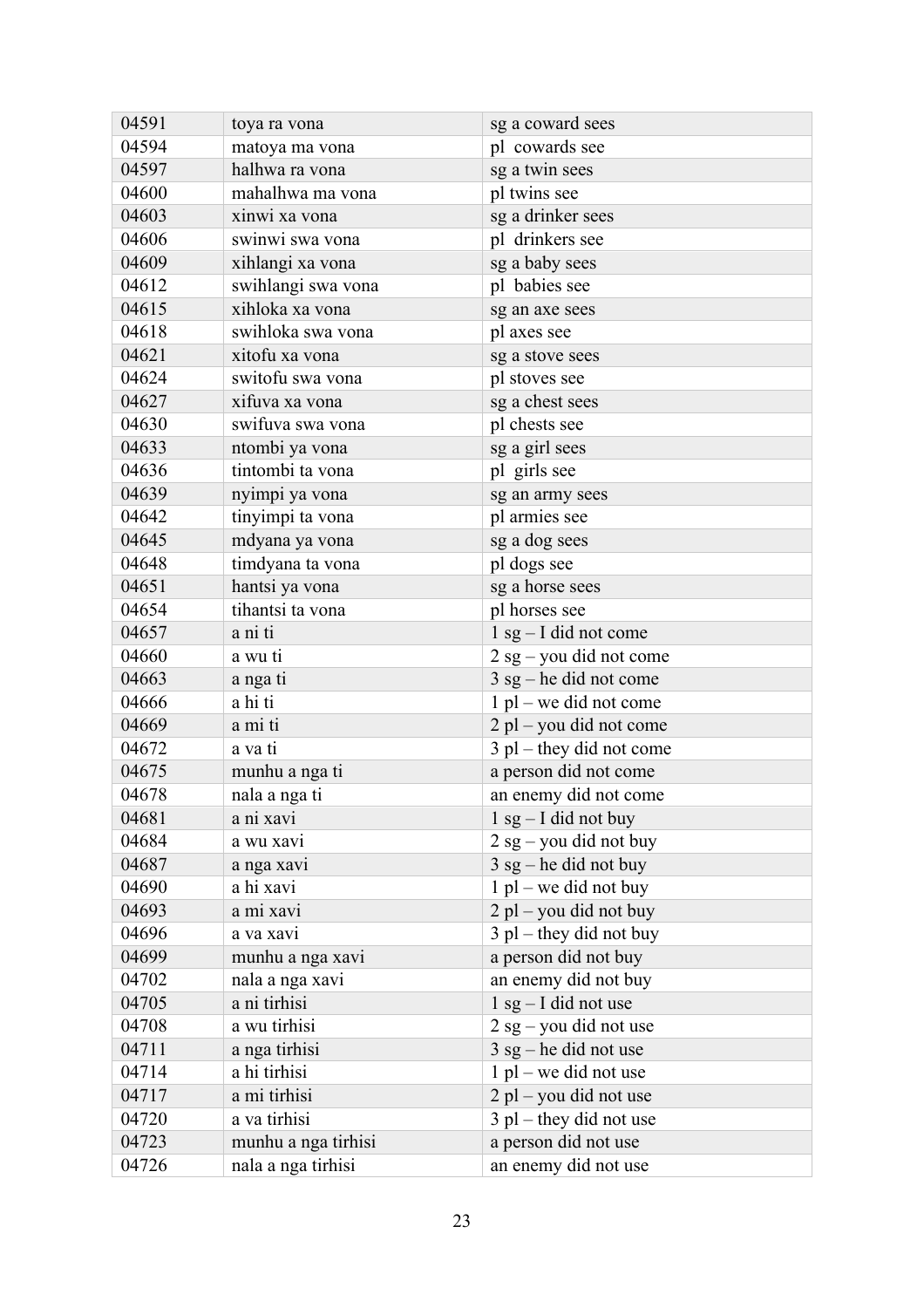| 04729 | a ni nwi           | $1$ sg – I did not drink    |
|-------|--------------------|-----------------------------|
| 04732 | a wu nwi           | $2$ sg – you did not drink  |
| 04735 | a nga nwi          | $3$ sg – he did not drink   |
| 04738 | a hi nwi           | $1$ pl – we did not drink   |
| 04741 | a mi nwi           | 2 pl – you did not drink    |
| 04744 | a va nwi           | $3$ pl – they did not drink |
| 04747 | munhu a nga nwi    | a person did not drink      |
| 04750 | nala a nga nwi     | an enemy did not drink      |
| 04753 | a ni voni          | $1$ sg – I did not see      |
| 04756 | a wu voni          | $2$ sg – you did not see    |
| 04759 | a nga voni         | $3$ sg – he did not see     |
| 04762 | a hi voni          | $1$ pl – we did not see     |
| 04765 | a mi voni          | 2 pl – you did not see      |
| 04768 | a va voni          | $3$ pl – they did not see   |
| 04771 | munhu a nga voni   | a person did not see        |
| 04774 | nala a nga voni    | an enemy did not see        |
| 04777 | a ni kukuli        | $1$ sg – I did not sweep    |
| 04780 | a wu kukuli        | $2$ sg – you did not sweep  |
| 04783 | a nga kukuli       | $3$ sg – he did not sweep   |
| 04786 | a hi kukuli        | $1$ pl – we did not sweep   |
| 04789 | a mi kukuli        | 2 pl – you did not sweep    |
| 04792 | a va kukuli        | $3$ pl – they did not sweep |
| 04795 | munhu a nga kukuli | a person did not sweep      |
| 04798 | nala a nga kukuli  | an enemy did not sweep      |
| 04801 | ni ta ta           | $1$ sg - I will come        |
| 04804 | u ta ta            | $2$ sg – you will come      |
| 04807 | u ta ta            | $3$ sg – he will come       |
| 04810 | hi ta ta           | $1$ pl – we will come       |
| 04813 | mi ta ta           | $2$ pl – you will come      |
| 04816 | va ta ta           | $3$ pl – they will come     |
| 04819 | ni ta xava         | $1$ sg - I will buy         |
| 04822 | u ta xava          | $2$ sg – you will buy       |
| 04825 | ú ta xava          | $3$ sg – he will buy        |
| 04828 | hi ta xava         | $1$ pl – we will buy        |
| 04831 | mi ta xava         | $2$ pl – you will buy       |
| 04834 | va ta xava         | $3$ pl – they will buy      |
| 04837 | munhu u ta xava    | a person will buy           |
| 04840 | nala u ta xava     | an enemy will buy           |
| 04843 | ni ta tirhisa      | $1$ sg $-$ I will use       |
| 04846 | u ta tirhisa       | $2$ sg – you will use       |
| 04849 | ú ta tirhisa       | $3$ sg – he will use        |
| 04852 | hi ta tirhisa      | $1$ pl – we will use        |
| 04855 | mi ta tirhisa      | $2$ pl – you will use       |
| 04858 | va ta tirhisa      | $3$ pl – they will use      |
| 04861 | munhu u ta tirhisa | a person will use           |
| 04864 | nala ú ta tirhisa  | an enemy will use           |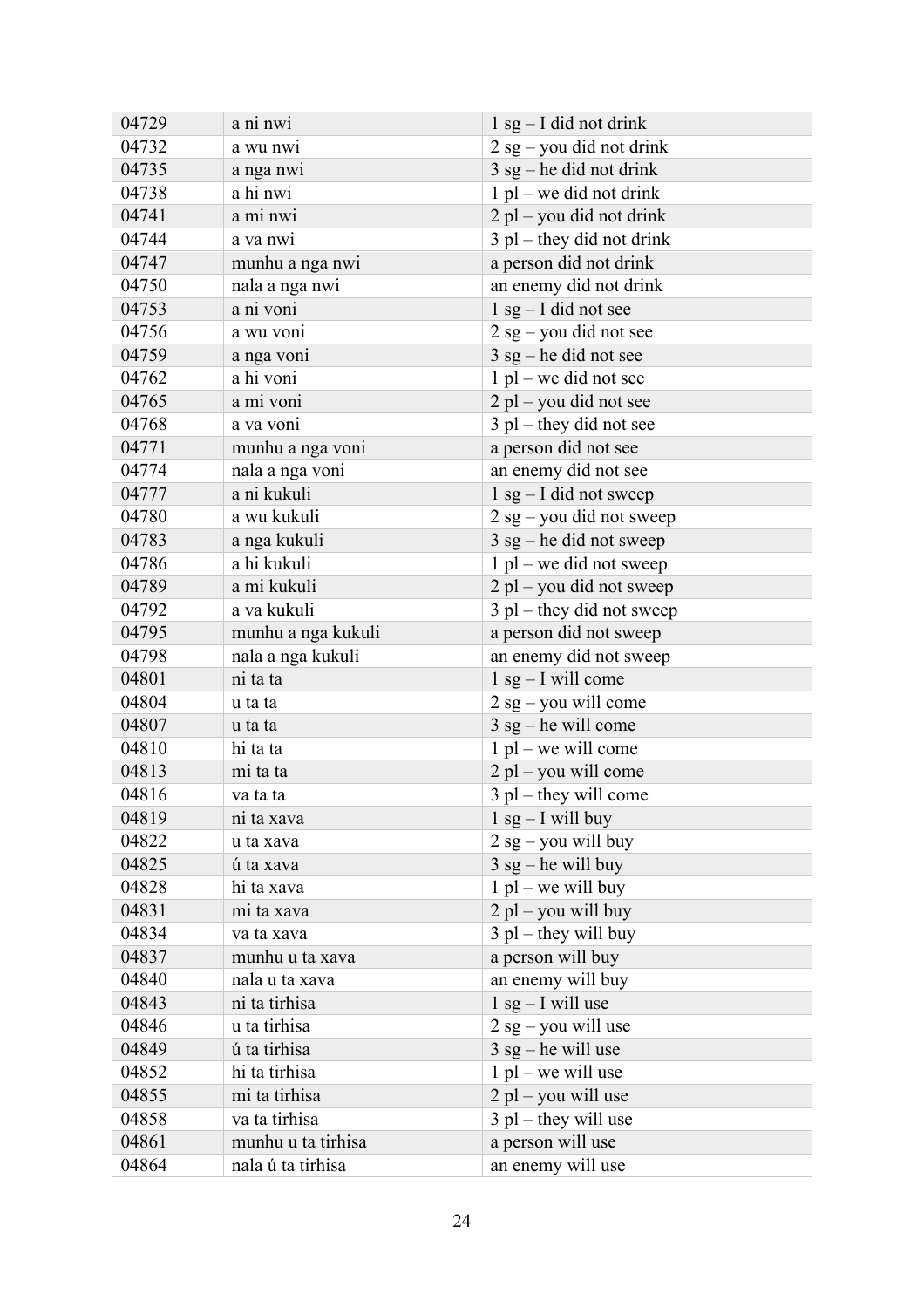| 04867 | ni ta nwa         | $1$ sg - I will drink       |
|-------|-------------------|-----------------------------|
| 04870 | u ta nwa          | $2$ sg – you will drink     |
| 04873 | ú ta nwa          | $3$ sg – he will drink      |
| 04876 | hi ta nwa         | $1$ pl – we will drink      |
| 04879 | mi ta nwa         | $2$ pl – you will drink     |
| 04882 | va ta nwa         | $3$ pl – they will drink    |
| 04885 | munhu u ta nwa    | a person will drink         |
| 04888 | nala ú ta nwa     | an enemy will drink         |
| 04891 | ni ta vona        | $1$ sg – I will see         |
| 04894 | u ta vona         | $2$ sg – you will see       |
| 04897 | ú ta vona         | $3$ sg – he will see        |
| 04900 | hi ta vona        | $1$ pl – we will see        |
| 04903 | mi ta vona        | $2$ pl – you will see       |
| 04906 | va ta vona        | $3$ pl – they will see      |
| 04909 | munhu u ta vona   | a person will see           |
| 04912 | nala ú ta vona    | an enemy will see           |
| 04915 | ni ta kukula      | $1$ sg – I will sweep       |
| 04918 | u ta kukula       | $2$ sg – you will sweep     |
| 04921 | u ta kukula       | $3$ sg – he will sweep      |
| 04924 | hi ta kukula      | $1$ pl – we will sweep      |
| 04927 | mi ta kukula      | $2$ pl – you will sweep     |
| 04930 | va ta kukula      | $3$ pl – they will sweep    |
| 04933 | munhu u ta kukula | a person will sweep         |
| 04936 | nala ú ta kukula  | an enemy will sweep         |
| 04939 | a ni nge ti       | $1$ sg - I will not come    |
| 04942 | a wu nge ti       | $2$ sg – you will not come  |
| 04945 | a a nge ti        | $3$ sg – he will not come   |
| 04948 | a hi nge ti       | $1$ pl – we will not come   |
| 04951 | a mi nge ti       | $2$ pl – you will not come  |
| 04954 | a ve nge ti       | $3$ pl – they will not come |
| 04957 | munhu a nge ti    | a person will not come      |
| 04960 | nala a nge ti     | an enemy will not come      |
| 04963 | a ni nge xavi     | $1$ sg $-$ I will not buy   |
| 04966 | a wu nge xavi     | $2$ sg – you will not buy   |
| 04969 | a a nge xavi      | $3$ sg – he will not buy    |
| 04972 | a hi nge xavi     | $1$ pl – we will not buy    |
| 04975 | a mi nge xavi     | $2$ pl – you will not buy   |
| 04978 | a ve nge xavi     | $3$ pl – they will not buy  |
| 04981 | munhu a nge xavi  | a person will not buy       |
| 04984 | nala a nge xavi   | an enemy will not buy       |
| 04987 | a ni nge tirhisi  | $1$ sg $-$ I will not use   |
| 04990 | a wu nge tirhisi  | $2$ sg – you will not use   |
| 04993 | a a nge tirhisi   | $3$ sg – he will not use    |
| 04996 | a hi nge tirhisi  | $1$ pl – we will not use    |
| 04998 | a mi nge tirhisi  | $2$ pl – you will not use   |
| 05001 | a ve nge tirhisi  | $3$ pl – they will not use  |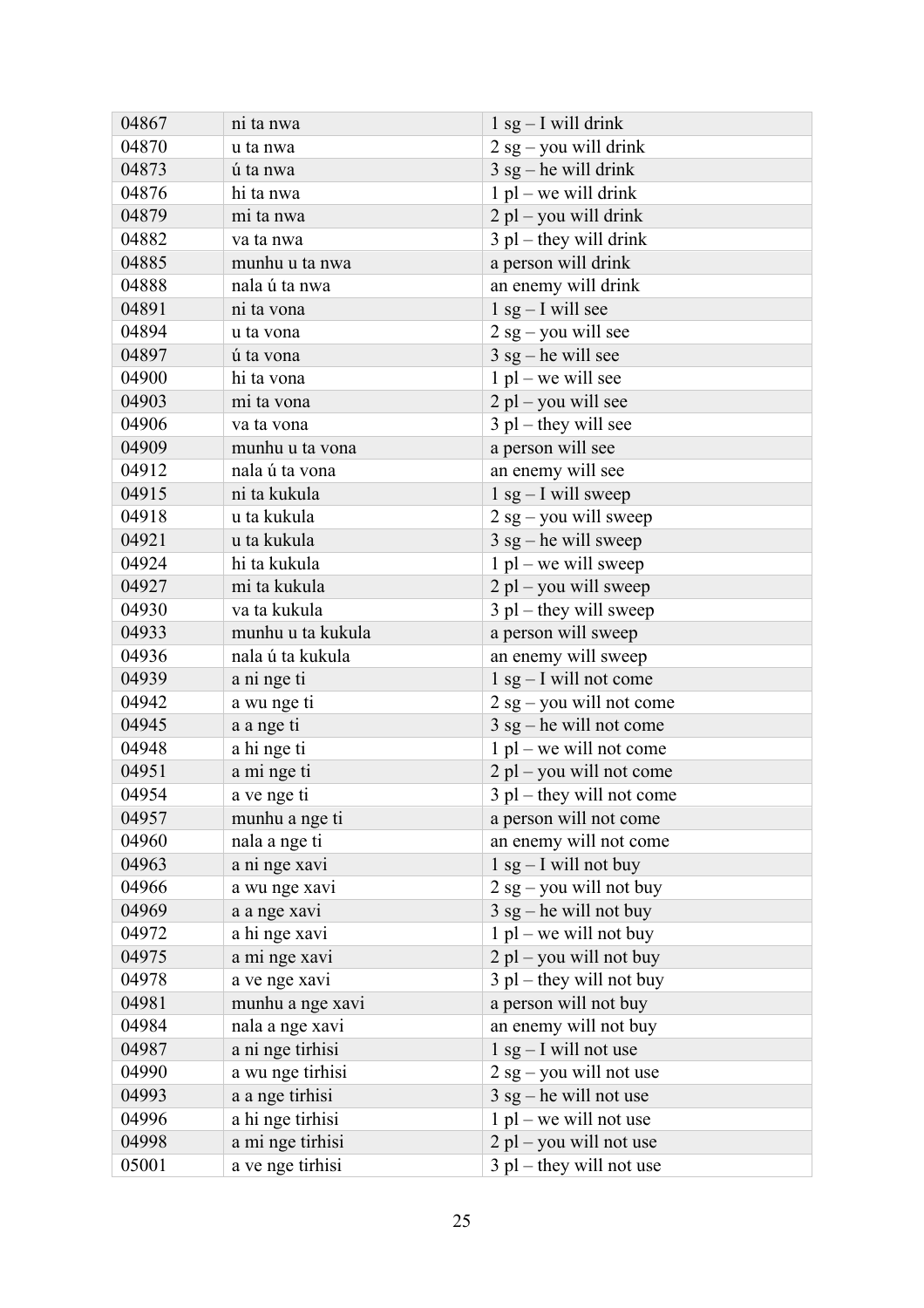| 05004 | munhu a nge tirhisi | a person will not use        |
|-------|---------------------|------------------------------|
| 05007 | nala a nge tirhisi  | an enemy will not use        |
| 05010 | a ni nge nwi        | $1$ sg $-$ I will not drink  |
| 05013 | a wu nge nwi        | $2$ sg – you will not drink  |
| 05016 | a nge nwi           | $3$ sg – he will not drink   |
| 05019 | a hi nge nwi        | $1$ pl – we will not drink   |
| 05022 | a mi nge nwi        | $2$ pl – you will not drink  |
| 05025 | a ve nge nwi        | $3$ pl – they will not drink |
| 05028 | munhu a nge nwi     | a person will not drink      |
| 05031 | nala a nge nwi      | an enemy will not drink      |
| 05034 | a ni nge voni       | $1$ sg $-$ I will not see    |
| 05037 | a wu nge voni       | $2$ sg – you will not see    |
| 05040 | a a nge voni        | $3$ sg – he will not see     |
| 05043 | a hi nge voni       | $1$ pl – we will not see     |
| 05046 | a mi nge voni       | $2$ pl – you will not see    |
| 05049 | a ve nge voni       | $3$ pl – they will not see   |
| 05052 | munhu a nge voni    | a person will not see        |
| 05055 | nala a nge voni     | an enemy will not see        |
| 05058 | a ni nge kukuli     | $1$ sg – I will not sweep    |
| 05061 | a wu nge kukuli     | $1$ sg – I will not sweep    |
| 05064 | a a nge kukuli      | $3$ sg – he will not sweep   |
| 05067 | a hi nge kukuli     | $1$ pl – we will not sweep   |
| 05070 | a mi nge kukuli     | $2$ pl – you will not sweep  |
| 05073 | a ve nge kukuli     | $3$ pl – they will not sweep |
| 05076 | munhu a nge kukuli  | a person will not sweep      |
| 05079 | nala a nge kukuli   | an enemy will not sweep      |
| 05082 | ni tile             | $1$ sg – I came              |
| 05085 | u tile              | $2$ sg - you came            |
| 05088 | ú tile              | $3$ sg – he came             |
| 05091 | hi tile             | $1$ pl – we came             |
| 05094 | mi tile             | $2$ pl – you came            |
| 05097 | va tile             | $3$ pl – they came           |
| 05100 | munhu ú tile        | a person came                |
| 05103 | nala ú tile         | an enemy came                |
| 05106 | ni xavile           | $1$ sg $-$ I bought          |
| 05109 | u xavile            | $2$ sg – you bought          |
| 05112 | ú xavile            | $3$ sg – he bought           |
| 05115 | hi xavile           | $1$ pl – we bought           |
| 05118 | mi xavile           | $2$ pl – you bought          |
| 05121 | va xavile           | $3$ pl – they bought         |
| 05124 | munhu ú xavile      | a person bought              |
| 05127 | nala ú xavile       | an enemy bought              |
| 05130 | ni tirhisile        | $1$ sg – I used              |
| 05133 | u tirhisile         | $2$ sg – you used            |
| 05136 | ú tirhisile         | $3$ sg – he used             |
| 05139 | hi tirhisile        | $1$ pl – we used             |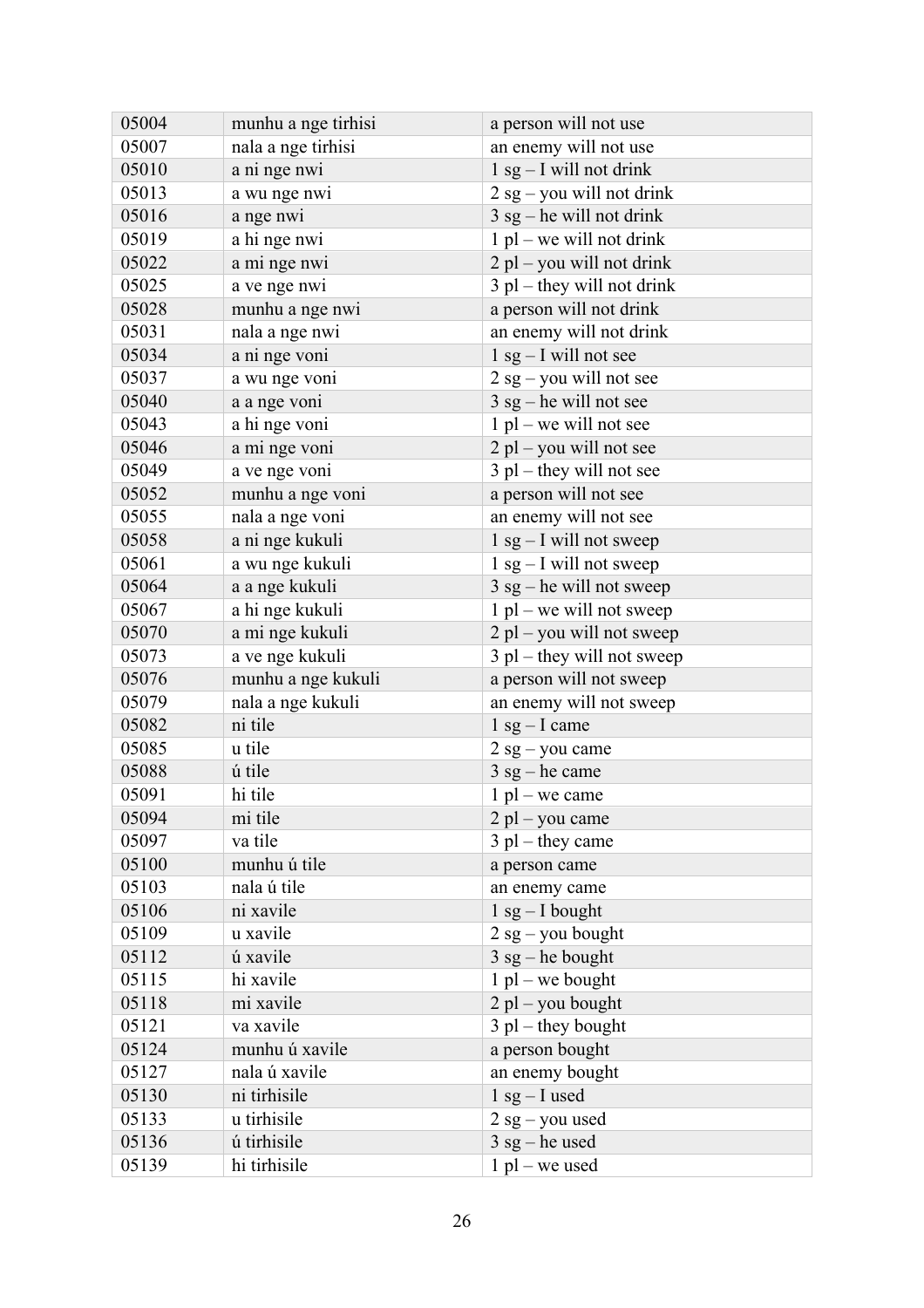| 05142 | mi tirhisile        | $2$ pl – you used          |
|-------|---------------------|----------------------------|
| 05145 | va tirhisile        | $3$ pl – they used         |
| 05148 | munhu ú tirhisile   | a person used              |
| 05151 | nala ú tirhisile    | an enemy used              |
| 05154 | ni nwile            | $1$ sg – I drank           |
| 05157 | u nwile             | $2$ sg – you drank         |
| 05160 | ú nwile             | $3$ sg – he drank          |
| 05163 | hi nwile            | $1$ pl – we drank          |
| 05166 | mi nwile            | $2$ pl – you drank         |
| 05169 | va nwile            | $3$ pl – they drank        |
| 05172 | munhu ú nwile       | a person drank             |
| 05175 | nala ú nwile        | an enemy drank             |
| 05178 | ni vonile           | $1$ sg $-$ I saw           |
| 05181 | u vonile            | $2$ sg – you saw           |
| 05184 | ú vonile            | $3$ sg – he saw            |
| 05187 | hi vonile           | $1$ pl – we saw            |
| 05190 | mi vonile           | $2$ pl – you saw           |
| 05193 | va vonile           | $3$ pl – they saw          |
| 05196 | munhu ú vonile      | a person saw               |
| 05199 | nala ú vonile       | an enemy saw               |
| 05202 | ni kukurile         | $1$ sg $-$ I swept         |
| 05205 | u kukurile          | $2$ sg – you swept         |
| 05208 | ú kukurile          | $3$ sg – he swept          |
| 05211 | hi kukurile         | $1$ pl – we swept          |
| 05214 | mi kukurile         | $2$ pl – you swept         |
| 05217 | va kukurile         | $3$ pl – they swept        |
| 05220 | munhu ú kukurile    | a person swept             |
| 05223 | nala ú kukurile     | an enemy swept             |
| 05226 | a ni tangi          | $1$ sg $-$ I did not come  |
| 05229 | a wu tangi          | $2$ sg – you did not come  |
| 05232 | a nga tangi         | $3$ sg – he did not come   |
| 05235 | a hi tangi          | $1$ pl – we did not come   |
| 05238 | a mi tangi          | 2 pl - you did not come    |
| 05241 | a va tangi          | $3$ pl – they did not come |
| 05244 | munhu á nga tangi   | a person did not come      |
| 05247 | nala á nga tangi    | an enemy did not come      |
| 05250 | a ni xavangi        | $1$ sg - I did not buy     |
| 05253 | a wu xavangi        | $2$ sg – you did not buy   |
| 05256 | a nga xavangi       | $3$ sg – he did not buy    |
| 05259 | a hi xavangi        | $1$ pl – we did not buy    |
| 05262 | a mi xavangi        | $2$ pl – you did not buy   |
| 05265 | a va xavangi        | $3$ pl – they did not buy  |
| 05268 | munhu á nga xavangi | a person did not buy       |
| 05271 | nala á nga xavangi  | an enemy did not buy       |
| 05274 | a ni tirhisangi     | $1$ sg $-$ I did not use   |
| 05277 | a wu tirhisangi     | $2$ sg – you did not use   |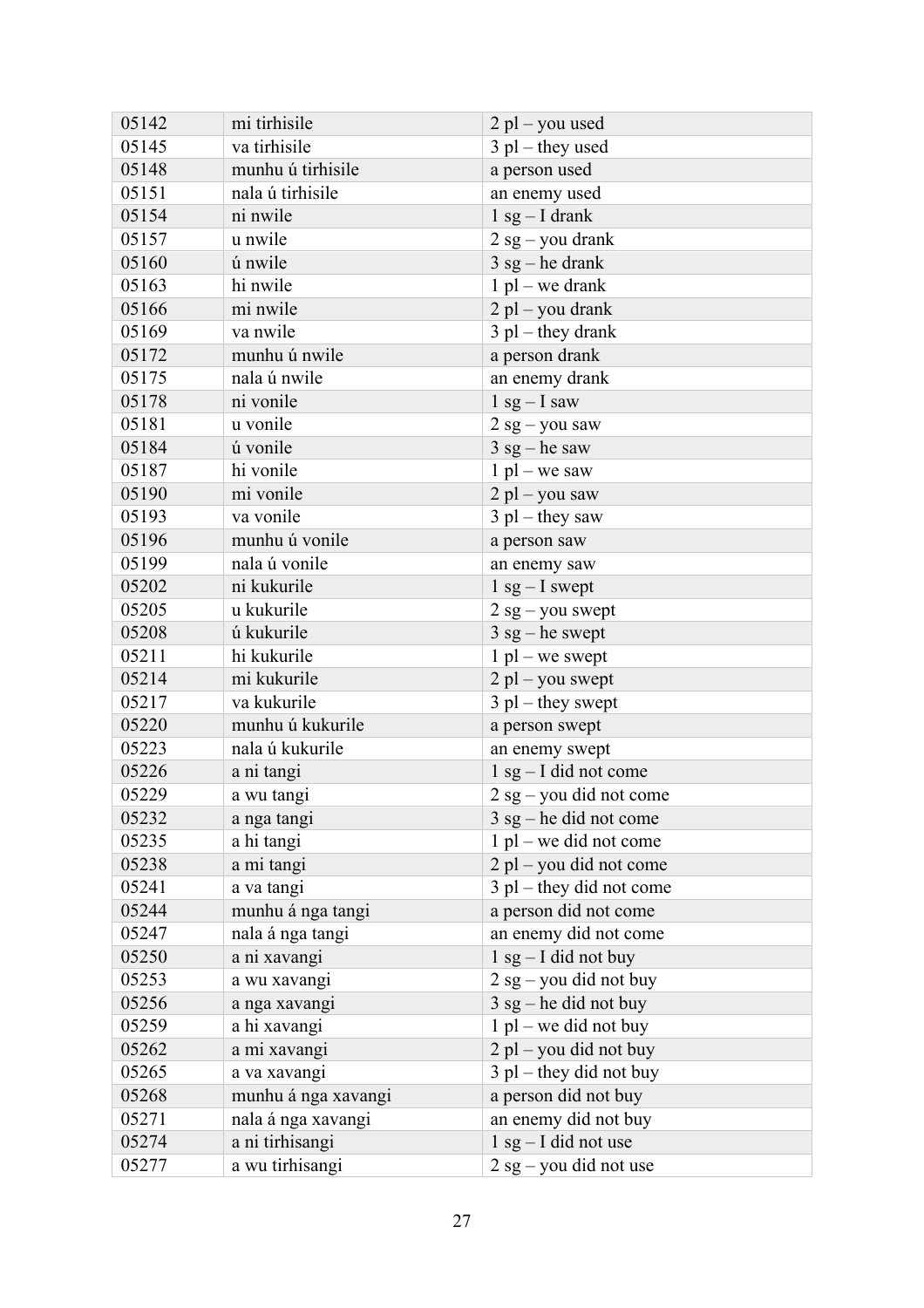| 05280 | a nga tirhisangi       | $3$ sg – he did not use     |
|-------|------------------------|-----------------------------|
| 05283 | a hi tirhisangi        | $1$ pl – we did not use     |
| 05286 | a mi tirhisangi        | $2$ pl – you did not use    |
| 05289 | a va tirhisangi        | $3$ pl – they did not use   |
| 05292 | munhu a nga tirhisangi | a person did not use        |
| 05295 | nala á nga tirhisangi  | an enemy did not use        |
| 05298 | a ni nwangi            | $1$ sg $-$ I did not drink  |
| 05301 | a wu nwangi            | $2$ sg – you did not drink  |
| 05304 | a nga nwangi           | $3$ sg – he did not drink   |
| 05307 | a hi nwangi            | $1$ pl – we did not drink   |
| 05310 | a mi nwangi            | 2 pl – you did not drink    |
| 05313 | a va nwangi            | $3$ pl – they did not drink |
| 05316 | munhu a nga nwangi     | a person did not drink      |
| 05319 | nala a nga nwangi      | an enemy did not drink      |
| 05322 | a ni vonangi           | $1$ sg $-$ I did not see    |
| 05325 | a wu vanangi           | $2$ sg – you did not see    |
| 05328 | a nga vonangi          | $3$ sg – he did not see     |
| 05331 | a hi vonangi           | $1$ pl – we did not see     |
| 05334 | a mi vonangi           | 2 pl – you did not see      |
| 05337 | a va vonangi           | $3$ pl – they did not see   |
| 05340 | munhu a nga vonangi    | a person did not see        |
| 05343 | nala a nga vonangi     | an enemy did not see        |
| 05346 | a ni kukulangi         | $1$ sg $-$ I did not sweep  |
| 05349 | a wu kukulangi         | 2 sg - you did not sweep    |
| 05352 | a nga kukulangi        | $3$ sg – he did not sweep   |
| 05355 | a hi kukulangi         | $1$ pl – we did not sweep   |
| 05358 | a mi kukulangi         | 2 pl – you did not sweep    |
| 05361 | a va kukulangi         | 3 pl - they did not sweep   |
| 05364 | munhu á nga kukulangi  | a person did not sweep      |
| 05367 | nala á nga kukulangi   | an enemy did not sweep      |
| 05370 | ni xava nyama          | 1 sg - I buy meat           |
| 05373 | u xava nyama           | $2$ sg – you buy meat       |
| 05376 | ú xava nyama           | $3$ sg – he buys meat       |
| 05379 | munhu ú xava nyama     | a person buys meat          |
| 05382 | nala ú xava nyama      | an enemy buys meat          |
| 05385 | nuna ú xava nyama      | a husband buys meat         |
| 05388 | halhwa ri xava nyama   | a twin buys meat            |
| 05391 | ni xava xikomu         | 1 sg - I buy a hoe          |
| 05394 | u xava xikomu          | $2$ sg – you buy a hoe      |
| 05397 | ú xava xikomu          | $3$ sg – he buys a hoe      |
| 05400 | munhu u xava xikomu    | a person buys a hoe         |
| 05403 | nala ú xava xikomu     | an enemy buys a hoe         |
| 05406 | nuna ú xava xikomu     | a husband buys a hoe        |
| 05409 | halhwa ri xava xikomu  | a twin buys a hoe           |
| 05412 | ni xava manga          | 1 sg - I buy a peanut       |
| 05415 | u xava manga           | $2$ sg - you buy a peanut   |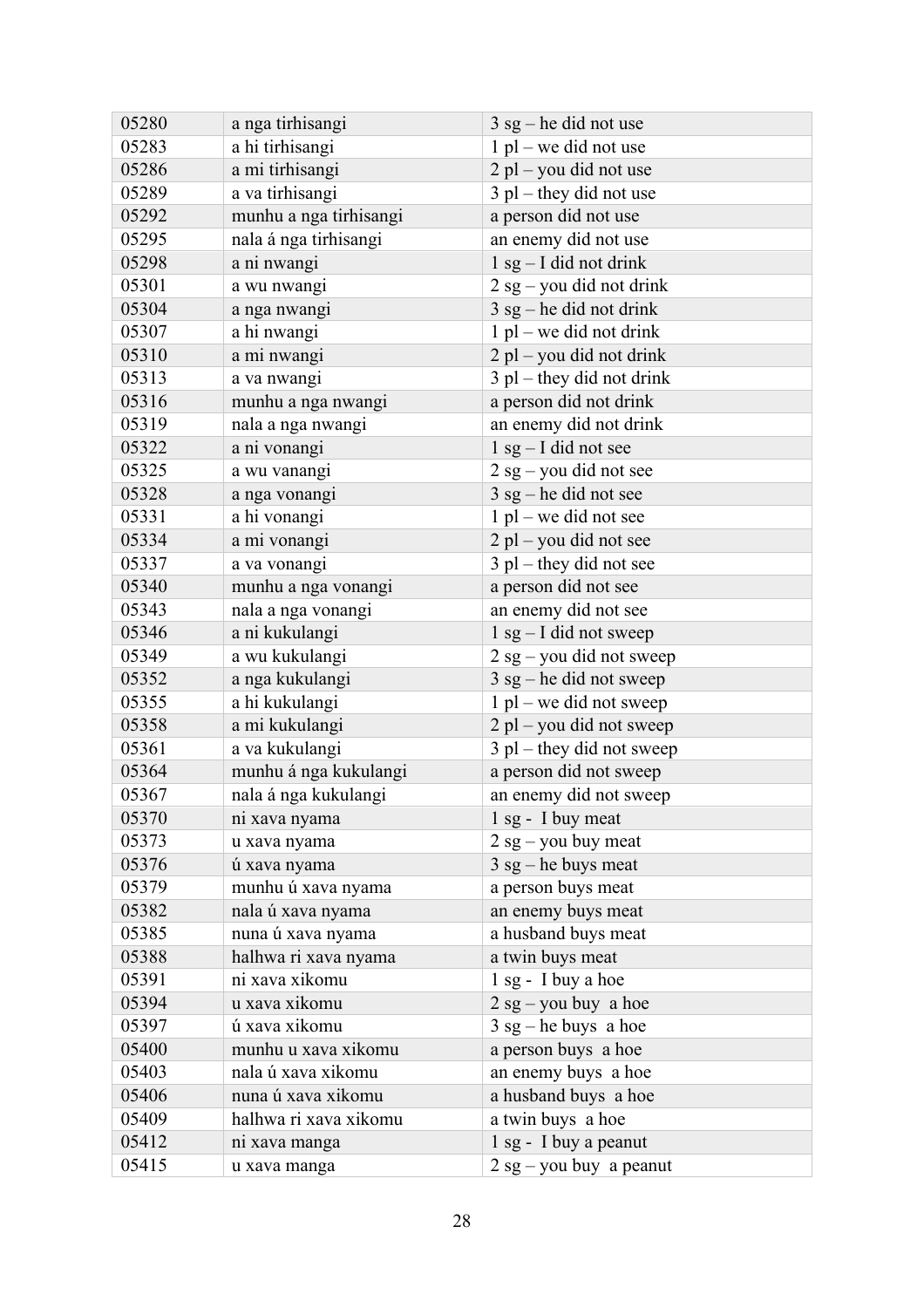| 05418 | ú xava manga         | $3$ sg – he buys a peanut |
|-------|----------------------|---------------------------|
| 05421 | munhu ú xava manga   | a person buys a peanut    |
| 05424 | nala ú xava manga    | an enemy buys a peanut    |
| 05427 | nuna ú xava manga    | a husband buys a peanut   |
| 05430 | hahlwa ri xava manga | a twin buys a peanut      |
| 05433 | ni xava matanda      | 1 sg - I buy eggs         |
| 05436 | u xava matanda       | $2$ sg – you buy eggs     |
| 05439 | ú xava matanda       | $3$ sg – he buys eggs     |
| 05442 | munhu ú xava matanda | a person buys eggs        |
| 05445 | nala ú xava matanda  | an enemy buys eggs        |
| 05448 | ni xava tanda        | 1 sg - I buy an egg       |
| 05451 | u xava tanda         | $2$ sg – you buy an egg   |
| 05454 | ú xava tanda         | $3$ sg – he buys an egg   |
| 05457 | munhu ú xava tanda   | a person buys an egg      |
| 05460 | nala ú xava tanda    | an enemy buys an egg      |
| 05463 | ni xava xifaki       | 1 sg - I buy maize        |
| 05466 | u xava xifaki        | $2$ sg – you buy maize    |
| 05469 | ú xava xifaki        | $3$ sg – he buys maize    |
| 05472 | munhu ú xava xifaki  | a person buys maize       |
| 05475 | nala ú xava xifaki   | an enemy buys maize       |
| 05478 | ni xava nyoka        | 1 sg - I buy a snake      |
| 05481 | u xava nyoka         | $2$ sg – you buy a snake  |
| 05484 | u xava nyoka         | $3$ sg – he buys a snake  |
| 05487 | munhu ú xava nyoka   | a person buys a snake     |
| 05490 | nala ú xava nyoka    | an enemy buys a snake     |
| 05493 | ni xava buku         | 1 sg - I buy a book       |
| 05496 | u xava buku          | $2$ sg – you buy a book   |
| 05499 | ú xava buku          | $3$ sg – he buys a book   |
| 05502 | munhu ú xava buku    | a person buys a book      |
| 05505 | nala ú xava buku     | an enemy buys a book      |
| 05508 | ni vona nyama        | 1 sg - I see meat         |
| 05511 | u vona nyama         | $2$ sg – you see meat     |
| 05514 | ú vona nyama         | $3$ sg – he sees meat     |
| 05517 | munhu ú vona nyama   | a person sees meat        |
| 05520 | nala ú vona nyama    | an enemy sees meat        |
| 05523 | ni vona xikomu       | 1 sg - I see a hoe        |
| 05526 | u vona xikomu        | $2$ sg – you see a hoe    |
| 05529 | ú vona xikomu        | $3$ sg – he sees a hoe    |
| 05532 | munhu ú vona xikomu  | a person sees a hoe       |
| 05535 | nala ú vona xikomu   | an enemy sees a hoe       |
| 05538 | ni vona manga        | 1 sg - I see a peanut     |
| 05541 | u vona manga         | $2$ sg – you see a peanut |
| 05544 | ú vona manga         | $3$ sg – he sees a peanut |
| 05547 | munhu ú vona manga   | a person sees a peanut    |
| 05550 | nala ú vona manga    | an enemy sees a peanut    |
| 05553 | ni vona matanda      | 1 sg - I see eggs         |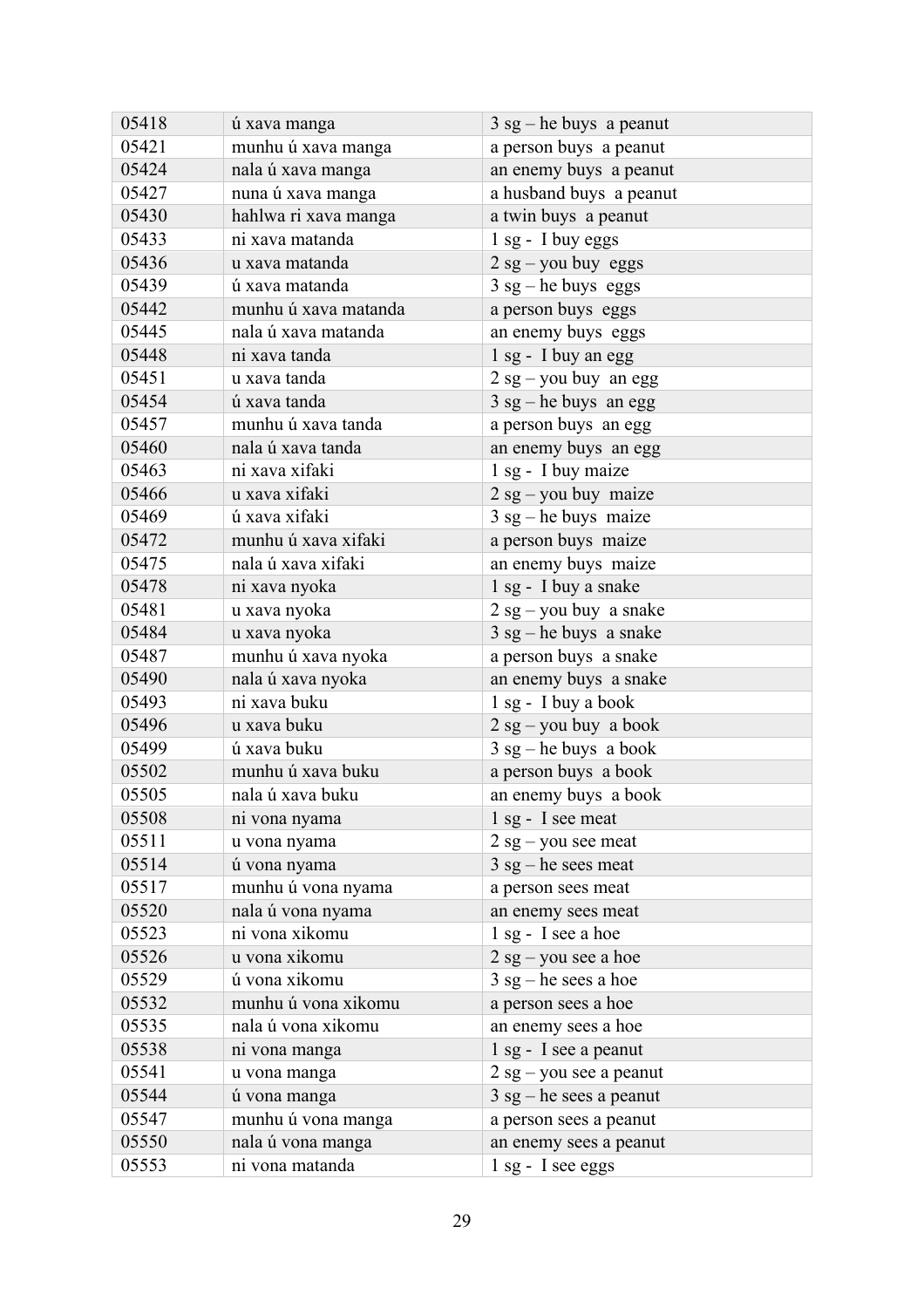| 05556 | u vona matanda         | $2$ sg – you see eggs         |
|-------|------------------------|-------------------------------|
| 05559 | ú vona matanda         | $3$ sg – he sees eggs         |
| 05562 | munhu ú vona matanda   | a person sees eggs            |
| 05565 | nala ú vona matanda    | an enemy sees eggs            |
| 05568 | ni vona tanda          | 1 sg - I see an egg           |
| 05571 | u vona tanda           | $2$ sg – you see an egg       |
| 05574 | munhu ú vona tanda     | a person sees an egg          |
| 05577 | nala ú vona tanda      | an enemy sees an egg          |
| 05580 | ni vona xifaki         | 1 sg - I see maize            |
| 05583 | u vona xifaki          | $2$ sg – you see maize        |
| 05586 | ú vona xifaki          | $3$ sg – he sees maize        |
| 05589 | munhu ú vona xifaki    | a person sees maize           |
| 05592 | nala ú vona xifaki     | an enemy sees maize           |
| 05595 | ni vona nyoka          | 1 sg - I see a snake          |
| 05598 | u vona nyoka           | $2$ sg – you see a snake      |
| 05601 | ú vona nyoka           | $3$ sg – he sees a snake      |
| 05604 | munhu ú vona nyoka     | a person sees a snake         |
| 05607 | nala ú vona nyoka      | an enemy sees a snake         |
| 05610 | ni vona buku           | 1 sg - I see a book           |
| 05613 | u vona buku            | $2$ sg – you see a book       |
| 05616 | munhu ú vona buku      | a person sees a book          |
| 05619 | nala ú vona buku       | an enemy sees a book          |
| 05622 | ni ta xava nyama       | 1 sg - I will buy meat        |
| 05625 | u ta xava nyama        | $2$ sg – you will buy meat    |
| 05628 | ú ta xava nyama        | $3$ sg – he will buy meat     |
| 05631 | munhu ta xava nyama    | a person will buy meat        |
| 05634 | nala ú ta xava nyama   | an enemy will buy meat        |
| 05637 | ni ta xava xikomu      | 1 sg - I will buy a hoe       |
| 05640 | u ta xava xikomu       | $2$ sg – you will buy a hoe   |
| 05643 | ú ta xava xikomu       | $3$ sg – he will buy a hoe    |
| 05646 | munhu ta xava xikomu   | a person will buy a hoe       |
| 05649 | nala u ta xava xikomu  | an enemy will buy a hoe       |
| 05652 | ni ta xava manga       | 1 sg - I will buy a peanut    |
| 05655 | u ta xava manga        | 2 sg - you will buy a peanut  |
| 05658 | ú ta xava manga        | $3$ sg – he will buy a peanut |
| 05661 | munhu ta xava manga    | a person will buy a peanut    |
| 05664 | nala ú ta xava manga   | an enemy will buy a peanut    |
| 05667 | ni ta xava matanda     | $1$ sg - I will buy eggs      |
| 05670 | u ta xava matanda      | $2$ sg – you will buy eggs    |
| 05673 | u ta xava matanda      | $3$ sg – he will buy eggs     |
| 05676 | munhu ta xava matanda  | a person will buy eggs        |
| 05679 | nala ú ta xava matanda | an enemy will buy eggs        |
| 05682 | ni ta xava tanda       | 1 sg - I will buy an egg      |
| 05685 | u ta xava tanda        | $2$ sg – you will buy an egg  |
| 05688 | ú ta xava tanda        | $3$ sg – he will buy an egg   |
| 05691 | munhu ta xava tanda    | a person will buy an egg      |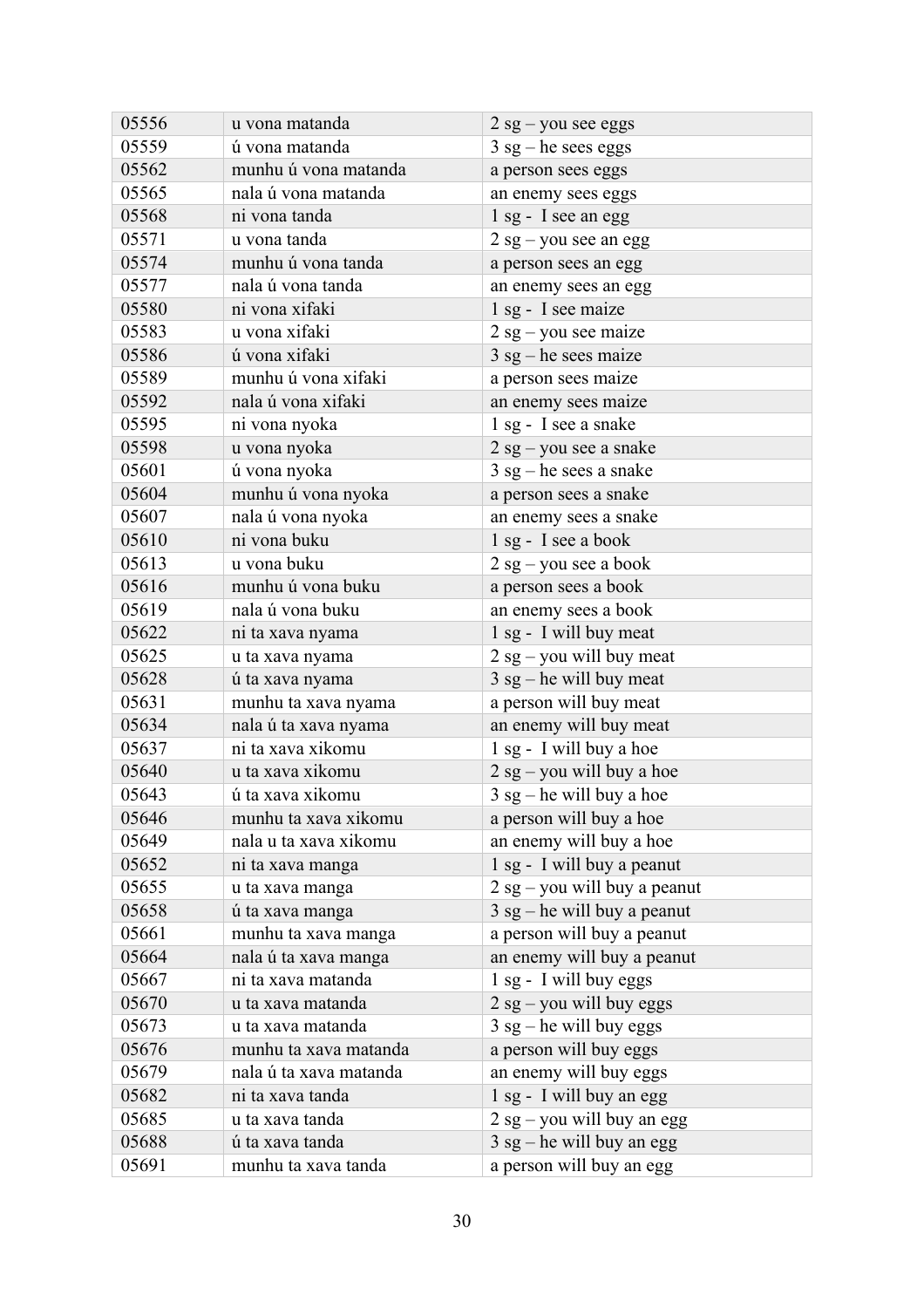| 05694 | nala ú ta xava tanda   | an enemy will buy an egg       |
|-------|------------------------|--------------------------------|
| 05697 | ni ta xava xifaki      | 1 sg - I will buy maize        |
| 05700 | u ta xava xifaki       | $2$ sg – you will buy maize    |
| 05703 | ú ta xava xifaki       | $3$ sg – he will buy maize     |
| 05706 | munhu ta xava xifaki   | a person will buy maize        |
| 05709 | nala ú ta xava xifaki  | an enemy will buy maize        |
| 05712 | ni ta xava nyoka       | 1 sg - I will buy a snake      |
| 05715 | u ta xava nyoka        | $2$ sg – you will buy a snake  |
| 05718 | ú ta xava nyoka        | $3$ sg – he will buy a snake   |
| 05721 | munhu ta xava nyoka    | a person will buy a snake      |
| 05724 | nala ú ta xava nyoka   | an enemy will buy a snake      |
| 05727 | ni ta xava buku        | 1 sg - I will buy a book       |
| 05730 | u ta xava buku         | $2$ sg – you will buy a book   |
| 05733 | ú ta xava buku         | $3$ sg – he will buy a book    |
| 05736 | munhu ta xava buku     | a person will buy a book       |
| 05739 | nala ú ta xava buku    | an enemy will buy a book       |
| 05742 | u ta vona nyama        | $2$ sg – you will see meat     |
| 05745 | ú ta vona nyama        | $3$ sg – he will see meat      |
| 05748 | munhu u ta vona nyama  | a person will see meat         |
| 05751 | nala u ta vona nyama   | an enemy will see meat         |
| 05754 | u ta vona xikomu       | $2$ sg – you will see a hoe    |
| 05757 | ú ta vona xikomu       | $3$ sg – he will see a hoe     |
| 05760 | munhu u ta vona xikomu | a person will see a hoe        |
| 05763 | nala ú ta vona xikomu  | an enemy will see a hoe        |
| 05766 | u tá vona mhala        | 2 sg – you will see an impala  |
| 05769 | ú ta vona mhala        | $3$ sg – he will see an impala |
| 05772 | munhu u ta vona mhala  | a person will see an impala    |
| 05775 | nala ú ta vona mhala   | an enemy will see an impala    |
| 05778 | u ta vona tanda        | $2$ sg – you will see an egg   |
| 05781 | ú ta vona tanda        | $3$ sg – he will see an egg    |
| 05784 | u ta vona xifaki       | $2$ sg – you will see maize    |
| 05787 | ú ta vona xifaki       | $3$ sg – he will see maize     |
| 05790 | u ta vona nyoka        | $2$ sg – you will see a snake  |
| 05793 | ú ta vona nyoka        | $3$ sg – he will see a snake   |
| 05796 | u ta vona buku         | $2$ sg – you will see a book   |
| 05799 | ú ta vona buku         | $3$ sg – he will see a book    |
| 05802 | u ta vona mikuku       | $2$ sg – you will see roosters |
| 05805 | ú ta vona mikuku       | $3$ sg – he will see roosters  |
| 05808 | u ta vona buruku       | $2$ sg – you will see trousers |
| 05811 | ú ta vona buruku       | $3$ sg – he will see trousers  |
| 05814 | u ta vona byatso       | $2$ sg – you will see a boat   |
| 05817 | ú ta vona byatso       | $3$ sg – he will see a boat    |
| 05820 | u ta vona tibuku       | $2$ sg – you will see books    |
| 05823 | ú ta vona tibuku       | $3$ sg – he will see books     |
| 05874 | san fanisiskho         | San Fransisco                  |
| 06299 | novhemba               | November                       |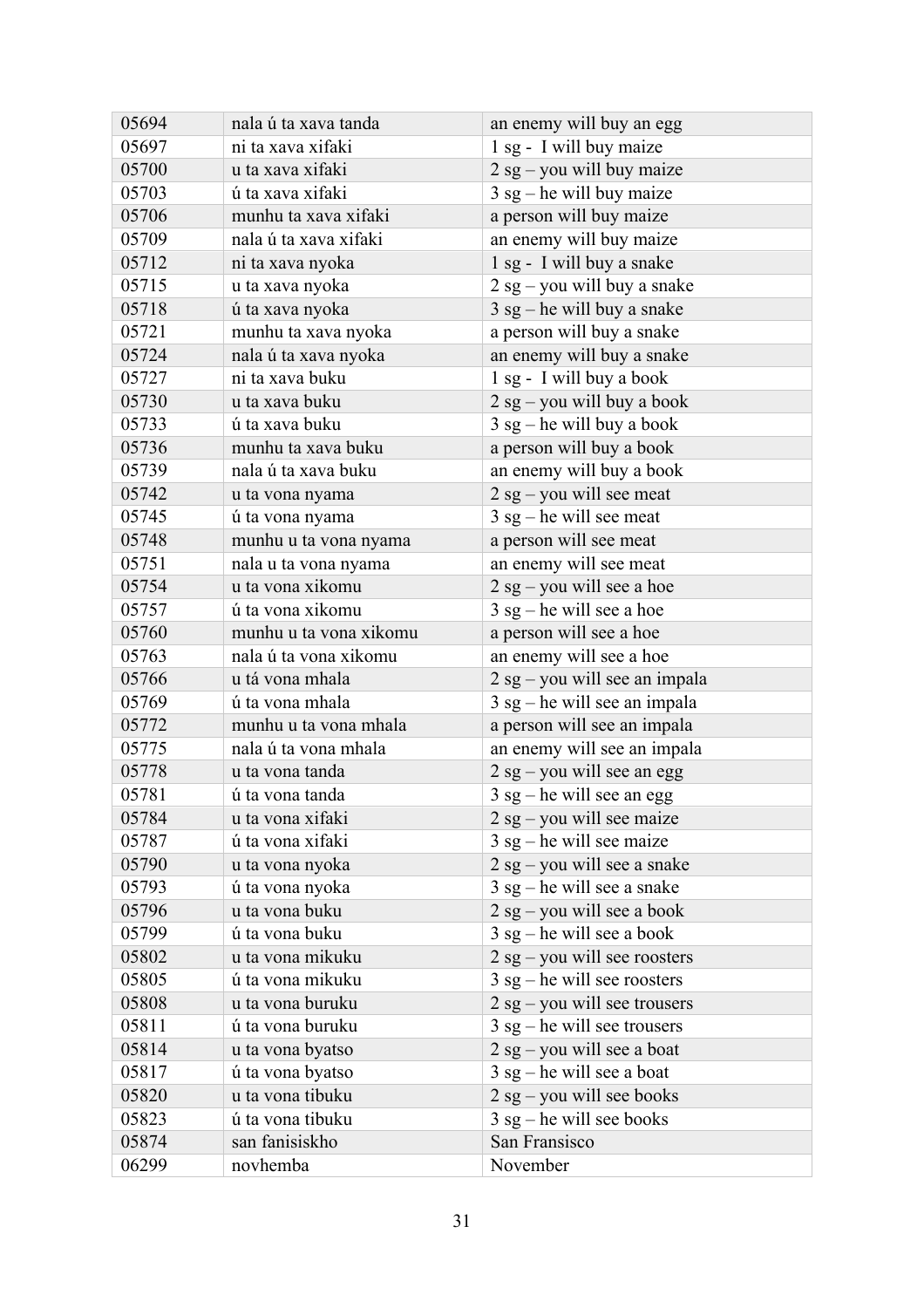| 06305<br>nayilono<br>nylon<br>okuthoba<br>06308<br>October<br>06311<br>pherisi<br>Paris<br>phengwini<br>06314<br>penguin<br>06317<br>phenisilini<br>penicillin<br>phepisi<br>Pepsi<br>06320<br>06323<br>Philippines<br>filipinese<br>foyini<br>06326<br>phone<br>06329<br>pitsa<br>pizza<br>pulasitiki<br>06332<br>plastic<br>Poland<br>06335<br>pholende<br>phorisa<br>police<br>06338<br>06341<br>poto<br>pot<br>06344<br>phawudara<br>powder<br>06347<br>phawa<br>power<br>khwili<br>06350<br>queel<br>06353<br>khwini<br>queen<br>radio<br>06356<br>rhadiyoni<br>rhayifili<br>rifle<br>06359<br>rhaba<br>06362<br>rubber<br>rhagibi<br>06365<br>rugby<br>tlillachi<br>clutch<br>06368<br>06371<br>tlilabu<br>club<br>tlilipa<br>06374<br>clip<br>cigarette<br>06377<br>sigarete<br>church<br>cheche<br>06380<br>kiresite<br>Christ<br>06383<br>06386<br>chokoleti<br>chocolate<br>chevhi<br>06389<br>Chevy<br>06392<br>charilese<br>Charles<br>06395<br>xampheni<br>champagne<br>sidi<br>CD<br>06396<br>khasete<br>06398<br>cassette<br>khadi<br>06400<br>card<br>06402<br>khadi<br>car<br>mukaputeni<br>06403<br>captain<br>06404<br>khepe<br>cap<br>06406<br>khe khe<br>cake<br>khefi<br>06408<br>café<br>06410<br>bazi<br>bus<br>06412<br>byurowu<br>bureau<br>06414<br>buda<br><b>Buddha</b><br>biriki<br>brake<br>06415 | 06302 | nambarha | number        |
|----------------------------------------------------------------------------------------------------------------------------------------------------------------------------------------------------------------------------------------------------------------------------------------------------------------------------------------------------------------------------------------------------------------------------------------------------------------------------------------------------------------------------------------------------------------------------------------------------------------------------------------------------------------------------------------------------------------------------------------------------------------------------------------------------------------------------------------------------------------------------------------------------------------------------------------------------------------------------------------------------------------------------------------------------------------------------------------------------------------------------------------------------------------------------------------------------------------------------------------------------------------------------------------------------------------------------------|-------|----------|---------------|
|                                                                                                                                                                                                                                                                                                                                                                                                                                                                                                                                                                                                                                                                                                                                                                                                                                                                                                                                                                                                                                                                                                                                                                                                                                                                                                                                  |       |          |               |
|                                                                                                                                                                                                                                                                                                                                                                                                                                                                                                                                                                                                                                                                                                                                                                                                                                                                                                                                                                                                                                                                                                                                                                                                                                                                                                                                  |       |          |               |
|                                                                                                                                                                                                                                                                                                                                                                                                                                                                                                                                                                                                                                                                                                                                                                                                                                                                                                                                                                                                                                                                                                                                                                                                                                                                                                                                  |       |          |               |
|                                                                                                                                                                                                                                                                                                                                                                                                                                                                                                                                                                                                                                                                                                                                                                                                                                                                                                                                                                                                                                                                                                                                                                                                                                                                                                                                  |       |          |               |
|                                                                                                                                                                                                                                                                                                                                                                                                                                                                                                                                                                                                                                                                                                                                                                                                                                                                                                                                                                                                                                                                                                                                                                                                                                                                                                                                  |       |          |               |
|                                                                                                                                                                                                                                                                                                                                                                                                                                                                                                                                                                                                                                                                                                                                                                                                                                                                                                                                                                                                                                                                                                                                                                                                                                                                                                                                  |       |          |               |
|                                                                                                                                                                                                                                                                                                                                                                                                                                                                                                                                                                                                                                                                                                                                                                                                                                                                                                                                                                                                                                                                                                                                                                                                                                                                                                                                  |       |          |               |
|                                                                                                                                                                                                                                                                                                                                                                                                                                                                                                                                                                                                                                                                                                                                                                                                                                                                                                                                                                                                                                                                                                                                                                                                                                                                                                                                  |       |          |               |
|                                                                                                                                                                                                                                                                                                                                                                                                                                                                                                                                                                                                                                                                                                                                                                                                                                                                                                                                                                                                                                                                                                                                                                                                                                                                                                                                  |       |          |               |
|                                                                                                                                                                                                                                                                                                                                                                                                                                                                                                                                                                                                                                                                                                                                                                                                                                                                                                                                                                                                                                                                                                                                                                                                                                                                                                                                  |       |          |               |
|                                                                                                                                                                                                                                                                                                                                                                                                                                                                                                                                                                                                                                                                                                                                                                                                                                                                                                                                                                                                                                                                                                                                                                                                                                                                                                                                  |       |          |               |
|                                                                                                                                                                                                                                                                                                                                                                                                                                                                                                                                                                                                                                                                                                                                                                                                                                                                                                                                                                                                                                                                                                                                                                                                                                                                                                                                  |       |          |               |
|                                                                                                                                                                                                                                                                                                                                                                                                                                                                                                                                                                                                                                                                                                                                                                                                                                                                                                                                                                                                                                                                                                                                                                                                                                                                                                                                  |       |          |               |
|                                                                                                                                                                                                                                                                                                                                                                                                                                                                                                                                                                                                                                                                                                                                                                                                                                                                                                                                                                                                                                                                                                                                                                                                                                                                                                                                  |       |          |               |
|                                                                                                                                                                                                                                                                                                                                                                                                                                                                                                                                                                                                                                                                                                                                                                                                                                                                                                                                                                                                                                                                                                                                                                                                                                                                                                                                  |       |          |               |
|                                                                                                                                                                                                                                                                                                                                                                                                                                                                                                                                                                                                                                                                                                                                                                                                                                                                                                                                                                                                                                                                                                                                                                                                                                                                                                                                  |       |          |               |
|                                                                                                                                                                                                                                                                                                                                                                                                                                                                                                                                                                                                                                                                                                                                                                                                                                                                                                                                                                                                                                                                                                                                                                                                                                                                                                                                  |       |          |               |
|                                                                                                                                                                                                                                                                                                                                                                                                                                                                                                                                                                                                                                                                                                                                                                                                                                                                                                                                                                                                                                                                                                                                                                                                                                                                                                                                  |       |          |               |
|                                                                                                                                                                                                                                                                                                                                                                                                                                                                                                                                                                                                                                                                                                                                                                                                                                                                                                                                                                                                                                                                                                                                                                                                                                                                                                                                  |       |          |               |
|                                                                                                                                                                                                                                                                                                                                                                                                                                                                                                                                                                                                                                                                                                                                                                                                                                                                                                                                                                                                                                                                                                                                                                                                                                                                                                                                  |       |          |               |
|                                                                                                                                                                                                                                                                                                                                                                                                                                                                                                                                                                                                                                                                                                                                                                                                                                                                                                                                                                                                                                                                                                                                                                                                                                                                                                                                  |       |          |               |
|                                                                                                                                                                                                                                                                                                                                                                                                                                                                                                                                                                                                                                                                                                                                                                                                                                                                                                                                                                                                                                                                                                                                                                                                                                                                                                                                  |       |          |               |
|                                                                                                                                                                                                                                                                                                                                                                                                                                                                                                                                                                                                                                                                                                                                                                                                                                                                                                                                                                                                                                                                                                                                                                                                                                                                                                                                  |       |          |               |
|                                                                                                                                                                                                                                                                                                                                                                                                                                                                                                                                                                                                                                                                                                                                                                                                                                                                                                                                                                                                                                                                                                                                                                                                                                                                                                                                  |       |          |               |
|                                                                                                                                                                                                                                                                                                                                                                                                                                                                                                                                                                                                                                                                                                                                                                                                                                                                                                                                                                                                                                                                                                                                                                                                                                                                                                                                  |       |          |               |
|                                                                                                                                                                                                                                                                                                                                                                                                                                                                                                                                                                                                                                                                                                                                                                                                                                                                                                                                                                                                                                                                                                                                                                                                                                                                                                                                  |       |          |               |
|                                                                                                                                                                                                                                                                                                                                                                                                                                                                                                                                                                                                                                                                                                                                                                                                                                                                                                                                                                                                                                                                                                                                                                                                                                                                                                                                  |       |          |               |
|                                                                                                                                                                                                                                                                                                                                                                                                                                                                                                                                                                                                                                                                                                                                                                                                                                                                                                                                                                                                                                                                                                                                                                                                                                                                                                                                  |       |          |               |
|                                                                                                                                                                                                                                                                                                                                                                                                                                                                                                                                                                                                                                                                                                                                                                                                                                                                                                                                                                                                                                                                                                                                                                                                                                                                                                                                  |       |          |               |
|                                                                                                                                                                                                                                                                                                                                                                                                                                                                                                                                                                                                                                                                                                                                                                                                                                                                                                                                                                                                                                                                                                                                                                                                                                                                                                                                  |       |          |               |
|                                                                                                                                                                                                                                                                                                                                                                                                                                                                                                                                                                                                                                                                                                                                                                                                                                                                                                                                                                                                                                                                                                                                                                                                                                                                                                                                  |       |          |               |
|                                                                                                                                                                                                                                                                                                                                                                                                                                                                                                                                                                                                                                                                                                                                                                                                                                                                                                                                                                                                                                                                                                                                                                                                                                                                                                                                  |       |          |               |
|                                                                                                                                                                                                                                                                                                                                                                                                                                                                                                                                                                                                                                                                                                                                                                                                                                                                                                                                                                                                                                                                                                                                                                                                                                                                                                                                  |       |          |               |
|                                                                                                                                                                                                                                                                                                                                                                                                                                                                                                                                                                                                                                                                                                                                                                                                                                                                                                                                                                                                                                                                                                                                                                                                                                                                                                                                  |       |          |               |
|                                                                                                                                                                                                                                                                                                                                                                                                                                                                                                                                                                                                                                                                                                                                                                                                                                                                                                                                                                                                                                                                                                                                                                                                                                                                                                                                  |       |          |               |
|                                                                                                                                                                                                                                                                                                                                                                                                                                                                                                                                                                                                                                                                                                                                                                                                                                                                                                                                                                                                                                                                                                                                                                                                                                                                                                                                  |       |          |               |
|                                                                                                                                                                                                                                                                                                                                                                                                                                                                                                                                                                                                                                                                                                                                                                                                                                                                                                                                                                                                                                                                                                                                                                                                                                                                                                                                  |       |          |               |
|                                                                                                                                                                                                                                                                                                                                                                                                                                                                                                                                                                                                                                                                                                                                                                                                                                                                                                                                                                                                                                                                                                                                                                                                                                                                                                                                  |       |          |               |
|                                                                                                                                                                                                                                                                                                                                                                                                                                                                                                                                                                                                                                                                                                                                                                                                                                                                                                                                                                                                                                                                                                                                                                                                                                                                                                                                  |       |          |               |
|                                                                                                                                                                                                                                                                                                                                                                                                                                                                                                                                                                                                                                                                                                                                                                                                                                                                                                                                                                                                                                                                                                                                                                                                                                                                                                                                  |       |          |               |
|                                                                                                                                                                                                                                                                                                                                                                                                                                                                                                                                                                                                                                                                                                                                                                                                                                                                                                                                                                                                                                                                                                                                                                                                                                                                                                                                  |       |          |               |
|                                                                                                                                                                                                                                                                                                                                                                                                                                                                                                                                                                                                                                                                                                                                                                                                                                                                                                                                                                                                                                                                                                                                                                                                                                                                                                                                  |       |          |               |
|                                                                                                                                                                                                                                                                                                                                                                                                                                                                                                                                                                                                                                                                                                                                                                                                                                                                                                                                                                                                                                                                                                                                                                                                                                                                                                                                  |       |          |               |
|                                                                                                                                                                                                                                                                                                                                                                                                                                                                                                                                                                                                                                                                                                                                                                                                                                                                                                                                                                                                                                                                                                                                                                                                                                                                                                                                  | 06416 | bositono | <b>Boston</b> |
| 06418<br>boot<br>buti                                                                                                                                                                                                                                                                                                                                                                                                                                                                                                                                                                                                                                                                                                                                                                                                                                                                                                                                                                                                                                                                                                                                                                                                                                                                                                            |       |          |               |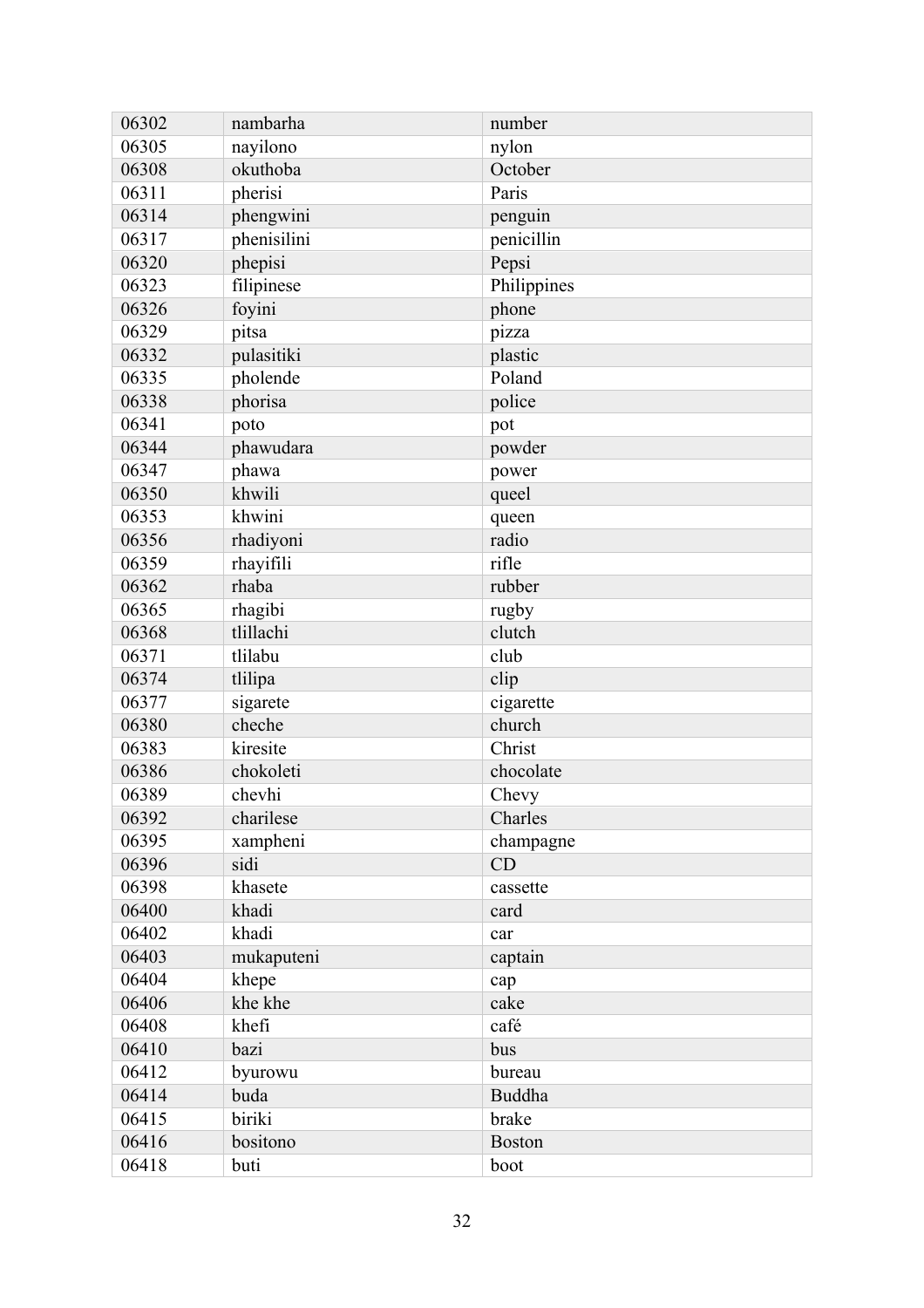| 06419 | bombo             | bomb                |
|-------|-------------------|---------------------|
| 06420 | besikiti          | biscuit             |
| 06423 | bili tlinithoni   | <b>Bill Clinton</b> |
| 06425 | basikirhi         | bicycle             |
| 06426 | betlehema         | Bethlehem           |
| 06429 | berilina          | Berlin              |
| 06432 | biya              | beer                |
| 06433 | babura            | Barbara             |
| 06435 | bangi             | bank                |
| 06436 | bangiladexe       | Bangladesh          |
| 06437 | boli pene         | ball point pen      |
| 06439 | bolo              | ball                |
| 06440 | badi              | bad                 |
| 06442 | bi sajense        | B.Sc.               |
| 06443 | bi eyi            | B.A.                |
| 06444 | ositireliya       | Australia           |
| 06448 | anti              | autie               |
| 06449 | agasiti           | August              |
| 06451 | ajentina          | Argentina           |
| 06453 | apureli           | April               |
| 06455 | enduru            | Andrew              |
| 06456 | emi               | army                |
| 06457 | amerika           | America             |
| 06459 | akhademi          | academy             |
| 06460 | rhamu             | rum                 |
| 06463 | rhaxiya           | Russia              |
| 06466 | sikoto            | Scott               |
| 06468 | sewulu            | Seoul               |
| 06471 | seputemba         | September           |
| 06472 | xete              | shirt               |
| 06473 | saiyidikha        | side car            |
| 06476 | singapore         | Singapore           |
| 06479 | saiyizi           | size                |
| 06480 | xikete            | skirt               |
| 06481 | silovhakiya       | Slovakia            |
| 06482 | xipesi            | space               |
| 06484 | sipeyini          | spam                |
| 06485 | sipakilin'i       | sparkling           |
| 06486 | sifinikisi        | sphinx              |
| 06487 | sipurayiti        | sprite              |
| 06489 | siri langka       | Sri Lanka           |
| 06490 | siteji xowu       | stage show          |
| 06492 | xitirilin'i whili | steering wheel      |
| 06495 | xitolo            | stone               |
| 06496 | xitayela          | style               |
| 06500 | switha            | sweater             |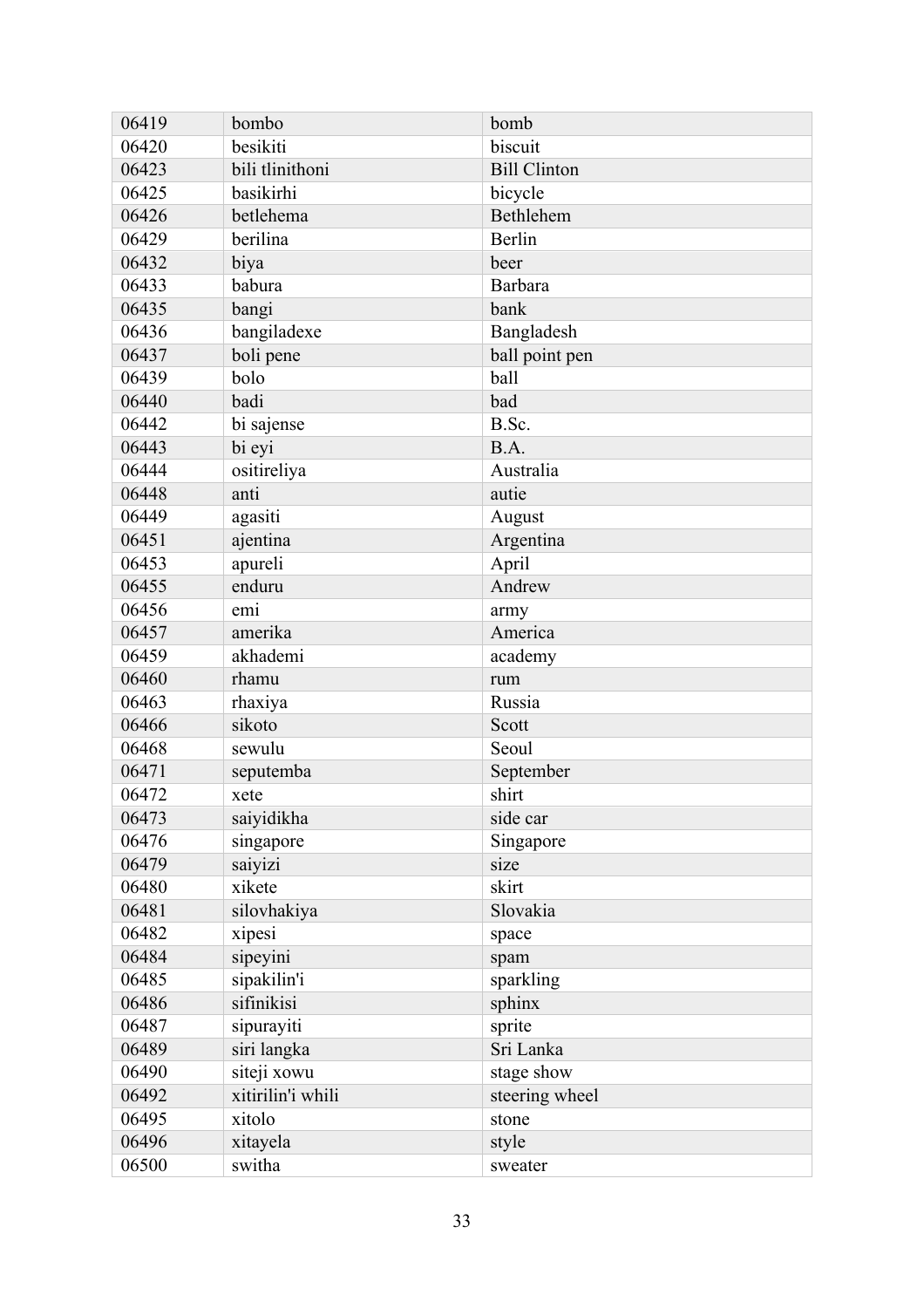| 06501 | switsalende  | Switzerland |
|-------|--------------|-------------|
| 06503 | thayilende   | Thailand    |
| 06504 | thibete      | Tibet       |
| 06505 | thaya        | tire        |
| 06506 | toyota       | Toyota      |
| 06507 | tiraka       | truck       |
| 06508 | thelevixini  | TV          |
| 06511 | thayifuni    | typhoon     |
| 06513 | ankele       | uncle       |
| 06515 | yunivhesiti  | university  |
| 06516 | vheyidi      | vade        |
| 06517 | vheyiti      | vate        |
| 06518 | vikithoriya  | Victoria    |
| 06519 | vidi         | vid         |
| 06520 | vidiyo       | video       |
| 06521 | vidiyo thepi | video tape  |
| 06523 | vhayilete    | violet      |
| 06525 | viti         | vit         |
| 06526 | vomu         | vome        |
| 06528 | vutu         | voot        |
| 06529 | vone         | vore        |
| 06530 | vudu         | vude        |
| 06531 | whisiki      | whiskey     |
| 06532 | windisoro    | windsor     |
| 06534 | wayeni       | wine        |
| 06535 | khisimusi    | Christmas   |
| 06537 | holodeni     | holiday     |
| 06538 | hofisi       | office      |
| 06542 | pirinsipala  | principal   |
| 06543 | layiti       | light       |
| 06544 | gemu         | game        |
| 06545 | phepha       | paper       |
| 06548 | hodela       | hotel       |
| 06549 | thiripi      | trip        |
| 06550 | joyina       | join        |
| 06551 | jelazi       | jealous     |
| 06553 | jele         | jail        |
| 06554 | fayifi       | fine        |
| 06555 | sikisi       | six         |
| 06556 | eyiti        | eight       |
| 06557 | nayini       | nine        |
| 06558 | jakobo       | Jacob       |
| 06559 | phayiphi     | pipe        |
| 06562 | rhongo       | wrong       |
| 06564 | maraka       | mark        |
| 06565 | ayisi        | ice         |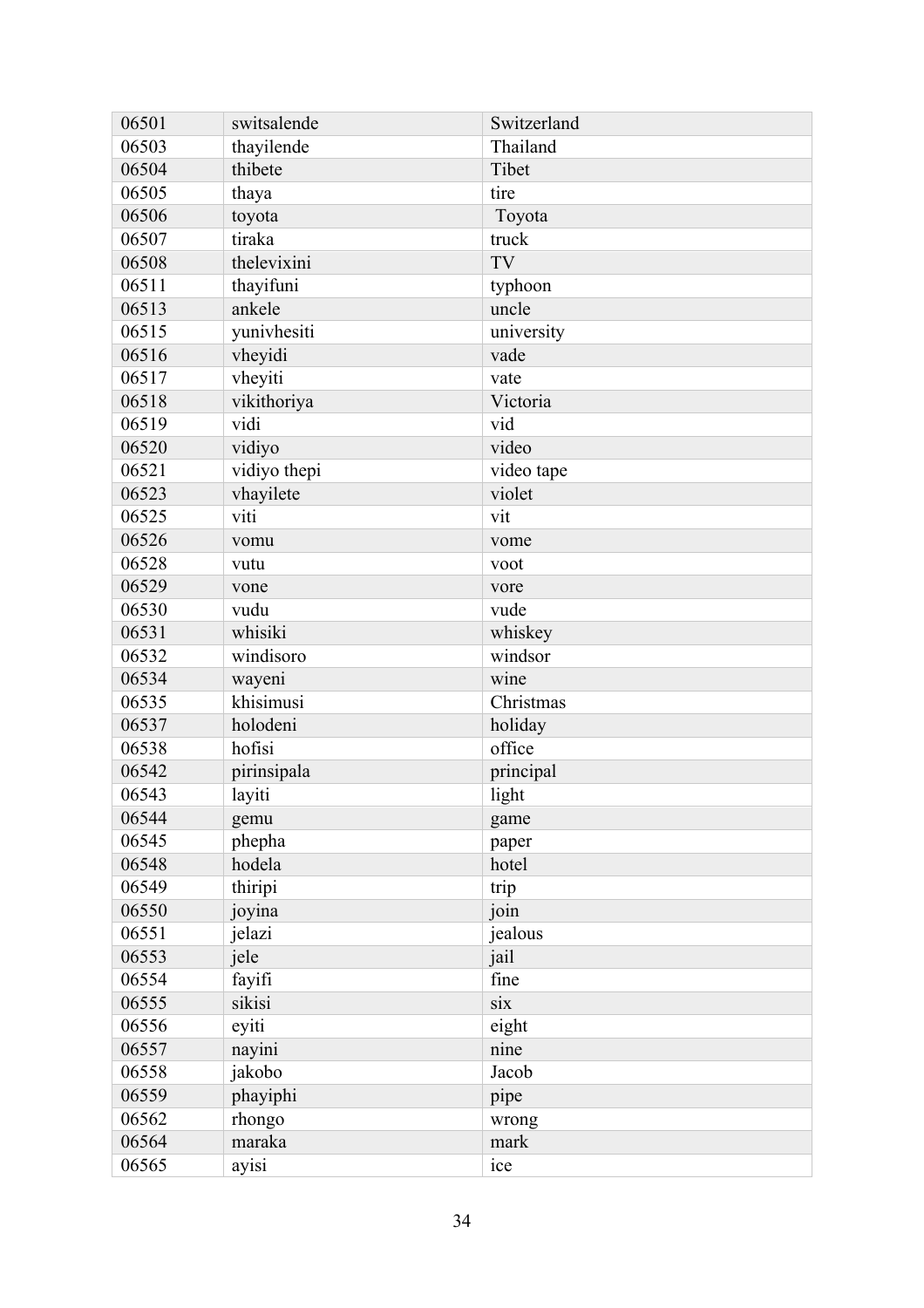| 06566 | mayindi                        | mind                       |
|-------|--------------------------------|----------------------------|
| 06567 | khakhuleti                     | calculator                 |
| 06569 | khekhe                         | cake                       |
| 06571 | khalendara                     | calendar                   |
| 06573 | ambulese                       | ambulance                  |
| 06575 | rhayisi                        | rice                       |
| 06576 | saladi                         | salad                      |
| 06577 | dikixinara                     | dictionary                 |
| 06580 | beke                           | bag                        |
| 06581 | khavara                        | cover                      |
| 06582 | juzi                           | juice                      |
| 06583 | xiteitasi                      | status                     |
| 06585 | khoto                          | court                      |
| 06586 | majisitarata                   | magistrate                 |
| 06588 | thitsara                       | teacher                    |
| 06589 | jeke                           | jug                        |
| 06590 | jogirafu                       | geograph                   |
| 06592 | bisimusi                       | business                   |
| 06593 | loni                           | loan                       |
| 06594 | asete                          | asset                      |
| 06595 | asidi                          | acid                       |
| 06596 | thiravea                       | travel                     |
| 06598 | thirasipoto                    | transport                  |
| 06599 | golidi                         | gold                       |
| 06600 | silivere                       | silver                     |
| 06602 | dayimani                       | diamond                    |
| 06603 | rhingi                         | ring                       |
| 06604 | oyili                          | oil                        |
| 06605 | xitofu                         | stone                      |
| 06606 | khexe                          | cash                       |
| 06607 | phati                          | party                      |
| 06609 | ekisidende                     | accident                   |
| 06611 | jaji                           | judge                      |
| 06612 | xitafimende                    | statement                  |
| 06614 | balansi                        | balance                    |
| 06616 | jayende                        | giant                      |
| 06617 | fureme                         | frame                      |
| 06618 | biriji                         | bridge                     |
| 06620 | asayimente                     | assignment                 |
| 06623 | junifomo                       | uniform                    |
| 06627 | xirezana                       | razor                      |
| 06630 | Moya wa N'walungu na<br>dyambu | The North Wind and the Sun |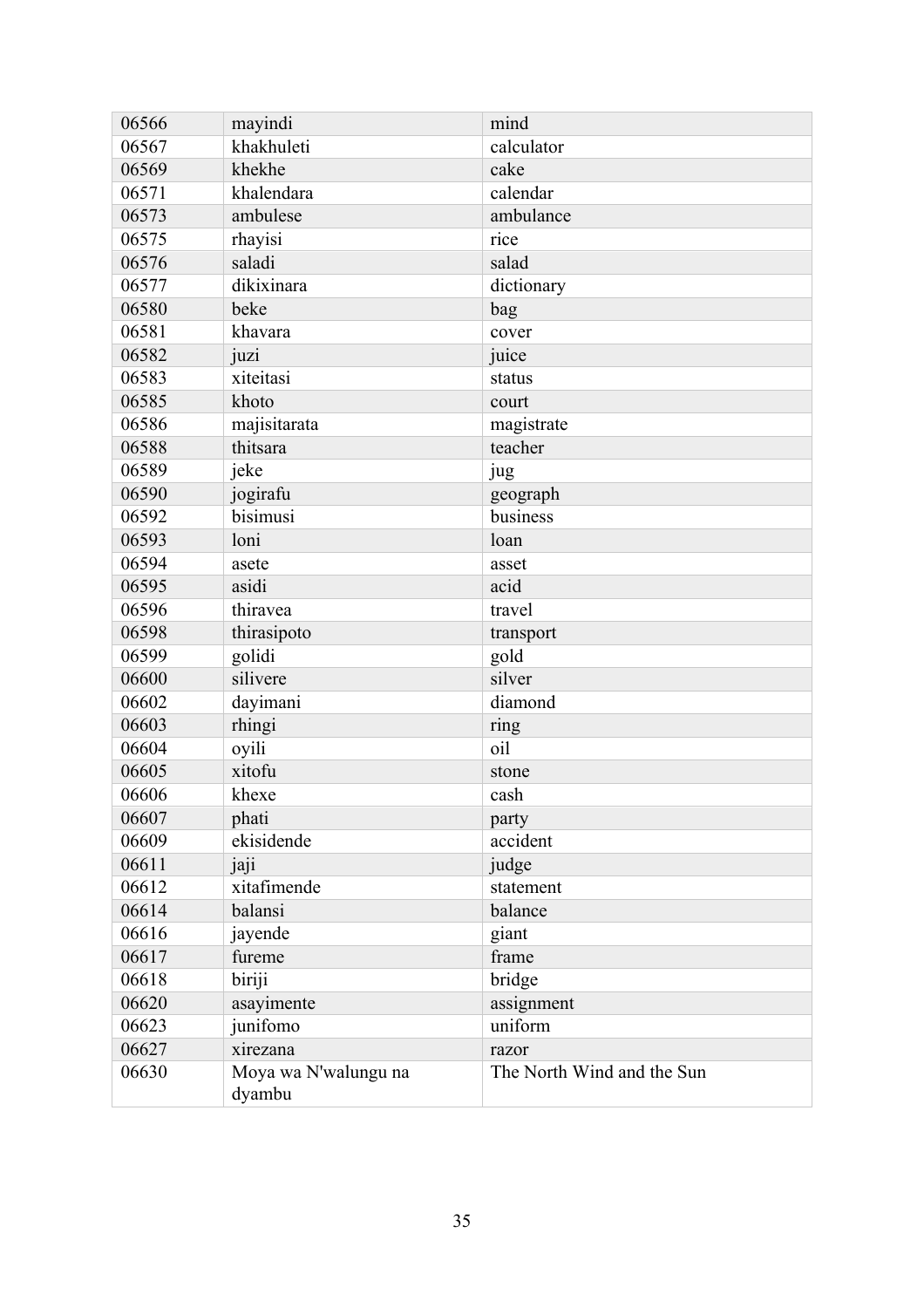| 06631 | Moya na dyambu swi endlile<br>mphikizano wo lava ku vona<br>lexi nga ni matimba eka swona<br>ha swimbirhi                        | The North Wind and the Sun were<br>disputing which was the stronger, when a<br>traveler came along wrapped in a warm<br>cloak.                |
|-------|----------------------------------------------------------------------------------------------------------------------------------|-----------------------------------------------------------------------------------------------------------------------------------------------|
| 06632 | Swi twananile leswaku muhluri<br>hi loyi a nga ta endla leswaku<br>wanuna loyi a ri eku fambeni a<br>hluvula baji leri a ambele. | They agreed that the one who first<br>succeeded in making the traveler take his<br>cloak off should be considered stronger<br>than the other. |
| 06633 | Moya wu bile hi matimba<br>swinen kutani wanuna a khoma<br>baji ya yena leswaku ri nga hahi                                      | Then the North Wind blew as hard as he<br>could, but the more he blew the more<br>closely did the traveler fold his cloak<br>around him       |
| 06634 | Moya wu hetelele hi ku karhala;                                                                                                  | and at last the North Wind gave up the<br>attempt                                                                                             |
| 06635 | kutani dyambu ri sungula ku<br>tikombisa matimba ya rona hi<br>ku hisa;                                                          | Then the Sun shone out warmly,                                                                                                                |
| 06636 | kwalaho wanuna a hluvula baji<br>hikwalaho ko tshwa.                                                                             | and immediately the traveler took off his<br>cloak.                                                                                           |
| 06637 | Kutani dyambu ri vuya ri va<br>rona muhluri hikuva ri endle<br>leswaku wanuna a hluvula baji.                                    | And so the North Wind was obliged to<br>confess that the Sun was the stronger of<br>the two.                                                  |
| 06638 | Moya wa N'walungu na<br>dyambu                                                                                                   | The North Wind and the Sun                                                                                                                    |
| 06639 | Moya na dyambu swi endlile<br>mphikizano wo lava ku vona<br>lexi nga ni matimba eka swona<br>ha swimbirhi                        | The North Wind and the Sun were<br>disputing which was the stronger, when a<br>traveler came along wrapped in a warm<br>cloak.                |
| 06640 | Swi twananile leswaku muhluri<br>hi loyi a nga ta endla leswaku<br>wanuna loyi a ri eku fambeni a<br>hluvula baji leri a ambele. | They agreed that the one who first<br>succeeded in making the traveler take his<br>cloak off should be considered stronger<br>than the other. |
| 06641 | Moya wu bile hi matimba<br>swinen kutani wanuna a khoma<br>baji ya yena leswaku ri nga hahi                                      | Then the North Wind blew as hard as he<br>could, but the more he blew the more<br>closely did the traveler fold his cloak<br>around him       |
| 06642 | Moya wu hetelele hi ku karhala;                                                                                                  | and at last the North Wind gave up the<br>attempt                                                                                             |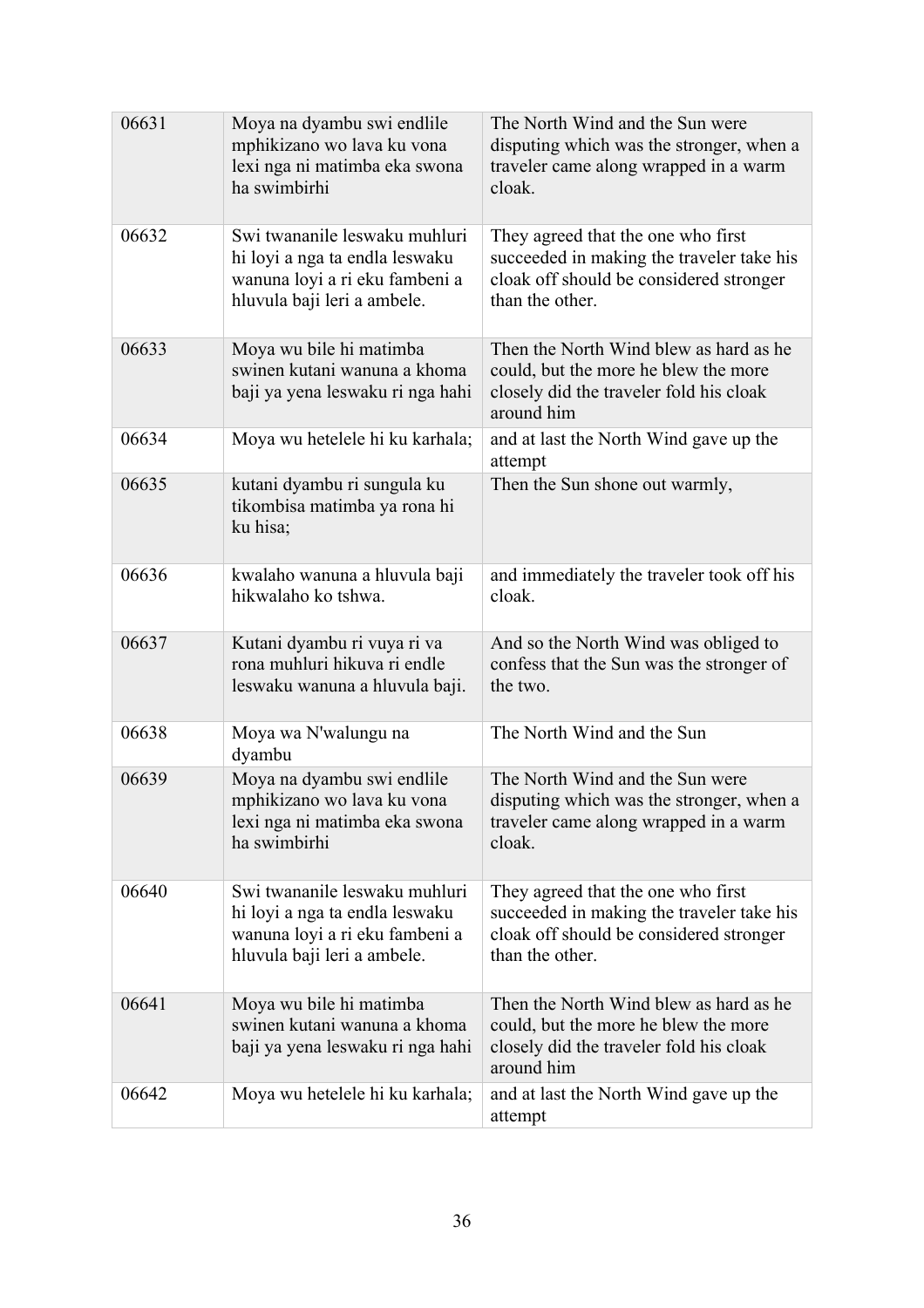| 06643 | kutani dyambu ri sungula ku<br>tikombisa matimba ya rona hi<br>ku hisa;                                                          | Then the Sun shone out warmly,                                                                                                                |
|-------|----------------------------------------------------------------------------------------------------------------------------------|-----------------------------------------------------------------------------------------------------------------------------------------------|
| 06644 | kwalaho wanuna a hluvula baji<br>hikwalaho ko tshwa.                                                                             | and immediately the traveler took off his<br>cloak.                                                                                           |
| 06645 | Kutani dyambu ri vuya ri va<br>rona muhluri hikuva ri endle<br>leswaku wanuna a hluvula baji.                                    | And so the North Wind was obliged to<br>confess that the Sun was the stronger of<br>the two.                                                  |
| 06646 | Moya wa N'walungu na<br>dyambu                                                                                                   | The North Wind and the Sun                                                                                                                    |
| 06647 | Moya na dyambu swi endlile<br>mphikizano wo lava ku vona<br>lexi nga ni matimba eka swona<br>ha swimbirhi                        | The North Wind and the Sun were<br>disputing which was the stronger, when a<br>traveler came along wrapped in a warm<br>cloak.                |
| 06648 | Swi twananile leswaku muhluri<br>hi loyi a nga ta endla leswaku<br>wanuna loyi a ri eku fambeni a<br>hluvula baji leri a ambele. | They agreed that the one who first<br>succeeded in making the traveler take his<br>cloak off should be considered stronger<br>than the other. |
| 06649 | Moya wu bile hi matimba<br>swinen kutani wanuna a khoma<br>baji ya yena leswaku ri nga hahi                                      | Then the North Wind blew as hard as he<br>could, but the more he blew the more<br>closely did the traveler fold his cloak<br>around him       |
| 06650 | Moya wu hetelele hi ku karhala;                                                                                                  | and at last the North Wind gave up the<br>attempt                                                                                             |
| 06651 | kutani dyambu ri sungula ku<br>tikombisa matimba ya rona hi<br>ku hisa;                                                          | Then the Sun shone out warmly,                                                                                                                |
| 06652 | kwalaho wanuna a hluvula baji<br>hikwalaho ko tshwa.                                                                             | and immediately the traveler took off his<br>cloak.                                                                                           |
| 06653 | Kutani dyambu ri vuya ri va<br>rona muhluri hikuva ri endle<br>leswaku wanuna a hluvula baji.                                    | And so the North Wind was obliged to<br>confess that the Sun was the stronger of<br>the two.                                                  |